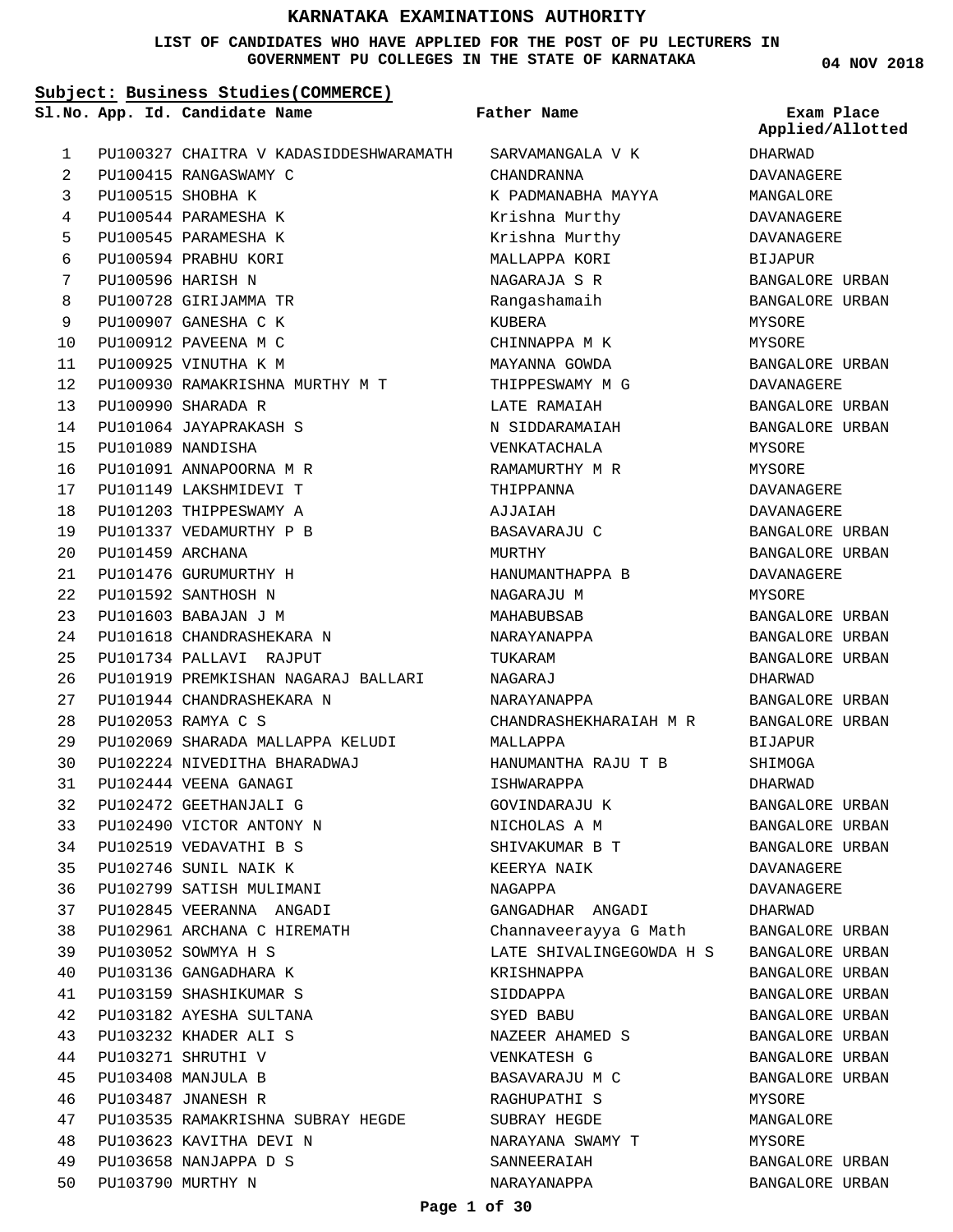#### **LIST OF CANDIDATES WHO HAVE APPLIED FOR THE POST OF PU LECTURERS IN GOVERNMENT PU COLLEGES IN THE STATE OF KARNATAKA**

**Subject: Business Studies(COMMERCE)**

**App. Id. Candidate Name Sl.No. Exam Place**

**Father Name**

PU103909 VINAY SURESH PUROHITH PU104085 LEENA R PU104120 BHARATH V PU104140 SHARANABASAPPA TIPPASHETTI PU104235 AJIT JAYAPPANAWAR PU104368 SUMA H S PU104385 SHRUTHI U D PU104786 SOWMYA N PU105088 MAHALAKSHMI KR PU105149 SUKANYA R S PU105281 PURUSHOTHAM S PU105296 GEETHA H PU105297 GANESHA K M PU105339 GOPAL PATTAR PU105343 PUTTALAKSHMAMMA A S PU105569 SURESHA B PU105695 VANISHREE N PU105721 ASHOK H G PU105805 ARUNKUMAR D PU105945 SUPRIYA MALAGOUDANAVAR PU106018 PALLAVI HONNAPPA NAYAK PU106019 SUNITA APPANNAVAR PU106248 YASMIN IBRAHIM JAMADAR PU106258 SHREENIVASA H P PU106304 DINESH M S PU106361 SHIVAKUMAR HIREMATH PU106513 NUTHANA SHREE N PU106574 IMRAN KHAN PU106621 ASHALATHA G PU106692 SHEETHALA PU106706 SRINATHA H R PU106730 PAVITHRA K V PU106808 SHEELA B M PU106817 NANDINI S PU106853 GANGA R PU106924 SHWETAA KARABASAPPA SHETTIKERI PU106988 MAHALAKSHMI R PU106990 SHWETHA H PU107202 MALLIKARJUNAIAH B R PU107434 ASHOK PAWAR PU107505 ASHA RANI K PU107545 RAJESH R PU107866 SHANKARA M PU108287 ANANTHA PU108335 SHILPA SIDDARAYAPPA GURANNANAVARA SIDDARAYAPPA PU108360 NETHRAVATHI M PU108408 HARIHARAGOUDA TEMANAGOWDA PU108413 SHILPAURS R PU108429 GEETA BHANDI KAREGOUDRA SHANKAR 51 52 53 54 55 56 57 58 59  $60$ 61 62 63 64 65 66 67  $68$ 69  $70$ 71 72 73 74 75 76 77 78 79 80 81 82 83 84 85  $86$ 87 88 89 90 91  $Q<sub>2</sub>$ 93 94  $95$ 96 97 98 99

SURESH RAJU B VENKATESHAIAH T SHIVAPUTRAPPA KASHAPPA SRINIVASA H N DEVANNA U NAGABHUSHANA A RAMACHANDRAIAH B RAMESHA S D SRINIVASA K V D HANUMANTHAIAH MAHADEVA NAYAKA RAMACHANDRA SHIVARUDRAIAH BARIKARA PAKKIRAPPA NAGAKUMAR M GOVINDAREDDY DYAMAPPA M E ASHOK HONNAPPA NAYAK MARUTI IBRAHIM JAMADAR JANARDHANA H P SHIVARUDRAIAH SANGANABASAYYA NANJAPPA B HIDERALI KHAN GANGADARA GOUDA G ASHOKRAO RAMAPPA VASANTHA MARIDEVEGOWDA SATHISH **RIIDRAPPA** KARABASAPPA SHETTIKERI RAMAKRISHNAN V HARI NARAYANA MURTHY C RUDRAMUNI B C PANDU A KRISHNA MURTHY S RANGANATHA JAYAPPA HANUMAIAH SOMGURANNANAVARA MUNIYAPPA C TEMANAGOUDA HALANAGOUDA KAREGOUDAR RAMARAJEURS S

**04 NOV 2018**

DHARWAD **SHIMOGA** BANGALORE URBAN DHARWAD DHARWAD BANGALORE URBAN DAVANAGERE BANGALORE URBAN BANGALORE URBAN SHIMOGA MYSORE BANGALORE URBAN MYSORE DHARWAD MYSORE DAVANAGERE BANGALORE URBAN BANGALORE URBAN DAVANAGERE DHARWAD DHARWAD DHARWAD DHARWAD SHIMOGA BANGALORE URBAN BIJAPUR BANGALORE URBAN BANGALORE URBAN DAVANAGERE GULBARGA BANGALORE URBAN MYSORE SHIMOGA SHIMOGA SHIMOGA DAVANAGERE BANGALORE URBAN BANGALORE URBAN BANGALORE URBAN BANGALORE URBAN BANGALORE URBAN BANGALORE URBAN SHIMOGA BANGALORE URBAN DAVANAGERE BANGALORE URBAN BANGALORE URBAN BANGALORE URBAN DHARWAD **Applied/Allotted**

**Page 2 of 30**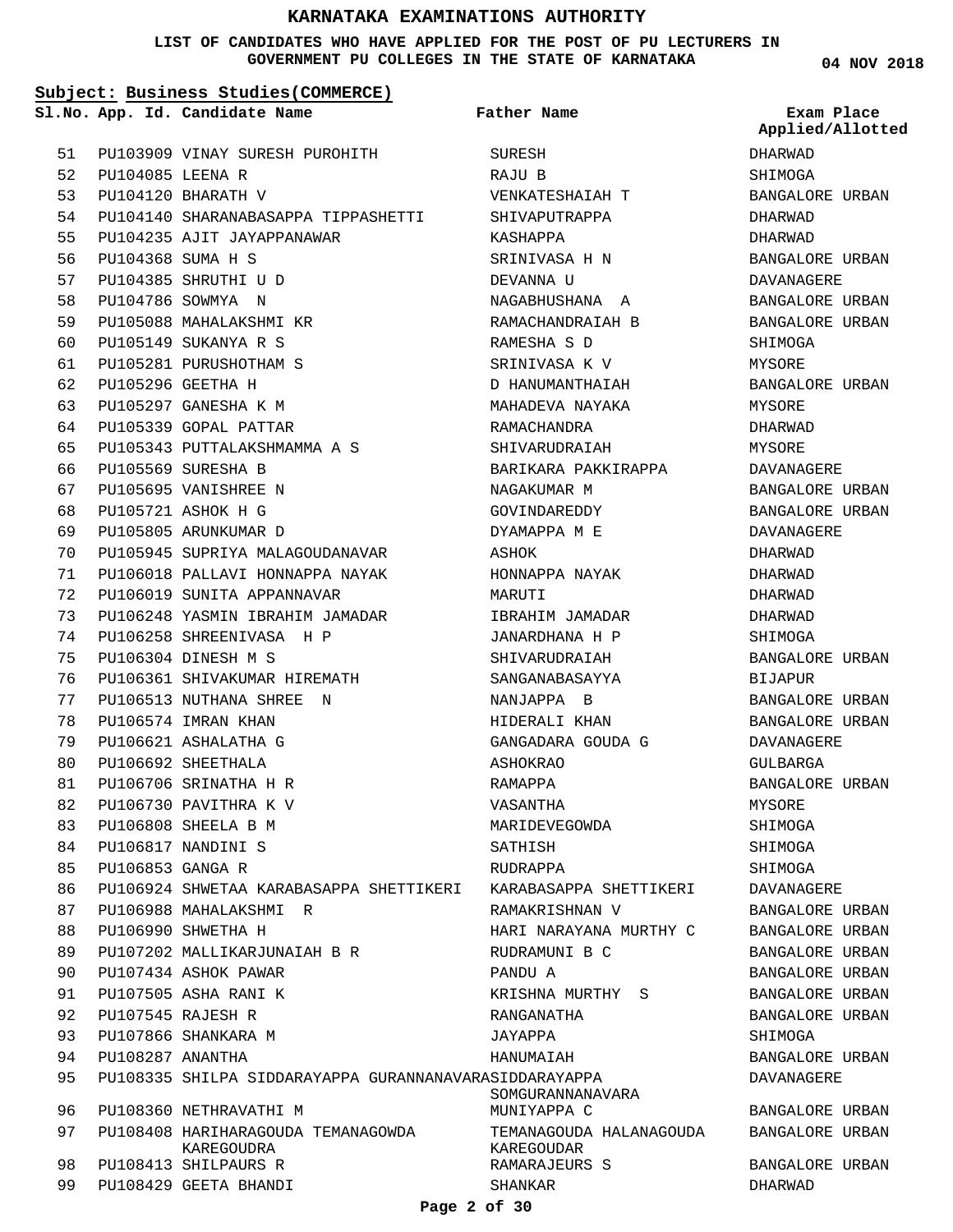#### **LIST OF CANDIDATES WHO HAVE APPLIED FOR THE POST OF PU LECTURERS IN GOVERNMENT PU COLLEGES IN THE STATE OF KARNATAKA**

**Subject: Business Studies(COMMERCE)**

100 PU108455 JAYALAKSHMI G PU108491 SHALINI P M 101 PU108606 PRAKASH MALODE 102

PU109177 SHAMBHULINGA J 104 PU109298 ARCHANA C S 105 PU109332 MS JANAKI 106 107 PU109446 PUSHPALATHA

PU109478 NARASIMHAMURTHY S 108

112 PU110011 BASAVARAJ B ITAGI

114 PU110568 C M CHETHANKUMAR

116 PU110616 VANISHREE M HIREMATH 117 PU110639 CHANDRAKUMAR Y N 118 PU110658 BHAVANI SHANKAR K C

115 PU110604 MAHESHA M H

119 PU110706 SANNAYALLAPPA PU111005 SEEMA K K 120

PU111095 MANJUNATHA G C 121 PU111111 HARISHA G H 122 123 PU111118 DIVYASHREE PU111125 HARISHA G K 124 PU111286 NAGENDRA H V 125

PU111713 BASAVARAJU S 128 PU111969 YALLAPPA SANADI 129 PU112047 VINAY SALIMATH 130 PU112054 KAVITHA B 131 PU112094 ASHA C 132

133 PU112157 ATMANAND MUNDINAMANI

PU112513 ASHWINI RAMESH GHASTI 142

144 PU112850 PRAVEEN KUMAR S KOTI

PU111489 VEENA R 126 PU111566 SUSHMA S 127

PU112162 GIRISH S 134 135 PU112172 DHANANJAYA D PU112184 LATHA PATIL 136 PU112243 UMASHANKARA 137 PU112266 MAHESHA 138

PU112486 SOWMYA B 140 141 PU112495 PADMANJALI R

143 PU112554 VIVEK N

PU112416 DANAMMA BURJI 139

145 PU112979 NIKHATH AFSHAN 146 PU113009 ARSHIYA BEGUM PU113028 AKSHATHA K 147 148 PU113136 ARUN KHANAPUR 149 PU113610 POORNIMA EKLASPUR

PU109559 NAGARAJA D 109 PU109639 SUREKHA M R 110 111 PU109869 RAJAPPA C B

103 PU108969 PRIYA

PU110015 PRADEEP RAMAKRISHNA BHAJANTRI 113 **App. Id. Candidate Name Sl.No. Exam Place** GURAPPA M MANOHARA P V MAHADEVAPPA RAMEHS J MAHESHA J SRIRAMAREDDY MS SATHYAM NANJUNDAIAH SHANKARAPPA DODDAIAH RAJU D BANDEPPA BHIMAPPA RAMAKRISHNA BHAJANTRI MAHADEVAPPA MADEGOWDA M H MALLIKARJUN B HIREMAT NINGEGOWDA CHIKKONII JINDAPPA KUTTAPPA K K CHOWDAPPA HANUMAPPA Bhasker k KRISHNAPPA VENKATESHAIAH RAMESHANNA SONNEGOWDA P M SIDDAPPA BHIMAPPA SHANKARAYYA BALAKRISHARAJU C CHINNAPPA G SHIVAPPA SHANTHA KUMAR B S LAKKEGOWDA AMAJIGOUDA RUDRAPPA K H KRUSHNAPPA SIDDHALINGAPPA Sadashiva Bhat RAVICHANDRA RAMESH NEELAKANTAIAH SHIVALINGAPPA KOTI Zaki ulla khan AMEER BAIG KODANDA RAMA K MARUTI **Father Name**

**04 NOV 2018**

|    | Applied/Allotted       |  |
|----|------------------------|--|
|    | BANGALORE URBAN        |  |
|    | SHIMOGA                |  |
|    | DHARWAD                |  |
|    | BANGALORE URBAN        |  |
|    | BANGALORE URBAN        |  |
|    |                        |  |
|    | BANGALORE URBAN        |  |
|    | GULBARGA               |  |
|    | <b>BANGALORE URBAN</b> |  |
|    | BANGALORE URBAN        |  |
|    | BANGALORE URBAN        |  |
|    | MYSORE                 |  |
|    | BANGALORE URBAN        |  |
|    | DHARWAD                |  |
|    | <b>BIJAPUR</b>         |  |
|    | MYSORE                 |  |
|    | MYSORE                 |  |
| Ή. | DHARWAD                |  |
|    | MYSORE                 |  |
|    | MYSORE                 |  |
|    | GULBARGA               |  |
|    | MYSORE                 |  |
|    | BANGALORE URBAN        |  |
|    | BANGALORE URBAN        |  |
|    | MANGALORE              |  |
|    | BANGALORE URBAN        |  |
|    | BANGALORE URBAN        |  |
|    | BANGALORE URBAN        |  |
|    | BANGALORE URBAN        |  |
|    | MYSORE                 |  |
|    | <b>BIJAPUR</b>         |  |
|    | DHARWAD                |  |
|    | SHIMOGA                |  |
|    | BANGALORE URBAN        |  |
|    | DHARWAD                |  |
|    | BANGALORE URBAN        |  |
|    | MYSORE                 |  |
|    | BANGALORE URBAN        |  |
|    | SHIMOGA                |  |
|    | BANGALORE URBAN        |  |
|    | DHARWAD                |  |
|    | MANGALORE              |  |
|    | MYSORE                 |  |
|    | DHARWAD                |  |
|    | BANGALORE URBAN        |  |
|    | DAVANAGERE             |  |
|    | BANGALORE URBAN        |  |
|    | SHIMOGA                |  |
|    | MANGALORE              |  |
|    | DHARWAD                |  |
|    | DHARWAD                |  |

#### **Page 3 of 30**

SHIVAPPA EKLASPUR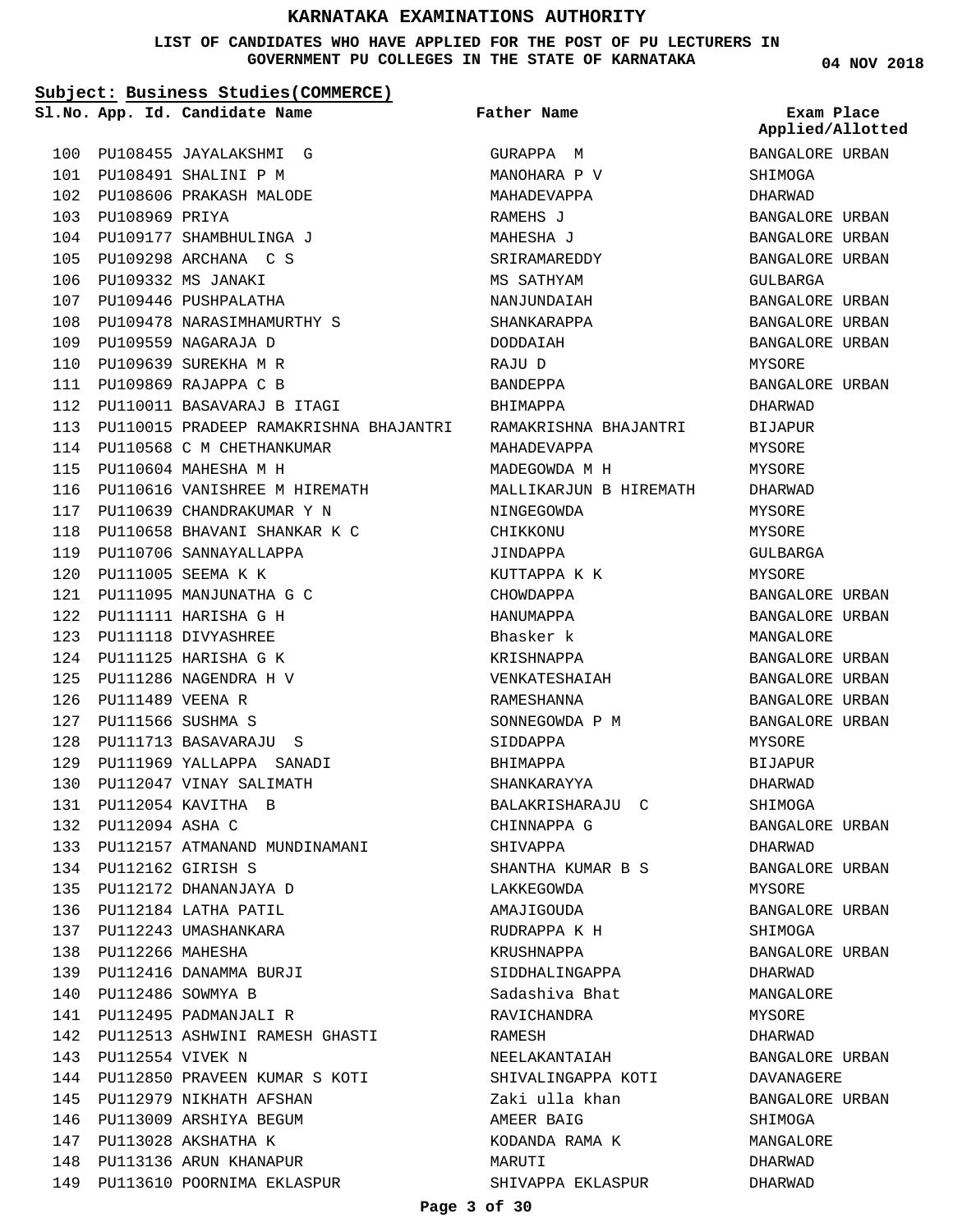**LIST OF CANDIDATES WHO HAVE APPLIED FOR THE POST OF PU LECTURERS IN GOVERNMENT PU COLLEGES IN THE STATE OF KARNATAKA**

**Subject: Business Studies(COMMERCE)**

155 PU113982 GANGADHARSWAMI HIREMATH

**App. Id. Candidate Name Sl.No. Exam Place**

PU113628 JEELAN BASHA H 150 PU113787 H M RENUKAMMA 151 PU113841 KAMALAKSHI T K 152 153 PU113937 MANJUNATHA S PU113976 SAMPATH KUMAR N 154

156 PU114088 RAMAMURTHY N

PU114165 SHIVARAJKUMAR J 158 159 PU114567 RAMAMURTHY N 160 PU114719 RANJITHA D J PU115152 KAVITHA B P 161 PU115205 GAJENDRA S 162

PU115228 RAJANALE SUHASINI 163

K V

PU115920 NAGESH GOWDA V R 170 PU115921 ALLA BAKASH K 171 172 PU115996 PRATHIBHA M 173 PU116051 BAHUBALI PATIL PU116174 GANGADHARA P S 174 175 PU116433 NIJAGUNA V P 176 PU116701 BHAVYA A

PU116788 MAHADEVI M BADIGER 177

PU117137 NAJEERAHMAD BIRADAR 180

PU116828 RASHMI H N 178 179 PU117114 SHWETHA A V

PU117321 SUDEESHNA N 182 183 PU117504 MAHALAKSHMI G PU117704 ARUNA KUMARI C S 184 185 PU117748 VEENAVATHI B G 186 PU117909 SATEESH KUMAR M

PU118023 SHIVALILA 187 188 PU118065 SATHEESHA M

197 PU118595 MUNIRAJU N

PU118902 ANITHA H K 199

198 PU118804 VEERENDRA VITTALA SHANABAGA

189 PU118153 SHEETAL R KAMBLE PU118241 NARASIMHAMURTHY 190 PU118279 CHAITRA H M 191 192 PU118309 MEGHANA KM PU118325 SOUNDARYA 193 PU118333 PRATHIBHA M H 194 PU118361 USHARANI R S 195 PU118372 SANTHOSHKUMAR S 196

PU117305 MALA N 181

PU115247 PAVITHRA N 164 PU115688 KUMAR N N 165

PU115747 ANASOOYA 167 PU115792 VINUTHA A 168 PU115862 RASHMY P H 169

166 **PU115719** 

PU114129 SEKAR K 157

**Father Name**

KHASIMSAB H H T MUNICHANNARAYA GOWDA KRISHNA MURTHY NAYAKA M SANNAPPA NANJUNDA GOWDA N FAKKIRAYYA NANJAPPA KRISHNAPPA V JAYAPRAKASH NANJAPPA JAYARAMAPPA N PUTTASWAMY B N SHANKARAPPA M VITTAL RAO Raghunatha Shetty M NAGARAJ NN VENKATARAM G NARASIMHA NAIK SHANKARA A HARRY P S RAGHUPATHI GOWDA V ABDUL KHALAK MAHADEVA M **ADAGOUDA** SRINIVASAIAH P Late Puttarevanna ANDANIGOWDA MANAPPA H V NAGARAJ VENKATESHAPPA S KHAJESA NARAYANAPPA N NEELAKANTAYYA SHETTY Gangadharegowda SHIVALINGE GOWDA A GOVINDAPPA MAHALINGAPPA MS MANMATYYA MARICHANNAIAH RATNAPPA Y KAMBLE HANUMANTHAPPA PANDITHARADHYA H M MAHADEVU KM SHANKRAYYA HONNAGANGAIAH SHIVASHANKARAIAH R V SHIVANNA L M LATE NANJUNDAPPA M VITTALA SHANABAGA KENDADASAIAH H B

**04 NOV 2018**

DAVANAGERE BANGALORE URBAN BANGALORE URBAN **Applied/Allotted**

BANGALORE URBAN BANGALORE URBAN

DHARWAD BANGALORE URBAN BANGALORE URBAN BANGALORE URBAN BANGALORE URBAN BANGALORE URBAN MYSORE DAVANAGERE GULBARGA MANGALORE MYSORE BANGALORE URBAN MANGALORE MANGALORE MYSORE BANGALORE URBAN BANGALORE URBAN MYSORE DHARWAD BANGALORE URBAN BANGALORE URBAN MYSORE DHARWAD BANGALORE URBAN BANGALORE URBAN DHARWAD BANGALORE URBAN DHARWAD MYSORE BANGALORE URBAN BANGALORE URBAN BANGALORE URBAN GULBARGA MYSORE DHARWAD BANGALORE URBAN DAVANAGERE MYSORE BIJAPUR BANGALORE URBAN BANGALORE URBAN

BANGALORE URBAN BANGALORE URBAN

BANGALORE URBAN

DHARWAD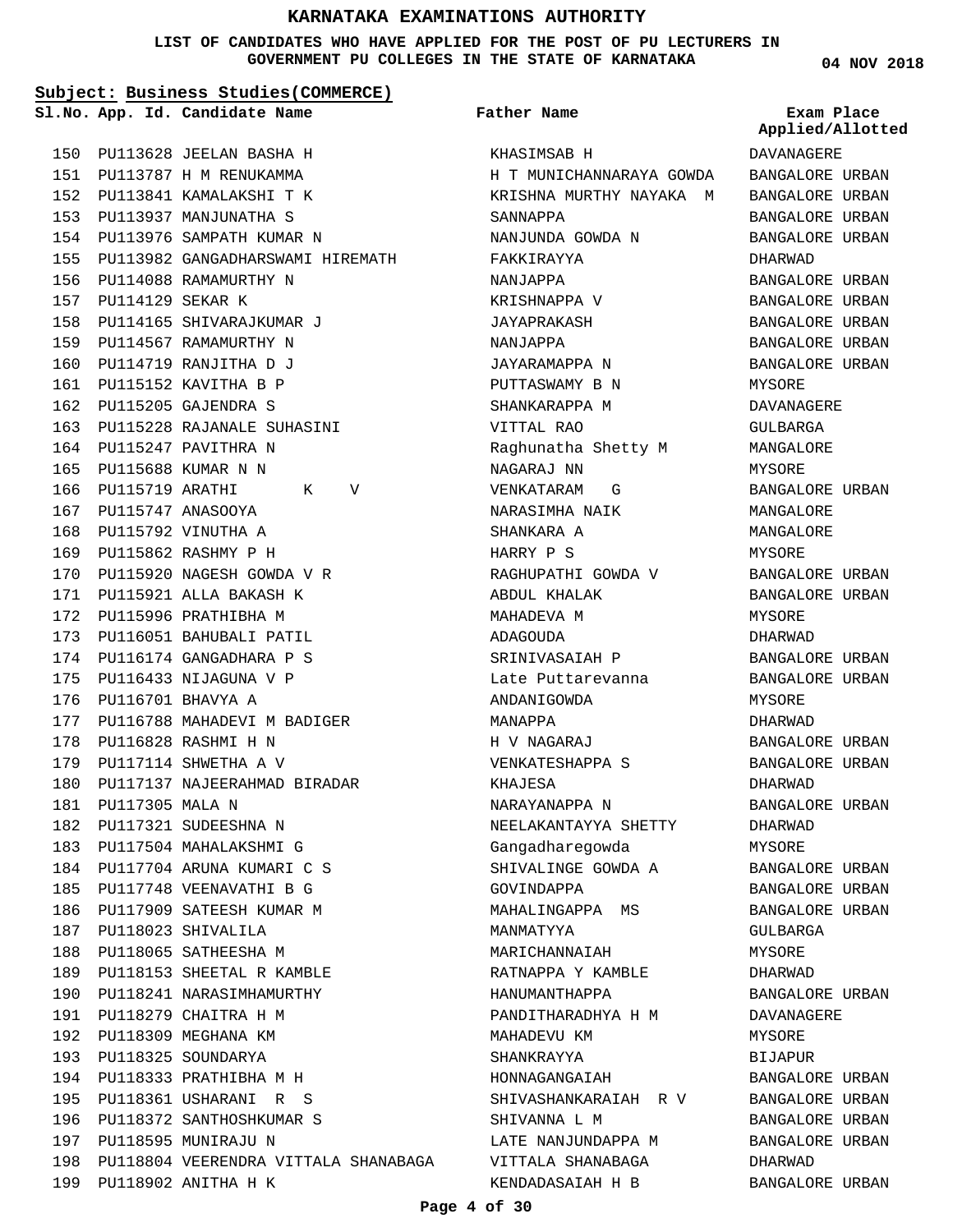#### **LIST OF CANDIDATES WHO HAVE APPLIED FOR THE POST OF PU LECTURERS IN GOVERNMENT PU COLLEGES IN THE STATE OF KARNATAKA**

**Subject: Business Studies(COMMERCE)**

**App. Id. Candidate Name Sl.No. Exam Place**

PU127009 MARUTHI N T 249

**Father Name**

ERAPPA GOLLAR SHREYAMSHA KUMAR **04 NOV 2018**

GULBARGA **Applied/Allotted**

BANGALORE URBAN

PU119062 YAMANAPPA 200 PU119311 SUDHARANI A G 201 PU119631 VITTAPPA BHUTALE 202 PU119764 RAVI DANDAGI 203 PU119827 SUNILKUMARA M 204 PU119838 MOHAN M S 205 PU119846 PRADEEPA K R 206 PU119971 SUHASINI KULKARNI 207 PU120041 MURLIDHAR 208 PU120051 SUMA R 209 PU120427 SAHANA NARAYAN NAYAK 210 PU120551 SILVIA MARY D SOUZA 211 PU120690 GUVVA VANI 212 PU120731 PUSHPAVATHI T 213 PU120839 RAVIKUMAR R 214 PU120879 SHANTHAMMA H M 215 216 PU120992 MANU H PU121277 NANDINI M 217 218 PU121546 NARASIMHAPPA M PU121961 LEKHANA P 219 PU122435 SEEMA H S 220 PU122533 MURALIDHARA V 221 PU122801 MAHADEVI TALAWAR 222 PU122905 ANITHA V 223 PU123020 SANJAY B V 224 PU123433 MADHU S 225 PU123440 KHALEEL ULLA H 226 PU123539 RUPA S 227 PU123540 S V GANESH 228 PU123573 RAGHAVENDRA PATTAR 229 PU123581 MOHAMED VALIULLA K 230 PU123590 RUDRAPPA SAVADI 231 PU123679 DADAPEER H M 232 PU123948 HOLALAMMA TOTAD 233 PU124057 SHILPA B C 234 PU124142 SOWMYA K A 235 PU124686 GANESHA K M 236 PU125150 RAJVARDHAN RAJASHAKHER BELLUNKE RAJASHAKHER BELLUNKE 237 PU125168 SHWETHA R 238 PU125182 DHARMAGOUDA RAJENDRA PATIL 239 PU125255 BHARATHI D 240 241 **PU125422 ARBEEN** 242 PU125575 THIPPAREDDY P PU125799 MAHIBOOBA 243 PU125832 SALEEMA GOLAGERI 244 PU126408 BHAVYA 245 PU126430 MOHINI G 246 PU126857 JAYARAMAIAH N 247 PU126977 PADMA PRIYA S 248 GOPALAKRISHNAIAH SETTY YALLAPPA SHAMANNA DANDAGI MANJUNATHA B MAHESHWARAPPA K M RAMAPPA Aravind Kulkarni MANOHAR SHASTRI RAJANNA S H NARAYAN NAYAK SUNDER RAJ GUVVA UMESH KUMAR KRISHNA NAIK T RAVEGOWDA MADEGOWDA M H HANUMEGOWDA H MAHADEVASWAMY MUNIKRISHNAPPA PRAHLADA K SUBRHAMANYA VENKATESHAPPA GANGAPPA VEERABHADREGOWDA VENUGOPAL SHAMANNA D HUSEN KHAN J B SUBBARAYA S V VENKATANARAYAPPA MALLIKARJUN KUTHUBUDDIEN VISHWANATH MOHAMMED SAB H M VEERANAGOUDA Chandrashekaraiah B M NAGABHUSHANA K A MAHADEVA NAYAKA RAJAPPA D K RAJENDRA PATIL POORNACHANDRA RAO ZUBAIR PASHA POMPAREDDY P MODINSABA MABUSAB GOLAGERI RAMA BALYAYA Giriappa Shettigar NARAYANAPPA SHIMOGA DHARWAD DHARWAD SHIMOGA SHIMOGA SHIMOGA DHARWAD GULBARGA BANGALORE URBAN DHARWAD SHIMOGA GULBARGA MANGALORE BANGALORE URBAN MYSORE MYSORE **MYSORE** BANGALORE URBAN SHIMOGA MYSORE BANGALORE URBAN DHARWAD BANGALORE URBAN MYSORE BANGALORE URBAN BANGALORE URBAN BANGALORE URBAN BANGALORE URBAN DHARWAD DAVANAGERE DHARWAD DAVANAGERE DHARWAD MYSORE DAVANAGERE MYSORE DHARWAD SHIMOGA DHARWAD GULBARGA BANGALORE URBAN DHARWAD GULBARGA DHARWAD MANGALORE MANGALORE BANGALORE URBAN BANGALORE URBAN

THIMMANNA N R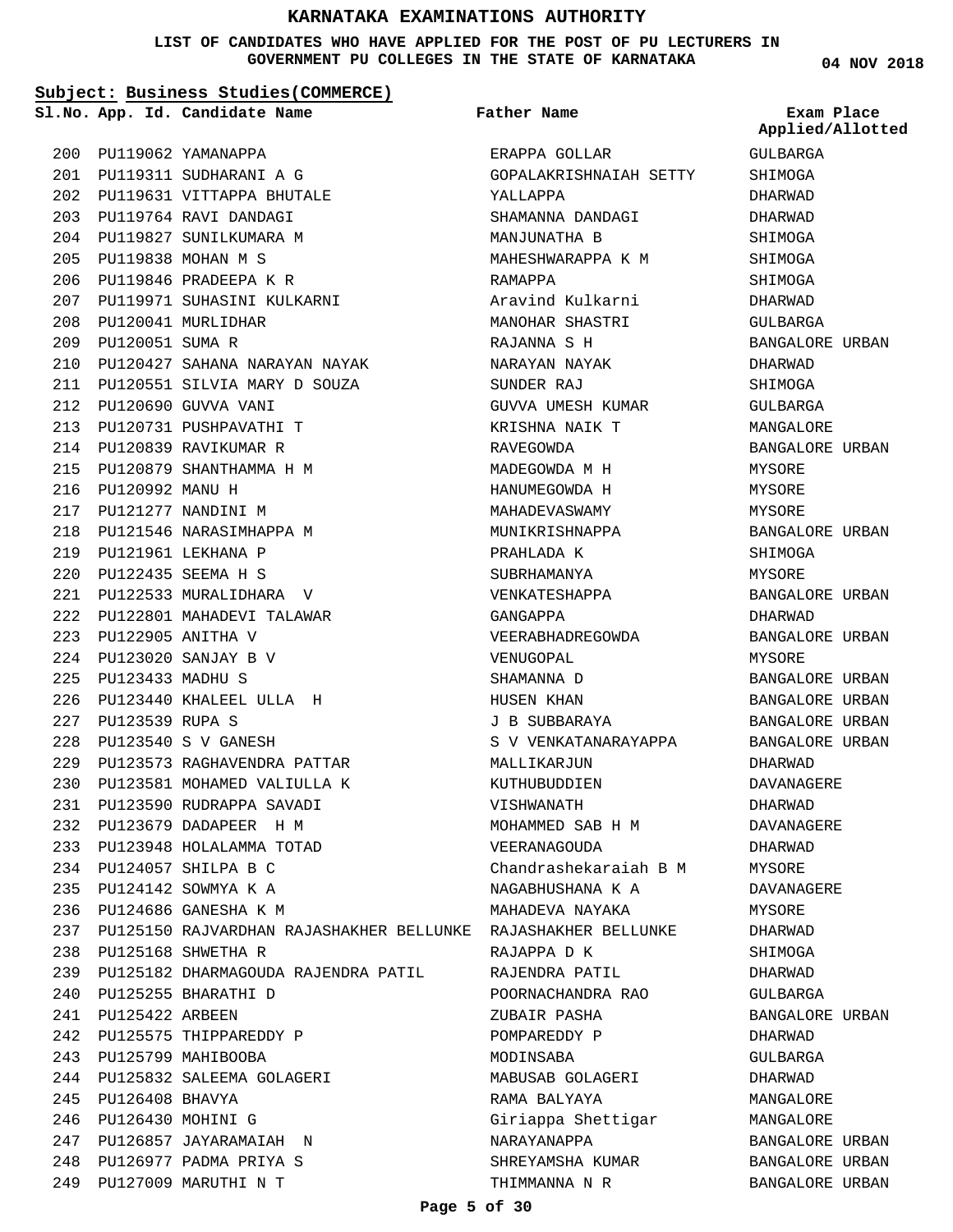### **LIST OF CANDIDATES WHO HAVE APPLIED FOR THE POST OF PU LECTURERS IN GOVERNMENT PU COLLEGES IN THE STATE OF KARNATAKA**

**04 NOV 2018**

|     | Subject: Business Studies (COMMERCE) |                                   |                                          |                                |  |
|-----|--------------------------------------|-----------------------------------|------------------------------------------|--------------------------------|--|
|     |                                      | Sl.No. App. Id. Candidate Name    | Father Name                              | Exam Place<br>Applied/Allotted |  |
| 250 |                                      | PU127090 PRALHAD HOSAMANI         | NARAYANAPPA                              | DHARWAD                        |  |
| 251 |                                      | PU127616 SANTHOSHA M              | MANJAPPA R                               | SHIMOGA                        |  |
| 252 |                                      | PU127722 MUNIRAJU M               | MUNIYAPPA                                | BANGALORE URBAN                |  |
| 253 |                                      | PU127759 YASHASWINI H K           | KEMPA                                    | BANGALORE URBAN                |  |
| 254 |                                      | PU128084 NANDEESHA M              | T MUNIVENKATAPPA BANGALORE URBAN<br>LATE |                                |  |
| 255 |                                      | PU128116 SANGAMESH CHAVAN         | GEMAPPA CHAVAN                           | <b>BIJAPUR</b>                 |  |
| 256 |                                      | PU128183 BASAVARAJU B E           | ESHWRAIAH K S                            | BANGALORE URBAN                |  |
| 257 |                                      | PU128338 JAHANGEER SULTAN KANYALA | SULTAN KANYALA                           | DAVANAGERE                     |  |
| 258 |                                      | PU128367 SOWMYA D B               | BASAVARAJU D N                           | MYSORE                         |  |
| 259 |                                      | PU128398 KOTRESH PATTANASHETTY    | VEERESH                                  | <b>BIJAPUR</b>                 |  |
| 260 |                                      | PU128412 BANGARAPPA BANKAPUR      | KANTAPPA                                 | DHARWAD                        |  |
| 261 |                                      | PU128737 LEELAVATI                | dayanand                                 | GULBARGA                       |  |
| 262 |                                      | PU128886 NAGARAJU V               | VENKATARAJU                              | BANGALORE URBAN                |  |
| 263 |                                      | PU128911 MURALIMOHANA K R         | RAMANUJACHARYA                           | BANGALORE URBAN                |  |
| 264 | <b>PU129004 UMESH</b>                |                                   | THIMMA POOJARY                           | MANGALORE                      |  |
| 265 | PU129559 KALPANA                     | M                                 | MUNIVENKATAPPA                           | BANGALORE URBAN                |  |
| 266 |                                      | PU129600 SANDHYARANI<br>К         | KRISHNAPPA K N                           | BANGALORE URBAN                |  |
| 267 |                                      | PU129873 BASAVARAJ                | SHESHAPPA PATTAR                         | DAVANAGERE                     |  |
| 268 |                                      | PU130141 SANTOSHKUMARA B M        | MANJAPPA GOWDA B P                       | SHIMOGA                        |  |
| 269 |                                      | PU130408 MAHAMMED SADATHULLA      | MAHAMMED GHOUSE PEER                     | BANGALORE URBAN                |  |
| 270 |                                      | PU130745 KAVITA KULKARNI          | VIJAYKUMAR                               | <b>BIJAPUR</b>                 |  |
| 271 |                                      | PU130873 VENKATESH BABU T M       | MUNISHAMY                                | BANGALORE URBAN                |  |
| 272 |                                      | PU131813 NAGESH C L               | LINGANNA                                 | BANGALORE URBAN                |  |
| 273 |                                      | PU131884 RAJESWARI K K            | K V Kasiviswanathan                      | BANGALORE URBAN                |  |
| 274 |                                      | PU132033 GIRISHA M G              | GOVINDAREDDY                             | <b>BANGALORE URBAN</b>         |  |
| 275 |                                      | PU132034 MOHAN HIRALAL            | JAYARAM                                  | DHARWAD                        |  |
| 276 |                                      | PU132243 TEJASHWINI<br>KABBUR     | MAHANTAPPA                               | DHARWAD                        |  |
| 277 |                                      | PU132711 TANUJA M R               | RAMAIAH M                                | BANGALORE URBAN                |  |
| 278 |                                      | PU132917 KAVITHA H B              | BASAVARAJU H C                           | BANGALORE URBAN                |  |
| 279 |                                      | PU132937 SHASHIKUMAR K M          | MANJAPPA                                 | SHIMOGA                        |  |
|     | 280 PU133009 SRIDHAR                 |                                   | <b>BYRAPPA</b>                           | BANGALORE URBAN                |  |
| 281 | PU133056 AYYAPPA                     |                                   | RAMAPPA                                  | GULBARGA                       |  |
| 282 |                                      | PU133061 RAVICHANDRA M            | MARAPPA                                  | BANGALORE URBAN                |  |
| 283 |                                      | PU133141 D SREELAKSHMI            | D KRISHNAMURTHY                          | SHIMOGA                        |  |
| 284 |                                      | PU133220 MUNIRAJA S M             | MUNINARAYANAPPA S M                      | BANGALORE URBAN                |  |
| 285 |                                      | PU133402 SATISHA G V              | VENKATESHAPPA                            | BANGALORE URBAN                |  |
| 286 |                                      | PU133658 SHIVAKUMAR V             | VENKATARAMAPPA                           | BANGALORE URBAN                |  |
|     |                                      | 287 PU134139 SHITAL SALUNKE       | SHIVAJI                                  | DHARWAD                        |  |
| 288 |                                      | PU134272 ASHOKA A S               | SRINIVASAREDDY                           | BANGALORE URBAN                |  |
| 289 |                                      | PU134718 RAJASHREE MULAGUND       | SANNAMALLAPPA                            | DAVANAGERE                     |  |
| 290 |                                      | PU134742 YOGESHA M S              | SHANKARAPPA                              | MYSORE                         |  |
| 291 | PU135378 VANI M N                    |                                   | NANJUNDA CHARI                           | BANGALORE URBAN                |  |
| 292 |                                      | PU135414 GANGADEVI                | MANOHAR                                  | GULBARGA                       |  |
| 293 |                                      | PU135432 PRATHAP T A              | ASHWATHANARAYANA REDDY                   | BANGALORE URBAN                |  |
| 294 |                                      | PU135466 AKKAMAHADEVI             | MANOHAR                                  | GULBARGA                       |  |
|     |                                      | 295 PU135617 SRIKANTH P           | PANDURANGA D                             | BANGALORE URBAN                |  |
| 296 |                                      | PU135725 NASREEN ANJUM S          | SYED AHMED                               | BANGALORE URBAN                |  |
| 297 | <b>PU135860 SNEHA R</b>              |                                   | RAJANNA K                                | BANGALORE URBAN                |  |
| 298 |                                      | PU135882 RAVEESHA C R             | RANGAPPA                                 | BANGALORE URBAN                |  |
| 299 |                                      | PU135947 SHARANAPPA MAGALAD       | MAHADEVAPPA                              | DHARWAD                        |  |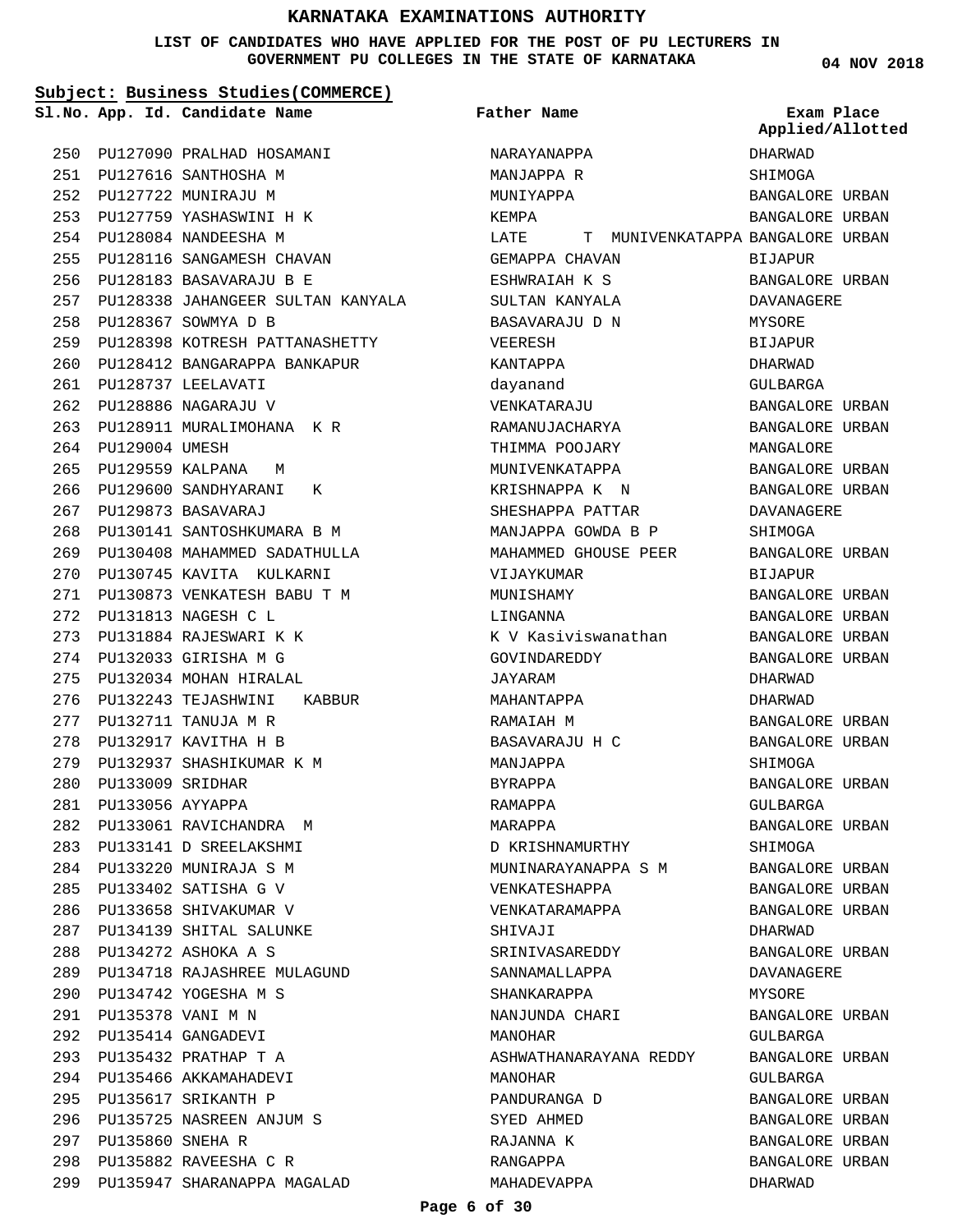**LIST OF CANDIDATES WHO HAVE APPLIED FOR THE POST OF PU LECTURERS IN GOVERNMENT PU COLLEGES IN THE STATE OF KARNATAKA**

**Subject: Business Studies(COMMERCE)**

**Father Name**

**04 NOV 2018**

|     |                  | Sl.No. App. Id. Candidate Name         | Father Name          | Exam Place<br>Applied/Allotted |
|-----|------------------|----------------------------------------|----------------------|--------------------------------|
|     |                  | 300 PU136189 POOJYA A P                | PUTTASWAMY GOWDA     | SHIMOGA                        |
|     |                  | 301 PU136265 RUDRAPPA AKKI             | SHIVAPPA AKKI        | SHIMOGA                        |
|     |                  | 302 PU136879 RAJESH K N                | NARAYANA SWAMY       | BANGALORE URBAN                |
|     |                  | 303 PU136918 SUDHAKARA V               | VENKATARAVANAPPA     | BANGALORE URBAN                |
|     |                  | 304 PU136948 MANJULA S                 | SRINIVASAIAH Y       | BANGALORE URBAN                |
|     |                  | 305 PU137150 RAVI KUMAR G              | GOVINDARAJU          | BANGALORE URBAN                |
|     |                  | 306 PU137157 GOPINATHA N V             | VENKATESH N N        | BANGALORE URBAN                |
|     |                  | 307 PU137184 NAGARADA BHEEMAREDDY      | MAGARADA THIMMAREDDY | BANGALORE URBAN                |
|     |                  | 308 PU137246 SRINIVASA K C             | CHENNAPPA M          | BANGALORE URBAN                |
|     |                  | 309 PU137489 HEMALATHA B S             | SHIVASHANKAR B S     | BANGALORE URBAN                |
|     |                  | 310 PU137550 PRADEEP H R               | RAJASHEKHARAPPA H S  | BANGALORE URBAN                |
|     |                  | 311 PU137584 IRAMMA BIKKANNANAVAR      | SHIVAPPA             | DHARWAD                        |
|     |                  | 312 PU137652 ROOPA RUDRAKSHI           | GURUSIDDAPPA         | BIJAPUR                        |
|     |                  | 313 PU137655 ADARSHA KUMAR R           | RAVI KUMAR B T       | BANGALORE URBAN                |
|     |                  | 314 PU137760 VIRUPANNA                 | MALLAYYA             | GULBARGA                       |
|     |                  | 315 PU137895 SHILPASHREE L             | K LINGAIAH           | MYSORE                         |
|     |                  | 316 PU137938 SHANTALA KAMATAGI         | NAGAPPA KAMATAGI     | GULBARGA                       |
|     |                  | 317 PU138230 YAMUNA P K                | KUMARASWAMY          | SHIMOGA                        |
|     |                  | 318 PU138336 CHANDRASHEKAR N M         | NAGARAJA N M         | BANGALORE URBAN                |
|     |                  | 319 PU138893 ARUN KUMAR H C            | CHALUVEGOWDA         | MYSORE                         |
| 320 |                  | PU139110 YASMIN GIRGAON                | HASIMSAB             | BIJAPUR                        |
| 321 |                  | PU139148 MANU P M                      | MAHADEVA             | MYSORE                         |
|     |                  | 322 PU139341 NANDISH KUMAR K N         | NARAYANASWAMY D M    | BANGALORE URBAN                |
| 323 |                  | PU139507 JAVEEDA BEGUM                 | ABID BAIG            | SHIMOGA                        |
|     |                  | 324 PU139761 SANTOSH HUDDAR            | VEERABHADRAPPA       | DHARWAD                        |
|     |                  | 325 PU139817 ANTHONY JENNIFER LAWRENCE | LAWRENCE ANTHONY     | DHARWAD                        |
|     |                  | 326 PU139848 SNEHALATA JUNJA           | SHRINIVAS            | BIJAPUR                        |
| 327 |                  | PU139978 YASHASHWINI A C               | CHANNAPPA            | BANGALORE URBAN                |
| 328 |                  | PU140055 LOKESHA S                     | SIDDAMURTHY P        | BANGALORE URBAN                |
|     |                  | 329 PU140076 ARJUN HS                  | SHANTHARAJU HB       | MYSORE                         |
|     |                  | 330 PU140901 RAJANIKANTH H             | HALESHAPPA           | DAVANAGERE                     |
| 331 | PU140937 MEENA C |                                        | CHAKRAPANI M         | BANGALORE URBAN                |
|     |                  | 332 PU141851 MURALIDHARA M             | MUNITHIMMARAYAPPA    | BANGALORE URBAN                |
|     |                  | 333 PU141901 NAFISA MASOODA            | HAJI B C AHAMMED     | MANGALORE                      |
|     |                  | 334 PU141911 SHASHIKANT                | BASAWARAJ            | GULBARGA                       |
|     |                  | 335 PU142047 LOKESHA DE                | ERANNA               | BANGALORE URBAN                |
|     |                  | 336 PU142118 ROOPASHREE K N            | NARENDRA BABU K N    | MYSORE                         |
|     |                  | 337 PU142210 NINGAPPA BEVINAKATTI      | KALAKAPPA            | DHARWAD                        |
|     |                  | 338 PU142539 UMESHA P                  | MAILAPPA POOJARY     | MANGALORE                      |
|     |                  | 339 PU142960 ARATI NIMBARAGI           | SHIVALING            | <b>BIJAPUR</b>                 |
|     |                  | 340 PU143058 PAVAN KUMARA H B          | BASAVARAJAPPA R      | DAVANAGERE                     |
|     |                  | 341 PU143070 RAVINDER                  | JAGANATH             | GULBARGA                       |
|     |                  | 342 PU143214 MUNIRAJU B K              | KRISHNAPPA           | BANGALORE URBAN                |
|     |                  | 343 PU143327 VARDHAMAN JAINAR          | SHANTAPPA            | DHARWAD                        |
|     |                  | 344 PU143522 PRASANNA                  | rudrappa             | BIJAPUR                        |
|     |                  | 345 PU143622 B NAGARATHNA              | BASAVARAJU           | BANGALORE URBAN                |
|     |                  | 346 PU143834 SRILAKSHMI N              | NARENDRAPRASAD V S   | BANGALORE URBAN                |
|     |                  | 347 PU143853 ASHWINI S HUVINAVAR       | SATHYANARAYANAMURTHY | DHARWAD                        |
|     |                  | 348 PU143934 KISHORKUMAR T A           | ASHWATHA REDDY       | BANGALORE URBAN                |
|     |                  | 349 PU144087 SHIVAKUMARAIAH R          | RENUKAIAH            | BANGALORE URBAN                |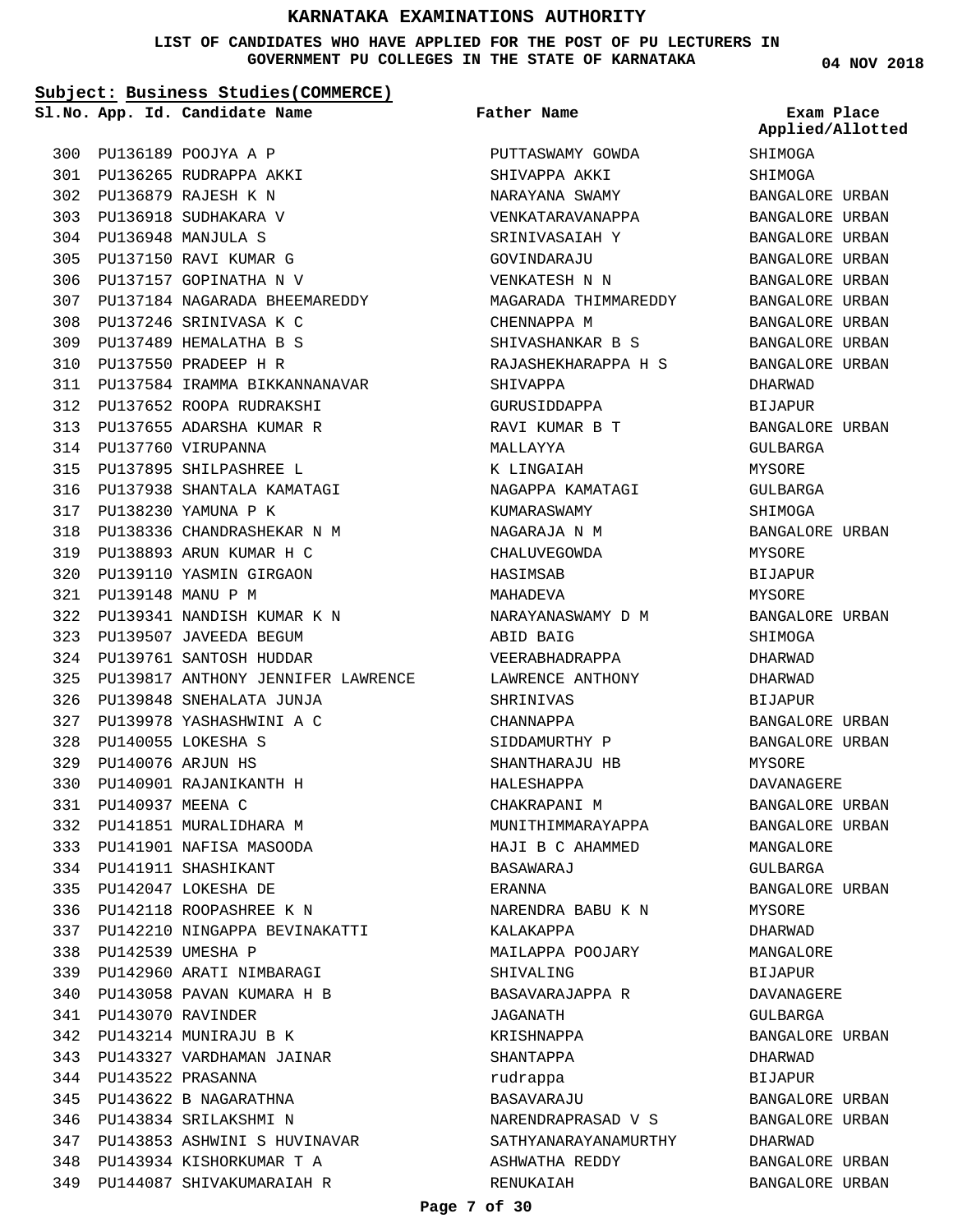**LIST OF CANDIDATES WHO HAVE APPLIED FOR THE POST OF PU LECTURERS IN GOVERNMENT PU COLLEGES IN THE STATE OF KARNATAKA**

#### **Subject: Business Studies(COMMERCE)**

**Father Name**

PU144670 NANJEGOWDA H G 350 PU144714 SRINIVASA N 351 PU144764 SUMALINI M S 352 PU144820 P RAMANJANEYULU 353 PU145266 LATHA H S 354 PU145354 BHAVYA V 355 PU145358 SMITHA S 356 357 PU145645 DEEPIKA PU145832 GURAPPA KATTI 358 PU146023 RAJANIKANTH B R 359 PU146069 CHETHANA A 360 PU146724 AJJAPPA KADUR 361 PU147152 CHIDANANDA MAGADUM 362 PU147153 BHEERAPPA CHOUGALA 363 PU147249 SHRUTHI M C 364 PU147313 DEEPIKA ND 365 366 PU147649 SHIVAKUMAR V PU147851 SHASHIKALA S 367 PU148232 VIRUPANNA 368 369 PU148461 SHIVARAJA M 370 PU148513 PRATHIMA L B PU148577 GEETHA BN 371 PU148637 AMARNATHA B S 372 373 PU148728 MANJUNATHA M PU148989 ZAMA BANU F 374 375 PU149044 RAMANGOWD KULEKUMATAGI 376 PU149114 MUBARAK PU149283 SUNITHA M G 377 PU149476 SAVITHA K 378 379 PU149523 SRINATH K M PU149598 NAGARAJA M 380 PU149809 SRINIVAS MURTHY K Y 381 PU149971 PADMAVATHI S 382 PU149996 SHREEVIDYA N S BHAT 383 PU150087 MALA OBAIAH 384 385 PU150673 NIVEDITA K 386 PU150690 MOHANKUMAR B M PU151128 MURTHY N 387 388 PU151550 MOHAMED K R PU151751 RAVANA REDDY B 389 390 PU151891 UMASHANKAR PU151908 SREEMA K M 391 PU152342 SANJOTA SURESHARAO DESHPANDE 392 PU152352 ANIL KUMAR H N 393 PU152362 MADHUSUDAN H N 394 PU152412 GURU PRASAD N N 395 396 PU152427 MOVINA KUMARA N P PU152478 SWAMIAL 397 PU152480 MALLIKARJUNA SHETTY D 398 PU152736 VARALAKSHMI V 399 **App. Id. Candidate Name Sl.No. Exam Place**

GOVINDAIAH NARAYANAPPA SHEKHARA GOWDA S P SANJEEVARAYAPPA SHIVARUDRAPPA H Y VARADARAJ SHIVAKUMAR S THIRUMURTHY MAHADEVAPPA RANGASWAMY R ANCHE ASWATHA RAMESH MALLAPPA YALLAPPA CHANDRASHEKAR M dayananda ns VENKATARAVANAREDDY SIDDAPPA AMBANNA MALLAPPA P BABUREDDY L Nagareddy BH SREENIVASA M MUNINARASAIAH FIYAZ PASHA SHIVAPPA KULKUMATAGI ZIAULLA N GIRIGOWDA SATHYANARAYANA MURTHY K MUNISWAMYREDDY K V MUNIYAPPA YALLAIAH SHANKARAPPA M A SHREEPATHI BHAT N S M VENKATARAMANAPPA ACHUTHA BHAT K MAHADEVAIAH NAJAPPA M RASOOL SAB K BYREDDY Basayya Hiremath MADHAVAN NAMBOODIRI SURESHARAO DESHPANDE NARAYANASWAMY C NARASIMHE GOWDA NANJUNDE GOWDA N D PUTTASWAMY GOWDA N T GURAPPA PRAKASH SHETY D VARADARAJU R

**04 NOV 2018**

BANGALORE URBAN BANGALORE URBAN MANGALORE BANGALORE URBAN BANGALORE URBAN SHIMOGA SHIMOGA BANGALORE URBAN **BIJAPUR** BANGALORE URBAN BANGALORE URBAN DAVANAGERE DHARWAD DHARWAD SHIMOGA MYSORE BANGALORE URBAN BANGALORE URBAN BANGALORE URBAN BANGALORE URBAN BANGALORE URBAN BANGALORE URBAN BANGALORE URBAN BANGALORE URBAN MYSORE DAVANAGERE BANGALORE URBAN BANGALORE URBAN BANGALORE URBAN BANGALORE URBAN BANGALORE URBAN BANGALORE URBAN BANGALORE URBAN MANGALORE BANGALORE URBAN MANGALORE BANGALORE URBAN BANGALORE URBAN BANGALORE URBAN BANGALORE URBAN GULBARGA BANGALORE URBAN DHARWAD BANGALORE URBAN MYSORE MYSORE MYSORE BANGALORE URBAN DHARWAD BANGALORE URBAN **Applied/Allotted**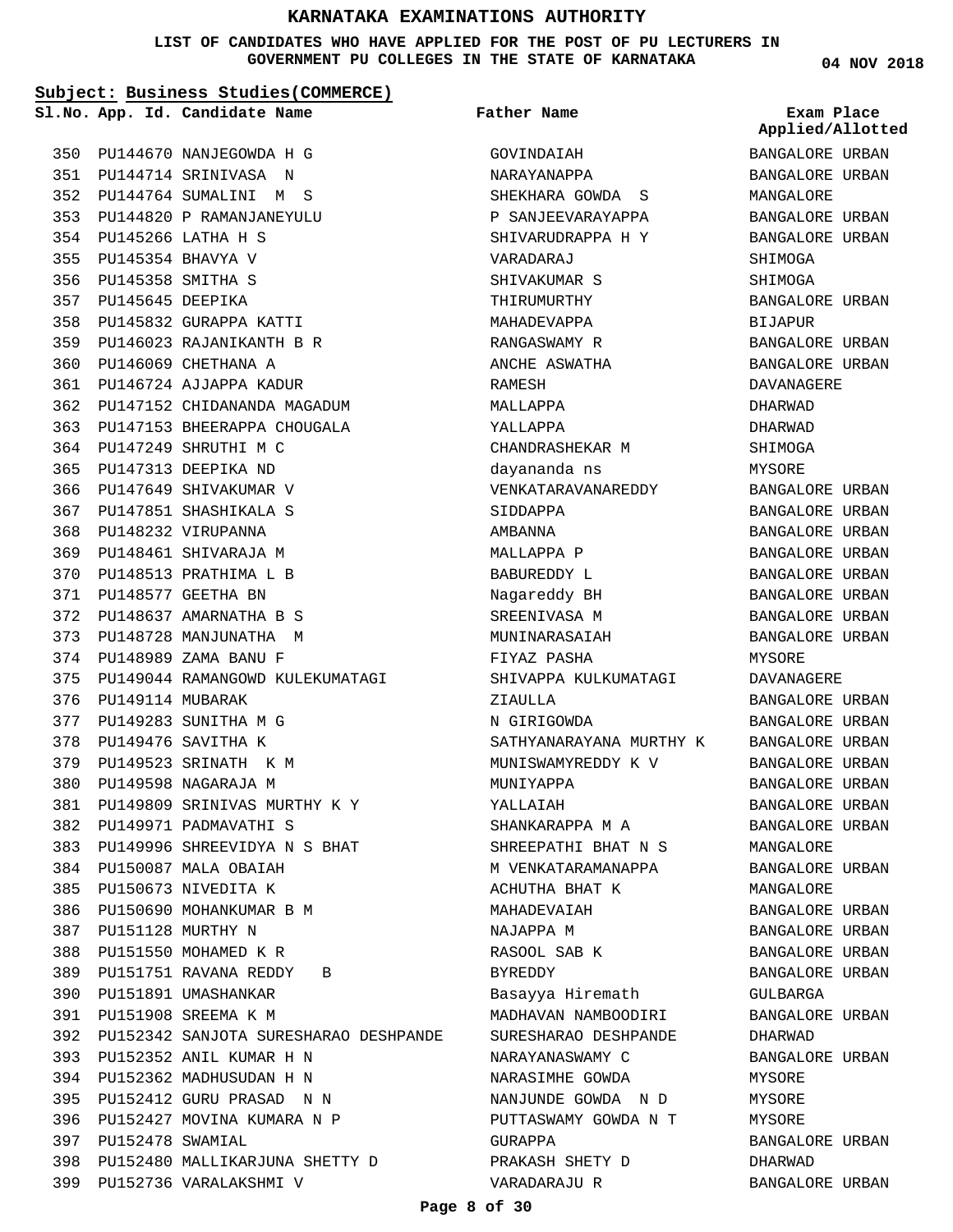#### **LIST OF CANDIDATES WHO HAVE APPLIED FOR THE POST OF PU LECTURERS IN GOVERNMENT PU COLLEGES IN THE STATE OF KARNATAKA**

#### **Subject: Business Studies(COMMERCE)**

**App. Id. Candidate Name Sl.No. Exam Place**

PU152866 AVINASH KUMAR 400 PU152889 MANJUNATH SHREESHAIL KUMBAR 401 PU152890 SHIVAPRASAD S 402 PU152901 PARIMALA N 403 PU153029 HANAMANTAGOUDA PANIGATTI 404 PU153038 DAYANANDA K 405 PU153319 SURESHA M C 406 PU153426 YADAVA N 407 PU153599 VENUGOPAL REDDY V A 408 PU153675 POOJA S S 409 PU153757 MOHAMED ZAKIR SHARIFF 410 PU153795 TAFAZUL HUSSAIN 411 PU153894 AMARESHA P 412 PU154157 KAVITHA B D 413 PU154168 DANDI PADMAJA 414 PU154172 LAKSHMIDEVI L P 415 PU154522 SATISH T 416 PU154834 AMBRISH YADAV B V 417 PU154855 ARSHIYA TABASSUM 418 PU154933 MAHADESHA S 419 PU154963 SAPNA G KANADE 420 PU155044 SURYAPRAKASH P S 421 PU155059 SATHISHA N R 422 PU155079 BRINDA VEENA R 423 PU155139 SHIVARAJA M 424 PU155321 SHILPA A V 425 PU155438 ELIZABETH MERY A 426 PU155551 CHANDRA SHEKHARA C 427 PU155791 H RAVEENDRA KUMAR 428 PU155800 SHAHINAKHANUM 429 PU155981 MAHALAKSHMI K J 430 PU156279 KALPANA K 431 PU156397 SUNIL H 432 PU156471 SADANAND 433 PU156941 RAVINDRA M 434 PU157787 K T HARINI 435 PU157854 SREENATHA S R 436 PU157924 R LAKSHMINARAYANA GOUD 437 PU158987 AVINASH C T 438 PU159530 SRINATHA S L 439 440 PU159607 DEEPA PATTAR PU159640 S V GANESH 441 PU159641 RUPA S 442 PU159672 NETHRAVATHY K V 443 PU159673 GANGADHARA BABU M S 444 PU159972 SAYEEDAHAMMAD JAMADAR 445 PU160002 SHALINI M 446 PU160614 SAKSHAT NAYAK 447 PU161198 PRASAD MAHALE 448 449 PU161227 RUMI RABIYA

VIJAY KUMAR SHREESHAIL KUMBAR BASAVARAJ S Narayanaswamy C D FAKKEERAGOUDA KAGGALLAIAH CHENNEGOWDA AITHAPPA BELCHADA anjaneya reddy v n SRINIVASA B S NASIR SHARIFF AKMAL PASHA PAPANNA DYAVE GOWDA SURESH RAO LAKSHMIPATHI N Thammaiah B V VENKATA REDDY B V SYED HAJI C M Siddaiah GOPINATH C KANADE SOMASHEKARA P N RAMAKRISHNAPPA RAMANATHAN P MALLAPPA P A VENKATARAMAIAH ANTHONY SEQUIERA CHANNAPPA H RANGAPPA FAYAZAHMEDKHAN H S JAYARAM K N KUMARSWAMY K HANUMANTHARAYAPPA RAVINDRANATH MUNIYAPPA K THIPPESWAMY RAMACHANDRAREDDY S V RANGANATHAPPA THIRUMALA C S LAKSHMANA MANOHAR S V VFNKATANARAYANAPPA J B SUBBARAYA VENKATAMUNI K R SHIVANNA M P BABASAHEB R MARIRAJ CHANDRAKANT VINAYAK MAHALE MOHAMED RIAZ **Father Name**

**04 NOV 2018**

GULBARGA BIJAPUR DHARWAD SHIMOGA DHARWAD BANGALORE URBAN BANGALORE URBAN MANGALORE BANGALORE URBAN SHIMOGA BANGALORE URBAN SHIMOGA BANGALORE URBAN MYSORE BIJAPUR BANGALORE URBAN MYSORE BANGALORE URBAN BANGALORE URBAN BANGALORE URBAN SHIMOGA BANGALORE URBAN BANGALORE URBAN BANGALORE URBAN BANGALORE URBAN BANGALORE URBAN BANGALORE URBAN BANGALORE URBAN DAVANAGERE SHIMOGA BANGALORE URBAN BANGALORE URBAN BANGALORE URBAN GULBARGA BANGALORE URBAN DAVANAGERE BANGALORE URBAN BANGALORE URBAN MYSORE BANGALORE URBAN DHARWAD BANGALORE URBAN BANGALORE URBAN BANGALORE URBAN BANGALORE URBAN DHARWAD BANGALORE URBAN DHARWAD MANGALORE BANGALORE URBAN **Applied/Allotted**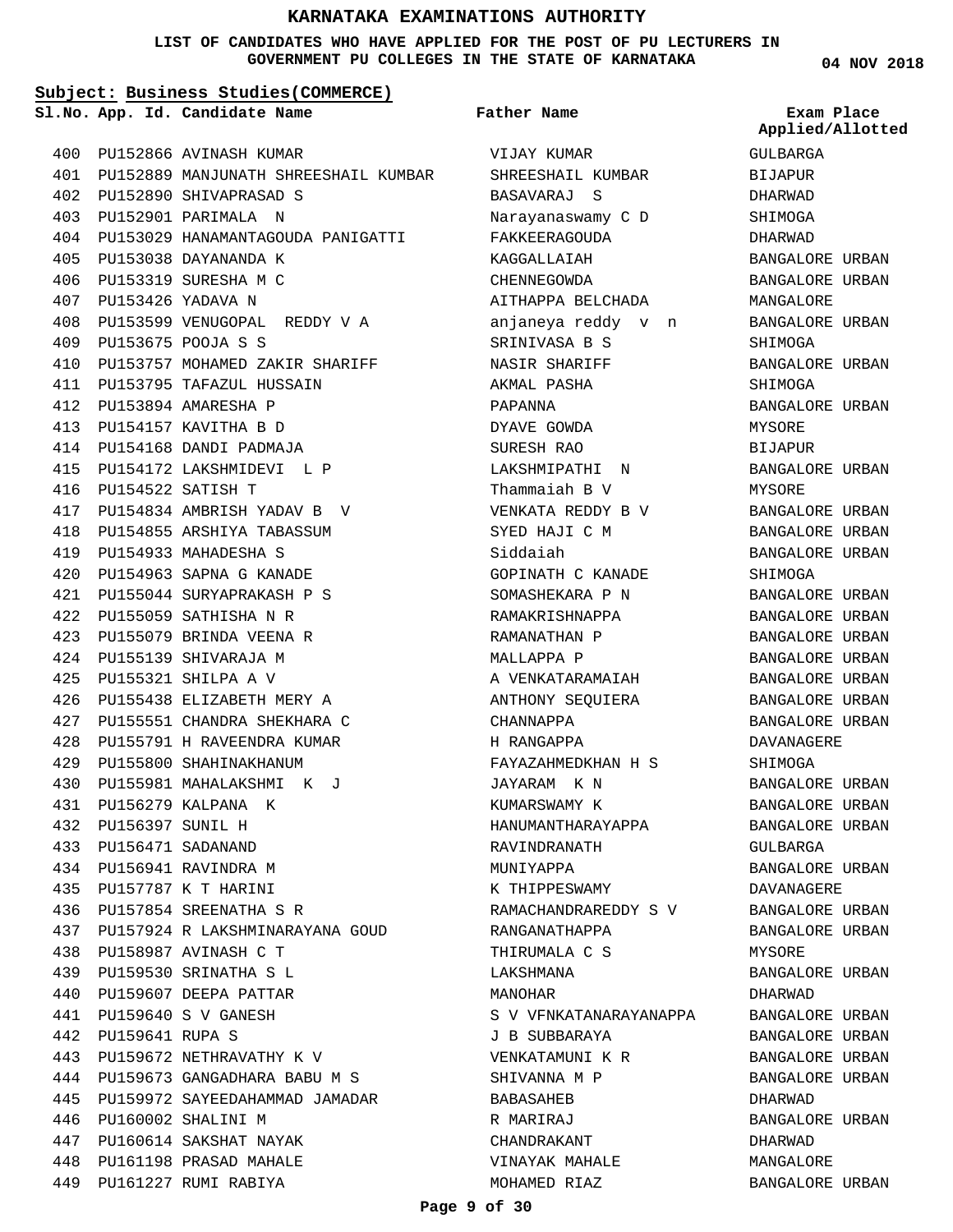**LIST OF CANDIDATES WHO HAVE APPLIED FOR THE POST OF PU LECTURERS IN GOVERNMENT PU COLLEGES IN THE STATE OF KARNATAKA**

**Father Name**

#### **Subject: Business Studies(COMMERCE)**

**App. Id. Candidate Name Sl.No. Exam Place**

PU161676 MARIA RAJATHI P 450 PU161699 RAJU 451 PU162188 SUJATHA SM 452 PU162214 GUDISI RAMANJANEYULU 453 PU162440 BHARATH K G 454 PU162705 KUMAR S PU162730 SANTOSHKUMAR SANGAMI PU162879 KUMAR H T 457 PU163161 ASWATHA N 458 PU163545 M V LAVANYA 459 PU163824 SIRAJUDDIN 460 461 PU164082 SHIVAKUMAR V PU164113 B ANANDA REDDY 462 463 PU164179 YASHASWINI K 464 PU164230 UDAYKUMAR PU200064 VIJAY KATTIMANI PU200106 SHRUTHI B 466 PU200189 POONAM NAGAPPA KARKIKAR 468 PU200231 LAXMI PU200240 NINGAPPA PU200276 SANGEETHA S 470 PU200280 SUNITHALAKSHMI R 471 PU200290 GIRIJA M J 472 PU200292 SANTOSHIMATA LONI 473 PU200298 KHAJA HUSSAIN M D PU200300 VIKAS HEBBAR P 475 PU200320 SHILPA V 476 PU200328 USHA H B 477 PU200350 PUNEETH N 478 PU200353 RESHMA BM 479 PU200364 RANGASWAMY D 480 PU200389 MANJUNATH DHANAMARU 481 PU200407 JACINTHA DSOUZA 482 PU200417 BANU R J 483 PU200433 SWAROOPA M S 484 PU200434 PADMINI P K PU200440 SHIVAKUMAR TIMMAPUR 486 487 PU200475 MUBINA PU200503 SHIVABASAVA KATIGER 488 PU200504 SURYAKUMARI B V PU200535 PUSHPAVATHI R PU200540 REKHA HONNALLI 491 PU200544 VISWANATHA S R 492 PU200565 PANDAPPA MALALI 493 494 PU200585 SANTHOSHA CV PU200586 NAGARATNA GOPALKRISHNA G 495 496 PU200596 RAVIKUMAR PU200597 BHARGAVI BAI N 497 455 456 465 467 469 474 485 489 490

498 PU200611 VEERESH Y DANAPPAGOUDRA

PATRIC ARANJO S MALAPPA SHROFF MADAPPA B G NETTIKALLU Gangaiah K B SATHYANARAYANACHAR NAGAPPA SANGAMI THIMMAIAH NARAYANAPPA M VIJAY KUMAR BURHANUDDIN VENKATARAVANAREDDY B HANUMANTHA REDDY SHIVA K BASWARAJ BASAVANEPPA RAMACHANDRA RAO B S NAGAPPA CHIKKA MESTA VITHAL DURUGAPPA SHIVARAJ RAMAKRISHNAPPA GUNDOJI RAO M J SHRISHAIL SHAIK DASTAGIR GANESH HEBBAR P VENKATARAYAPPA BASAVARAJU H C NINGAPPA S MOHAN BM DASEGOWDA SHEKHARAPPA HENRY DSOUZA RAMESH SHANTHAPPA M R KUMARA SWAMY P V RUDRAPPA HUSSAINSAB LATHIYAR NAGAPPA VENKATESHAIAH B H **RAMATAH** CHANDRASHEKHARAGOUDA HONNALLI RAMANJANEYA S K RAMAPPA VEERABHADRAIAH GOPALKRISHNA G GANGOLLI VIRUPAXAPPA NARAYANA SINGH N

**04 NOV 2018**

BANGALORE URBAN GULBARGA BANGALORE URBAN DAVANAGERE BANGALORE URBAN BANGALORE URBAN BANGALORE URBAN BANGALORE URBAN BANGALORE URBAN BANGALORE URBAN GULBARGA BANGALORE URBAN BANGALORE URBAN BANGALORE URBAN GULBARGA DHARWAD DAVANAGERE MANGALORE GULBARGA GULBARGA GULBARGA BANGALORE URBAN DHARWAD BIJAPUR BANGALORE URBAN MANGALORE BANGALORE URBAN MYSORE. MYSORE MANGALORE MYSORE DHARWAD MANGALORE BANGALORE URBAN BANGALORE URBAN **MYSORE** DHARWAD DHARWAD DHARWAD BANGALORE URBAN BANGALORE URBAN DHARWAD BANGALORE URBAN DHARWAD BANGALORE URBAN MANGALORE GULBARGA BANGALORE URBAN DHARWAD **Applied/Allotted**

#### **Page 10 of 30**

YALLAPPAGOUA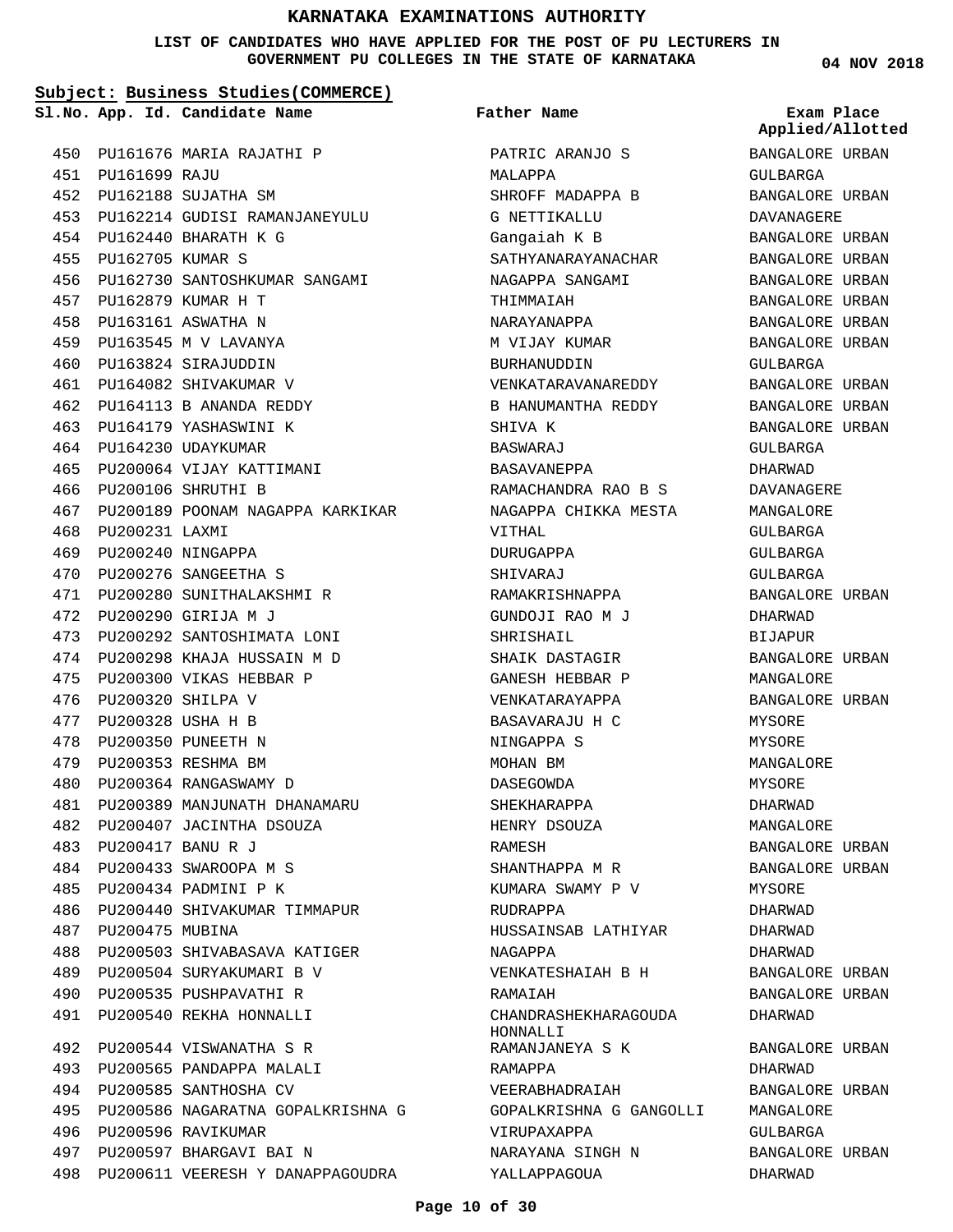#### **LIST OF CANDIDATES WHO HAVE APPLIED FOR THE POST OF PU LECTURERS IN GOVERNMENT PU COLLEGES IN THE STATE OF KARNATAKA**

**04 NOV 2018**

#### **Subject: Business Studies(COMMERCE)** 499 PU200685 PRAVEEN MALLIKARJUN JAKKALI MALLIKRJUN TIPPANNA JAKKALI DHARWAD 500 PU200686 SIDDARAMESH S HIREMATH 501 PU200687 PUSHPA RAJAPURE 502 PU200728 PRIYA 503 PU200744 AVINASHA H P PU200746 ANANDA M 504 505 PU200760 YASHODHA D R 506 PU200776 MADHU S 507 PU200780 NANDEESH D PU200794 KAVITHA C S 508 509 PU200813 JNANESH G R 510 PU200826 NAGARAJA V V PU200843 VENKATARAMA REDDY T M 511 512 PU200852 KUMAR BENAWAD 513 PU200862 UDAYA R PU200919 RAMESHA N 514 515 PU200923 MEGHANA G 516 PU200926 LAKSHMIPATHI SM 517 PU200938 RAVINDRAN MALKAPPA MOKASHI 518 PU200955 NAGABHUSHAN KULKARNI 519 PU200960 SINCHANA P 520 PU200963 MANJUSHA V R PU200989 SADASHIV ARAKERI 521 PU200992 KAVYASHREE B C 522 523 PU201013 SUNIL K 524 PU201017 SOJARABAI PU201018 RAGHUNATHA P S 525 526 PU201023 ZEENATAMAN HOSAMANI 527 PU201055 SUVARNI PU201069 ASHWATHAMMA K T 528 529 PU201073 RASHMI M PU201074 MEDHA SHANBHAG 530 PU201094 GANESHA D 531 PU201098 ANANDA R N 532 533 PU201101 KURUBARA HAGALURAPPA 534 PU201104 ARATI 535 PU201110 MARUTI GOPALI 536 PU201115 MALA A 537 PU201128 NAGENDRA S K 538 PU201174 DANAMMA KONNUR 539 PU201175 SUDHA RANI M 540 PU201194 HEMAVATI VENKATRAMAN NAIK 541 PU201255 SWETHA PRIYA PU201283 REKHA H G 542 543 PU201295 MAMATHA Y S 544 PU201303 BHAGYA R 545 PU201324 MADEVA 546 PU201351 NETHRAVATHI T D PU201364 SHASHIKALA H G 547 PU201412 SANDHYA S 548 **App. Id. Candidate Name Sl.No. Exam Place** SANGAYYA A HIREMATH SHANKAR RAJAPURE ANNAPPA MOGAVEERA PUTTARAJU MARIMUTTU DHANANJAYA R Shivarudhraiah I S DODDAIAH L V SHIVARAMEGOWDA RAMESHA G V VENKATARAMANAPPA MUNINARAYANAPPA T N MURIGEPPA RANGAPPA NARASIMHAPPA VENKATESH G MUNIYAPPA MALKAPPA D MOKASHI RUDRAYYA PRABHAKARA N RAMDAS V K BASANINGAPPA CHIKKANAGEGOWDA KRISHNAPPA DHONDIBA SHIVANANDA SHASTRI P HUSENSAB SUNDARA AMEEN LATE THIMMAIHA MAHADEVASWAMY M DEVIDAS SHANBHAG DIVAKARA N NATARAJA R KURUBARA BASAPPA YACHARAPPA SONAR BASAPPA APPIREDDY KALAIAH PRAKASH MUNISIDDAPPA H VENKATRAMAN NAIK THOMAS C GURUBASAVARAJ H K Swamy Y K RANGASWAMY NAYAKA G PUTTASWAMYGOWDA DEVAIAH I R GANGADHARA SRINIVAS K **Father Name** DHARWAD DHARWAD SHIMOGA BANGALORE URBAN SHIMOGA DAVANAGERE BANGALORE URBAN BANGALORE URBAN MYSORE SHIMOGA BANGALORE URBAN BANGALORE URBAN DHARWAD DAVANAGERE BANGALORE URBAN DAVANAGERE BANGALORE URBAN DHARWAD DHARWAD MYSORE MYSORE DHARWAD MYSORE. MYSORE GULBARGA DAVANAGERE DHARWAD MANGALORE BANGALORE URBAN MYSORE MANGALORE SHIMOGA BANGALORE URBAN DHARWAD DHARWAD DHARWAD BANGALORE URBAN MYSORE BIJAPUR BANGALORE URBAN SHIMOGA MYSORE DAVANAGERE **MYSORE** MYSORE MYSORE BANGALORE URBAN MYSORE MYSORE **Applied/Allotted**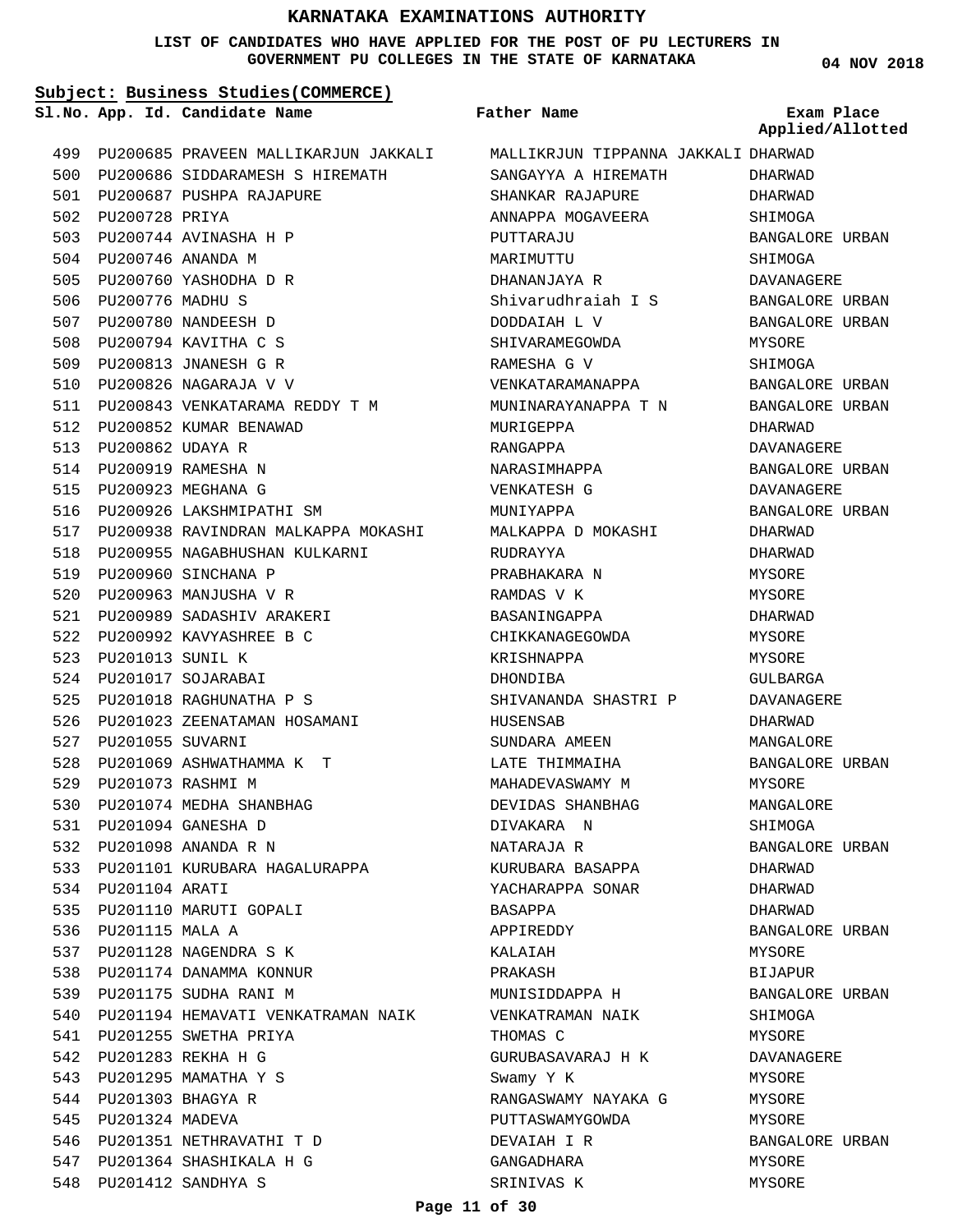#### **LIST OF CANDIDATES WHO HAVE APPLIED FOR THE POST OF PU LECTURERS IN GOVERNMENT PU COLLEGES IN THE STATE OF KARNATAKA**

**Subject: Business Studies(COMMERCE)**

**Father Name**

PU201459 GANESH K T 549 550 PU201465 DEEPA K 551 PU201471 VISHWANATHA MB 552 PU201491 ASHOK HOGODI PU201494 MITHUN I T 553 554 PU201509 ANNAPOORNA M 555 PU201516 NAGAMANI P M 556 PU201535 MUNEER PASHA 557 PU201540 PANDURANGA PU201544 SHIVRAJ 558 PU201567 ESHWAR S M 559 560 PU201568 NAGAVENI DHARENNAVAR 561 PU201575 SHIVANANDA MUDIHALA 562 PU201577 JAMBAYYA J 563 PU201583 DODDAYALLAPPA 564 PU201653 PRASAD HALLIYAVAR 565 PU201674 GAVISIDDAIAH B 566 PU201676 NIRMALA B L PU201694 B SINDHU 567 568 PU201702 HEMAREDDI G 569 PU201711 GEETHA K 570 PU201713 MAMATHA S 571 PU201769 KENCHAPPA B DINDAWAR 572 PU201777 MAHESHA B N 573 PU201790 SHAMBULINGANAIKA A 574 PU201837 SHANTHALA BAI 575 PU201840 SWETHA RANI M 576 PU201871 ULIVEPPA GOWDA S N 577 PU201881 NAGARAJA C 578 PU201886 ARUN KUMARI K 579 PU201895 SAVITRI UNAKAL 580 PU201907 YOGANANDA N 581 PU201910 UMA TV 582 PU201912 LOKESHA K 583 PU201955 VISHALAXI PATIL 584 PU201956 NAYAZ AHAMED 585 PU201977 SRINATHA G 586 PU202000 RAGHAVENDRA KADAPPA MANAGANVI 587 PU202019 MOHAN KUMAR M 588 PU202022 PARVEEN BANU K 589 PU202029 SHIVAPPA K 590 PU202066 RAMALING NANA PATIL PU202081 SHRUTHI G V 591 592 PU202101 THIMMARAYAPPA N K PU202140 TRILOKA S 593 594 PU202158 PRABHU G PU202169 BHAGYA G T 595 596 PU202179 SHEKHAR S 597 PU202186 PRASAD KUMAR 598 PU202190 SUNIL KUMAR M **App. Id. Candidate Name Sl.No. Exam Place**

THIMMAPPA K V KRISHNA K M BASAVARAJU MS MALLAPPA THIMMAIAH I P MANJAPPA MAHADEVA P K SYED SHUKOOR puttarangaiah SANGAPPA MAHESH S E DEVENDRA HONNAPPA JINDAPPA R JINDAPPA BASAVARAJ BORAIAH LAVANNA B N D Bichaiah BASAVANAGOWDA KRISHNAPPA M C SUBRAMANYA N P BHIMAPPA DINDAWAR NANJAPPA B V ARASANAIKA SADANANDA SHANBHOGUE MUNIKRISHNAPPA SHANKARA GOWDA N CHIKKATHAMMAIAH KRISHNAPPA ISHWARAPPA NARASIMHAIAH Venkataswamy KALAIAH SHIVANAGOUDA MUSTAK AHAMED GOPALASETTY KADAPPA MANAGANVI MEGHARAJU N MEHABOOB SAB K KRISHNAPPA NANA PATIL VENKATESH G T KRISHNAPPA SHRINIVASA REDDY GOVINDAPPA THIPPESWAMY G SHIVARAJU AM gunapala jain MUNIYAPPA

**04 NOV 2018**

MYSORE MYSORE BANGALORE URBAN BIJAPUR MYSORE SHIMOGA BANGALORE URBAN BANGALORE URBAN BANGALORE URBAN GULBARGA SHIMOGA DHARWAD DAVANAGERE GULBARGA GULBARGA DAVANAGERE BANGALORE URBAN MYSORE BANGALORE URBAN DAVANAGERE BANGALORE URBAN BANGALORE URBAN BIJAPUR BANGALORE URBAN MYSORE MANGALORE BANGALORE URBAN SHIMOGA BANGALORE URBAN BANGALORE URBAN DHARWAD BANGALORE URBAN BANGALORE URBAN BANGALORE URBAN BIJAPUR BANGALORE URBAN BANGALORE URBAN BIJAPUR BANGALORE URBAN DAVANAGERE BANGALORE URBAN DHARWAD DAVANAGERE BANGALORE URBAN BANGALORE URBAN BANGALORE URBAN DAVANAGERE BANGALORE URBAN MANGALORE BANGALORE URBAN **Applied/Allotted**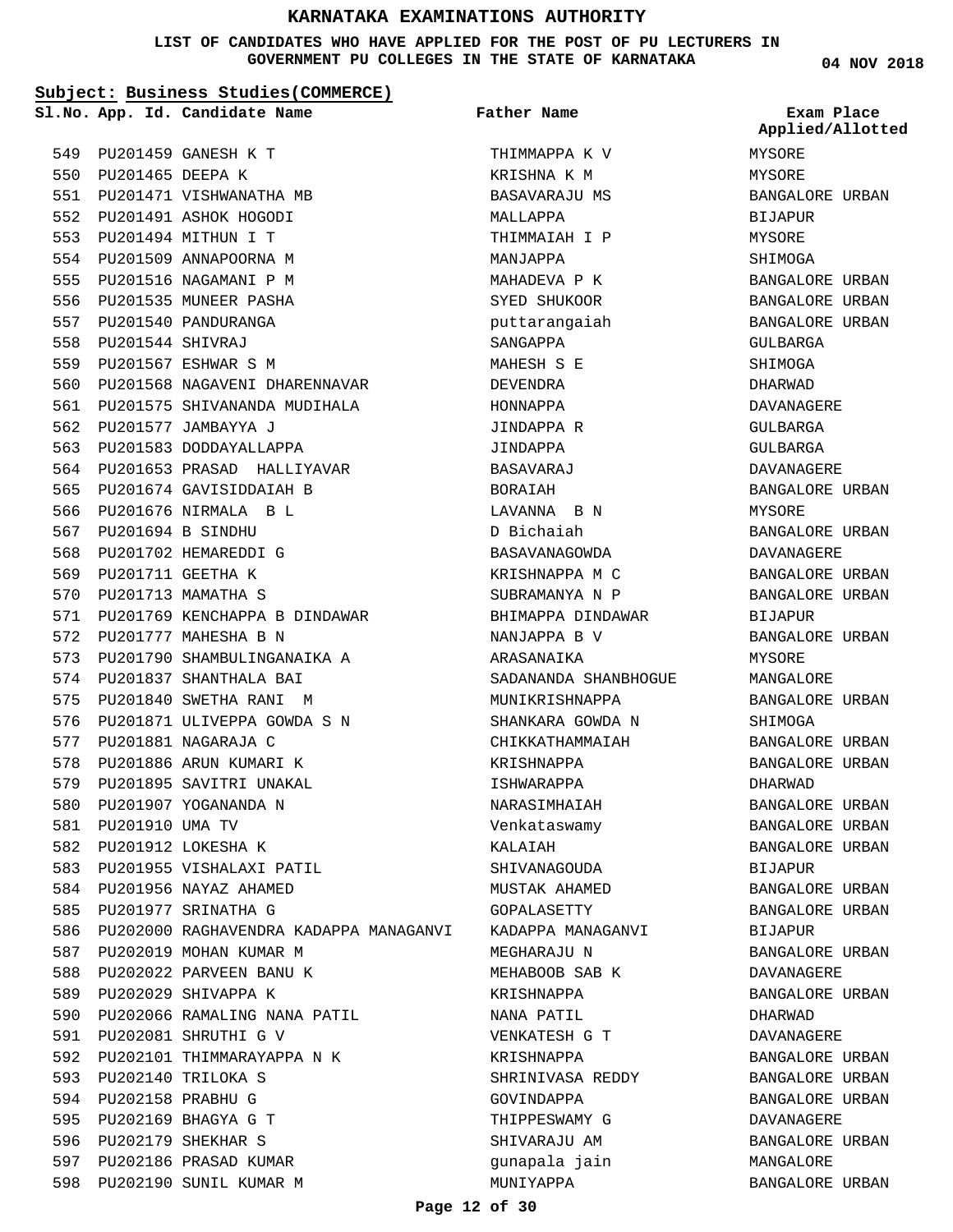**LIST OF CANDIDATES WHO HAVE APPLIED FOR THE POST OF PU LECTURERS IN GOVERNMENT PU COLLEGES IN THE STATE OF KARNATAKA**

**Subject: Business Studies(COMMERCE)**

PU202360 SURESH DURGADASHEEMI 605

606 PU202368 KASHINATHA K V PU202369 NARAYANA A 607 608 PU202376 NAHEED BEGUM PU202410 PAVANA S 609

PU202414 SREELAKSHMI SP 610 611 PU202425 MURALIDHARA P 612 PU202427 PADMAVATI NAIK PU202440 SACHIN H S 613 PU202500 SUSHMA H S 614 PU202519 RAMYA H 615 616 PU202530 VILAS PATIL PU202534 HARISHA P 617 PU202570 SRIDEVI I B 618

PU202575 DEEPADHARSHINI G P 619

PU202689 CHAKRAVARTHI S B 629

PU202699 SUSHEELA K C 630 631 PU202745 VIJAYAKUMAR M

PU202758 HAREESHA 632 PU202762 RASHMI A V 633 PU202786 SHIVARANJINI S 634

PU202811 ARUN G K 635

636 PU202828 NETHRAVATHI DP

PU202980 ANJINAPPA G 638 PU203056 SEEMA KOLUR 639

637 PU202851 MAITRA V KUMBARAGOUDRA

PU203121 SUDHARANI M YADAHALLI 640

641 PU203139 BASAPPA DODAMANI PU203145 DEEPA BASANNA TELI 642

PU203146 SANGEETHA B V 643 644 PU203173 ANDANI C K

646 PU203178 JAGADEESHA PU203179 HARISHA J S 647 648 PU203211 NAYANA V

PU203177 SANTOSH KUMAR C 645

PU202587 MAMATHA K C 620 PU202601 RAJATH B S 621 622 PU202609 VENKATESHA T PU202616 SHREE DEVI P G 623 PU202630 GIREESHA H R 624 PU202644 DAYANANDA K G 625

PU202646 MALAR R 626 PU202668 LAKSHMI C B 627 PU202680 JASMIN TAJ G 628

**App. Id. Candidate Name Sl.No. Exam Place**

PU202193 KARTHIK N L 599 PU202200 VINAYA KUMARA H 600 PU202246 NANDINI B S 601 PU202261 SHARAN H S 602 603 PU202262 NEESARAHMED PU202344 SHILPA S 604

# **Father Name**

H V LAKSHMI NARAYANA RAO CHANNABASAPPA H SRINIVASA SANNA SWAMY SHAIK MAHBOOB SAB Srinivas R SOMASHEKHAR VIJAYAKUMAR ANJANAPPA MD ISMAIL Srinivasa Gowda V Prabhakar s PUTTE GOWDA Rama Naik SUJAYAKUMAR M N SHIVAPPA H P HUCHAPPA K M MALLANAGOUD PAPANNA BASAVARAJU I Y PARAMESHWARAPPA G S CHIKKAMANCHAIAH SOMASHEKHAR B M THIMMARASAIAH LATE GANANATH BHAT P RAMANNA GANGADASAIAH RAMAMURTHY P BASAVARAJU C S LATE SYED GHOUSE BHEEMARAYAPPA CHIKKABASAPPA Munivenkatappa ANANDA DEVADIGA VIRUPAKSHA M SHADAKSHARA SWAMY KESHAVAIAH G H K PUTTASWAMY VEERABASANAGOUDA HANUMANTHAPPA CHANNAPPA MALLIKARJUN SOMAPPA BASANNA TELI VISHWANATHA GOWDA KULLAIAH CHANGALARAYAPPA SHEKHARAPPA HOMBALA SOMAIAH J G VENKATAGIRI V

**04 NOV 2018**

BANGALORE URBAN DAVANAGERE BANGALORE URBAN MYSORE GULBARGA BANGALORE URBAN DAVANAGERE DAVANAGERE BANGALORE URBAN GULBARGA BANGALORE URBAN BANGALORE URBAN BANGALORE URBAN MANGALORE MYSORE BANGALORE URBAN SHIMOGA **BIJAPUR** BANGALORE URBAN BANGALORE URBAN BANGALORE URBAN BANGALORE URBAN BANGALORE URBAN BANGALORE URBAN MANGALORE BANGALORE URBAN MYSORE MYSORE BANGALORE URBAN BANGALORE URBAN BANGALORE URBAN MYSORE BANGALORE URBAN MANGALORE BANGALORE URBAN BANGALORE URBAN MYSORE BANGALORE URBAN DHARWAD DHARWAD DHARWAD DHARWAD DHARWAD **BIJAPUR** SHIMOGA MYSORE BANGALORE URBAN DHARWAD MYSORE SHIMOGA **Applied/Allotted**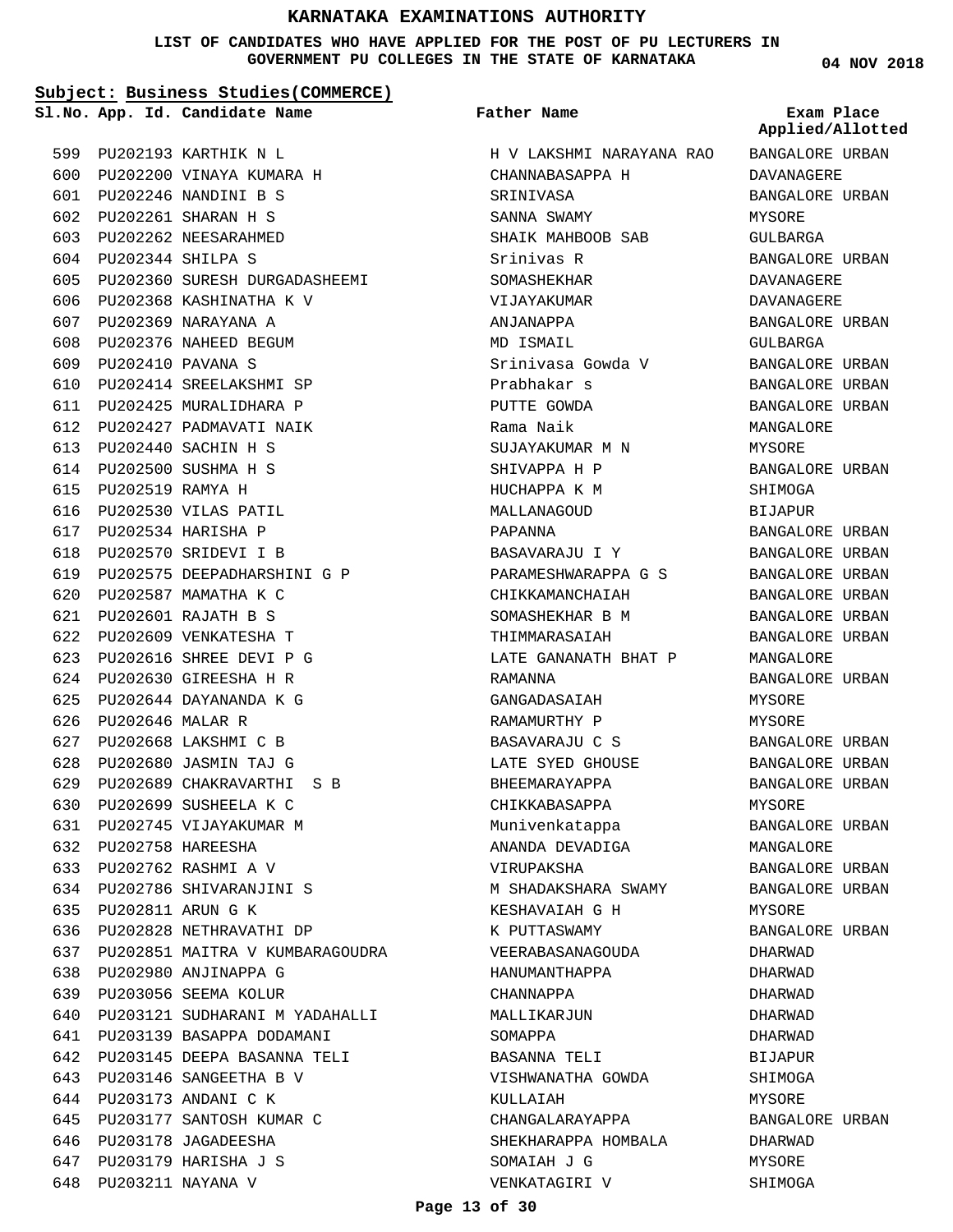### **LIST OF CANDIDATES WHO HAVE APPLIED FOR THE POST OF PU LECTURERS IN GOVERNMENT PU COLLEGES IN THE STATE OF KARNATAKA**

**04 NOV 2018**

|       |                       | Subject: Business Studies (COMMERCE)  |                                     |                                    |
|-------|-----------------------|---------------------------------------|-------------------------------------|------------------------------------|
|       |                       | Sl.No. App. Id. Candidate Name        | Father Name                         | Exam Place<br>Applied/Allotted     |
| 649   |                       | PU203213 SHRUTHI N                    | NARAPPA                             | DAVANAGERE                         |
|       |                       | 650 PU203267 SANJIV RAMOSHI           | BASAPPA                             | <b>BIJAPUR</b>                     |
|       |                       | 651 PU203309 BASAPPA B                | ERANNA B                            | GULBARGA                           |
|       |                       | 652 PU203319 BHARAMAPPA BANAPPA PATIL | BANAPPA PATIL                       | <b>BIJAPUR</b>                     |
| 653   |                       | PU203324 MADHUKAR C P                 | PUTTARAJU C M                       | BANGALORE URBAN                    |
|       |                       | 654 PU203339 SYEDA SHABRIN TAJ        | MAHABOOB BASHA S                    | BANGALORE URBAN                    |
| 655   |                       | PU203394 SHANKARALING                 | GARJAPPA                            | DHARWAD                            |
| 656   |                       | PU203395 SOWMYASHREE D                | DEVARAJU S L                        | MYSORE                             |
| 657   |                       | PU203409 GURUPRASAD M                 | MANJUNATH A                         | SHIMOGA                            |
|       | 658 PU203411 PARVATI  |                                       | SHAMRAYA                            | GULBARGA                           |
| 659   |                       | PU203427 PRASANNA MURTHY N            | NAGARAJU KV                         | BANGALORE URBAN                    |
| 660   |                       | PU203434 MANJUNATH                    | BASAPPA TATTI                       | DHARWAD                            |
| 661   |                       | PU203440 MEGHA KOULAGI                | RAJASHEKHAR                         | <b>BIJAPUR</b>                     |
|       |                       | 662 PU203443 MALLIKARJUN HITTANAGI    | IRAPPA                              | DHARWAD                            |
| 663   |                       | PU203452 PRATHIBHA NAIK               | BALAKRISHNA                         | DHARWAD                            |
|       |                       | 664 PU203469 ANAND BURLI              | LAKKAPPA                            | <b>BIJAPUR</b>                     |
| 665   |                       | PU203478 GIRISH HUGAR                 | GURUDEV                             | <b>BIJAPUR</b>                     |
|       |                       | 666 PU203489 SACHIN KAKADE            | GAJANAN                             | <b>BIJAPUR</b>                     |
|       |                       | 667 PU203498 BASAVARAJ HALLUR         | MAHADEVAPPA                         | DHARWAD                            |
| 668   |                       | PU203506 NATARAJU S                   | SHIVARAMEGOWDA                      | MYSORE                             |
| 669   |                       | PU203507 RAGHAVENDRA M V              | VENKATACHALAPATHI SHETTY            | DAVANAGERE                         |
| 670   |                       | PU203524 KAVITA KINDALKAR             | PANDURANG KINDALKAR                 | DHARWAD                            |
| 671   |                       |                                       |                                     |                                    |
| 672   |                       | PU203564 POORNIMA K B                 | BASAVEGOWDA                         | MYSORE                             |
| 673   | PU203575 PRIYA S      | PU203571 SANGEETHA S                  | SREENIVASA G                        | BANGALORE URBAN                    |
|       | 674 PU203589 SUMA A N |                                       | SRINIVASA D                         | BANGALORE URBAN<br>BANGALORE URBAN |
|       |                       |                                       | NARAYANAPPA                         |                                    |
| 675   |                       | PU203596 VENKATESHA C                 | CHANNAPPA                           | BANGALORE URBAN                    |
| 676   |                       | PU203607 SHOBHA SATTIGOUDRA           | SHEKHARAGOUDA                       | DHARWAD                            |
| 677   | PU203625 PANKAJA      |                                       | VASUDEVA K                          | DAVANAGERE                         |
| 678   |                       | PU203632 JAYASHREE C R                | RAMACHANDRA                         | MYSORE                             |
|       |                       | 679 PU203665 BABY TABASUM SANGLIKAR   | HAJILAL SAYED SAB SANGLIKAR BIJAPUR |                                    |
| 680 - |                       | PU203704 HEENA NAZ                    | ABDUL SATTAR KHAZI                  | GULBARGA                           |
| 681   |                       | PU203740 REGINA JAYA RANI J           | JAYAPALAN                           | BANGALORE URBAN                    |
|       |                       | 682 PU203748 RAVIKUMAR G K            | KAREHANUMANNA                       | BANGALORE URBAN                    |
|       |                       | 683 PU203749 SHARADA MADAR            | MAHADEV                             | DHARWAD                            |
|       |                       | 684 PU203766 RAMYA C S                | SHESHAPPA C C                       | MYSORE                             |
| 685   |                       | PU203786 REKHA H R                    | RENUKAPPA                           | BANGALORE URBAN                    |
|       |                       | 686 PU203838 GIRISH A G               | GOVINDAIAH A C                      | MYSORE                             |
|       |                       | 687 PU203845 MANJUNATHAGOWDA N T      | THIMMARAYAPPA                       | BANGALORE URBAN                    |
| 688   |                       | PU203851 PUSHPALATHA P                | parvathaiah G E                     | BANGALORE URBAN                    |
| 689   |                       | PU203860 SHRIKANT                     | LAXAMAN                             | GULBARGA                           |
| 690   |                       | PU203861 UTTAMKUMAR                   | RANAPPA                             | GULBARGA                           |
|       |                       | 691 PU203869 RAVIKUMARA N             | NAGARAJAPPA                         | BANGALORE URBAN                    |
| 692   |                       | PU203870 SATISHA P                    | PANDURANGAPPA P                     | BANGALORE URBAN                    |
| 693   |                       | PU203874 RANJITHA H P                 | PRABHAKARA H J                      | SHIMOGA                            |
|       |                       | 694 PU203882 SANTHOSH KUMAR G S       | SHIVARUDRAPPA G                     | DAVANAGERE                         |
|       |                       | 695 PU203910 ROOPESH H S              | SOMEGOWDA                           | MYSORE                             |
| 696   |                       | PU203934 LAXMANA GOUDAGERI            | BHEEMAPPA                           | DAVANAGERE                         |
| 697   | PU204016 DIVYA C      |                                       | CHIKKARAJAIAH                       | BANGALORE URBAN                    |
|       |                       | 698 PU204035 RAGHAVENDRA              | NAREGALLAPPA                        | DHARWAD                            |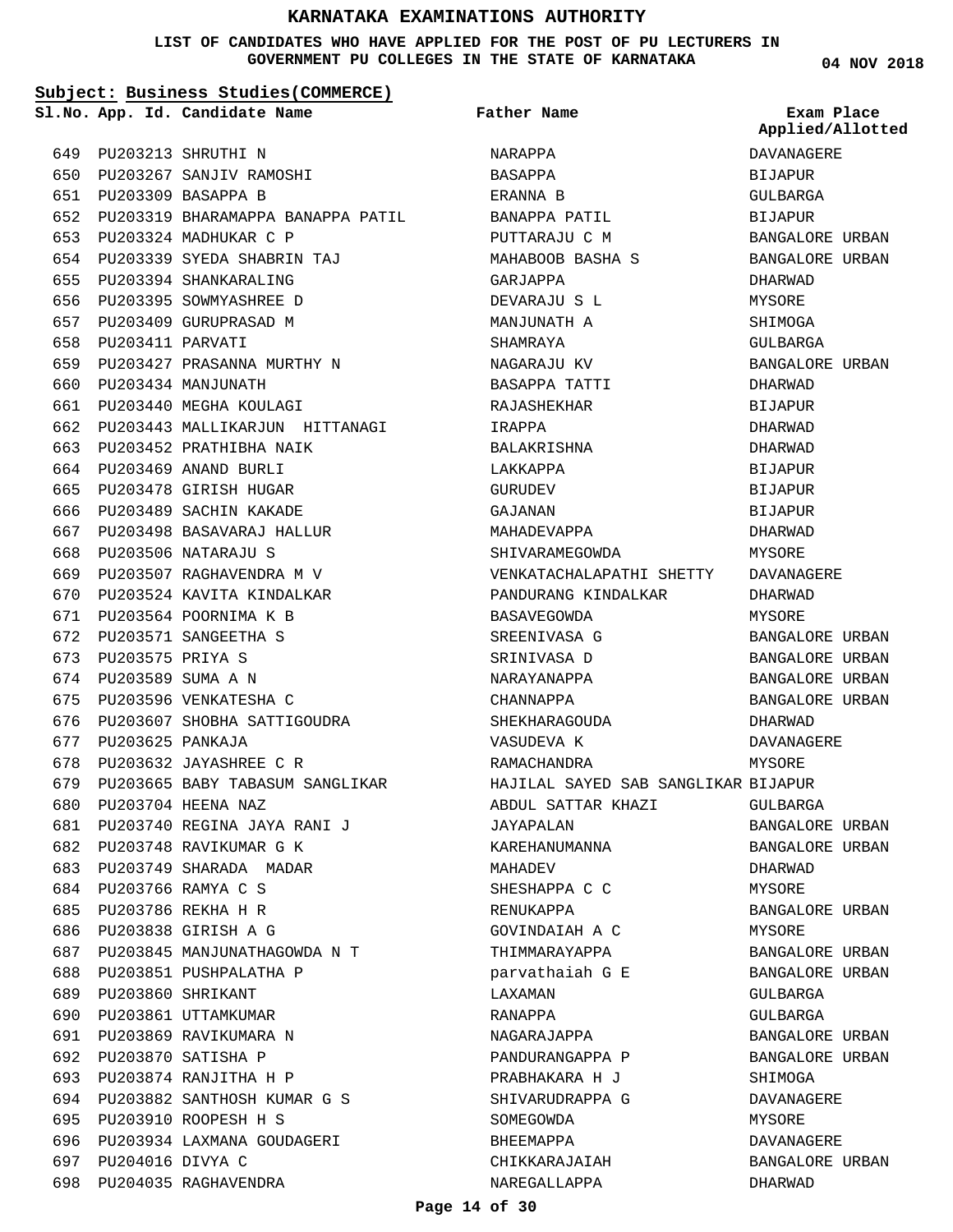#### **LIST OF CANDIDATES WHO HAVE APPLIED FOR THE POST OF PU LECTURERS IN GOVERNMENT PU COLLEGES IN THE STATE OF KARNATAKA**

**Subject: Business Studies(COMMERCE)**

699 PU204038 PARANJYOTI N 700 PU204048 NIVEDITHA K R

PU204090 DUSHYANTH T N 703

PU204144 BASAVARAJA C A 707

PU204262 CHIRANJEEVI K V 713 714 PU204274 SANDHYARANI PU204280 SHWETHA N R 715 PU204296 REKHA S 716 717 PU204331 MAMATHA K M 718 PU204350 ARAVINDA V K PU204370 JAYASHEELA P S 719 720 PU204386 CHETAN KAGALE 721 PU204409 RAJESHWARI V PU204410 SIRIN ANNIGERI 722 PU204413 NAGENDRA N 723

725 PU204417 MANUKUMAR MB 726 PU204454 NAGAMANI B N 727 PU204455 PAVITHRA B S PU204472 HARSHATHARANI N 728

PU204486 VIJAYA B 730

PU204487 SHIVARAJKUMAR N 731

PU204520 SHASHIKUMAR K N 734 PU204536 SHRISHAIL HATTI 735 736 PU204539 VENKATESHA H P PU204554 RAKSHITHA S 737 PU204600 JANARDHANA M V 738 PU204608 AMBIKA D T 739 PU204615 NAVYA V RAO 740

742 PU204639 BHRAMARAMBA N PU204672 SANDHYA H M 743 744 PU204691 SWATHI V

746 PU204739 JYOTI PU204760 DEEPA S M 747

745 PU204738 MALAPPA GUDDALLI

PU204098 DILEEPA K M 705 706 PU204125 SUMA H M

PU204053 DEVIKA S 702

704 PU204093 SHRUTI

708 PU204152 VIDYA M PU204157 SHILPA H P 709 PU204164 RAVIKUMAR H 710

PU204185 REVANNA J 712

**Father Name**

PU204050 MANJUNATH SHAPETI 701 PU204183 CHANDRASENAIAH A R 711 724 PU204416 BEERAPPA K CHOUDANNANAVAR PU204481 PRASHANT SHEKAPPA PARWATER 729 PU204510 LAVEENA LATHA SANTHMAYOR 732 733 PU204514 PUSHPA CHIMMALAGI PU204619 NISHA RAMESH KAMBLE 741 748 PU204761 NAGARAJ DUMMANAVAR **App. Id. Candidate Name Sl.No. Exam Place** Anantharaj n RAGHU K S ISHWAR SHIVALINGAIAH NARASIMHAMURTHY NAGARAJA MANJACHARI MAHABALA JOIS C ANANDAPPA MANJUNATHA M PRAKASH H H HONNAIAH C RAMALINGAIAH A M LATE JAYARAMAREDDY VENKATARAMANAPPA K B CHANDRASHEKHARA K RAMAKRISHNA C N SHANTHAMALLU M MALLESHAPPA K E NINGAMMA PUTTAPPA H ANNAPPA VEERANNA IMAMHUSEN Nagappa KARIYAPPA BASAVANNA NINGARAJU SHANKARANARAYANA BHAT NANIYAPPA SHEKAPPA BASAVARAJU M NAGARAJU ROBERT SANTHMAYOR GURUNATHAPPA NAGAPPA K V RAMANNA prakash SHANKARAPPA S VENKATARAVANAPPA THIMMAPPA VASUDEVA RAO N V RAMESH KAMBLE M NANDEESHWARA SWAMY MALLIKARJUNAPPA VENKATA SHETTY SHARANAPPA ARALAYYA VEERABHADRAIAH S M NINGAPPA

**04 NOV 2018**

| Exam Place<br>Applied/Allotted |       |
|--------------------------------|-------|
| DHARWAD                        |       |
| MYSORE                         |       |
| BIJAPUR                        |       |
| BANGALORE URBAN                |       |
| BANGALORE URBAN                |       |
| DAVANAGERE                     |       |
| MYSORE                         |       |
| SHIMOGA                        |       |
| <b>DAVANAGERE</b>              |       |
| BANGALORE URBAN                |       |
| MYSORE                         |       |
| MYSORE                         |       |
| <b>BANGALORE URBAN</b>         |       |
| <b>BANGALORE URBAN</b>         |       |
| BANGALORE                      | URBAN |
| MANGALORE                      |       |
| MYSORE                         |       |
| MYSORE                         |       |
| SHIMOGA                        |       |
| MYSORE                         |       |
| DAVANAGERE                     |       |
| BIJAPUR                        |       |
| BANGALORE URBAN                |       |
| DHARWAD                        |       |
| <b>BANGALORE URBAN</b>         |       |
| DAVANAGERE                     |       |
| MYSORE                         |       |
| BANGALORE URBAN                |       |
| BANGALORE URBAN                |       |
| MANGALORE                      |       |
| DHARWAD                        |       |
| SHIMOGA                        |       |
| <b>BANGALORE URBAN</b>         |       |
| MANGALORE                      |       |
| DAVANAGERE                     |       |
| <b>BANGALORE URBAN</b>         |       |
| <b>BIJAPUR</b>                 |       |
| MYSORE                         |       |
| SHIMOGA                        |       |
|                                |       |
| <b>BANGALORE URBAN</b>         |       |
| DAVANAGERE                     |       |
| SHIMOGA                        |       |
| DHARWAD                        |       |
| MYSORE                         |       |
| MYSORE                         |       |
| SHIMOGA                        |       |
| GULBARGA                       |       |
| GULBARGA                       |       |
| DAVANAGERE                     |       |
| DHARWAD                        |       |

#### **Page 15 of 30**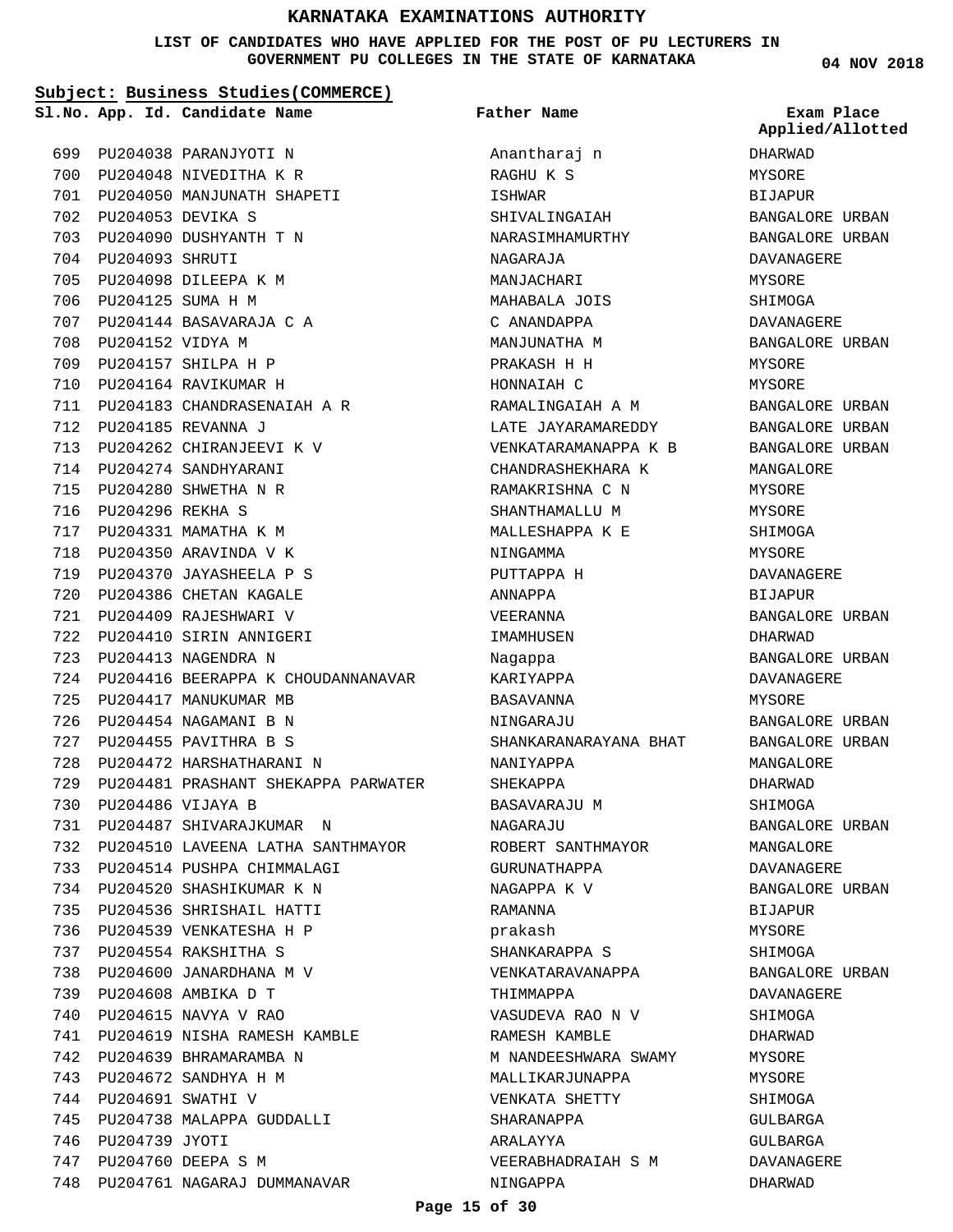#### **LIST OF CANDIDATES WHO HAVE APPLIED FOR THE POST OF PU LECTURERS IN GOVERNMENT PU COLLEGES IN THE STATE OF KARNATAKA**

**04 NOV 2018**

#### **Subject: Business Studies(COMMERCE)** 749 PU204773 MALLIKARJUN SEETARAM GHATTI 750 PU204823 MOHAMMED JAMEEL UR RAHMAN PU204910 STELLA JESNA LEWIS 751 PU204926 SARITHA Y P 752 PU204959 SUPRITHA D D 753 754 PU204964 MADHUSUDHAN M PU204984 GEETHA K N 755 PU204989 ROOPAKALA 756 PU204991 ASHOK S 757 758 PU205011 CHAITHRA D PU205020 SOMANATHA 759 760 PU205063 BABY M PU205067 SUNIL KUMAR K P 761 762 PU205102 RAGHAVENDRA M 763 PU205139 LEELAVATI GANGAVATI PU205154 SHUBHA B S 764 PU205158 DIVYA H S 765 766 PU205165 ANITA KORAKOPPA PU205205 KESHAVA MURTHY P B 767 768 PU205212 KALLAPPA SHANKAR BHAJANTRI 769 PU205307 RAJESHWARI S PU205313 REKHA M K 770 PU205315 CHANDRASHEKHAR N 771 PU205322 MAHESH KARIKATTI 772 773 PU205326 PRASHANTI G 774 PU205353 BASAVARAJU B 775 PU205357 P K MADHU NAIK 776 PU205375 MAHAMMADSALIM NAKARCHI PU205386 KIRAN SONNA 777 778 PU205401 SHIVANAND GOKAVI 779 PU205406 SUMALATHA R 780 PU205415 MUNEER KHAN PU205466 MALLESHA C 781 PU205475 GANGADHARA B S 782 PU205479 NAGESHA S 783 PU205503 ABHILASHA 784 PU205542 SRIKARA U 785 786 PU205560 PURUSHOTTHAMA B K 787 PU205566 RAJESHWARI 788 PU205570 NAGARAJU H K 789 PU205597 SATHISHA SG 790 PU205612 RAVIKUMAR K V PU205636 SIDDARAJU B 791 792 PU205665 ROOPA KARKOON PU205708 SARVAMANGALA L S 793 794 PU205861 VINAYAK SATENAHALLI 795 PU205863 VIDYASHRI CHNADRASHEKAR MUSALMARIChandrashekar Musalmari PU205887 DILEEPA S S 796 797 PU205910 JAKIRSHAREEF BAGAWAN PU205933 SNEHALATA 798 **App. Id. Candidate Name Sl.No. Exam Place** SEETARAM MOHAMMED HAFEEZ UR RAHMAN THOMAS LEWIS PILLANJINAPPA DEVARAJU M MAHESH NARASIMHAIAH K N BAKKAPPA SRINIVASA REDDY T R DEVRAJU AYYAPPA MAHADEVAPPA PUTTARAJU K MALAIAH REVANASIDDAPPA SADASHIVAPPA S B Shivanna H DUNDAPPA PETHAMMANARAHATTY BORAIAH DAVANAGERE SHANKAR SHIVANANDA RAO N KAMITHKAR M E NARAYANAPPA AS BASAVARAJ RAMBABU G BASAVAIAH K KEERYA NAIK ABDULMAJJID MADDURAO MAHADEVAPPA S Ramaiah IBRAHIM KHAN CHIKKAMALLAIAH MUNITHAYAMMA SRIRAMAPPA MAHADEVAPPA SADASHIVARAO U KRISHNAPPA B N SANGANGOWDA KEMPEGOWDA H C GOPALAREDDY VENKATESH REDDY BASAVARAJU **SHRIKANT** SOMANNA NINGAPPA SHIVARAJU KASEEMSAB MALLIKARJUN **Father Name** DHARWAD BANGALORE URBAN MANGALORE BANGALORE URBAN MYSORE MYSORE BANGALORE URBAN GULBARGA BANGALORE URBAN BANGALORE URBAN BANGALORE URBAN MYSORE MYSORE MYSORE DHARWAD SHIMOGA BANGALORE URBAN DHARWAD DHARWAD **SHIMOGA** BANGALORE URBAN BANGALORE URBAN DHARWAD DHARWAD MYSORE BANGALORE URBAN DHARWAD BIJAPUR BIJAPUR BANGALORE URBAN SHIMOGA MYSORE BANGALORE URBAN BANGALORE URBAN MYSORE BANGALORE URBAN BANGALORE URBAN GULBARGA BANGALORE URBAN BANGALORE URBAN BANGALORE URBAN MYSORE DHARWAD **MYSORE** DHARWAD BANGALORE URBAN MYSORE DHARWAD GULBARGA **Applied/Allotted**

#### **Page 16 of 30**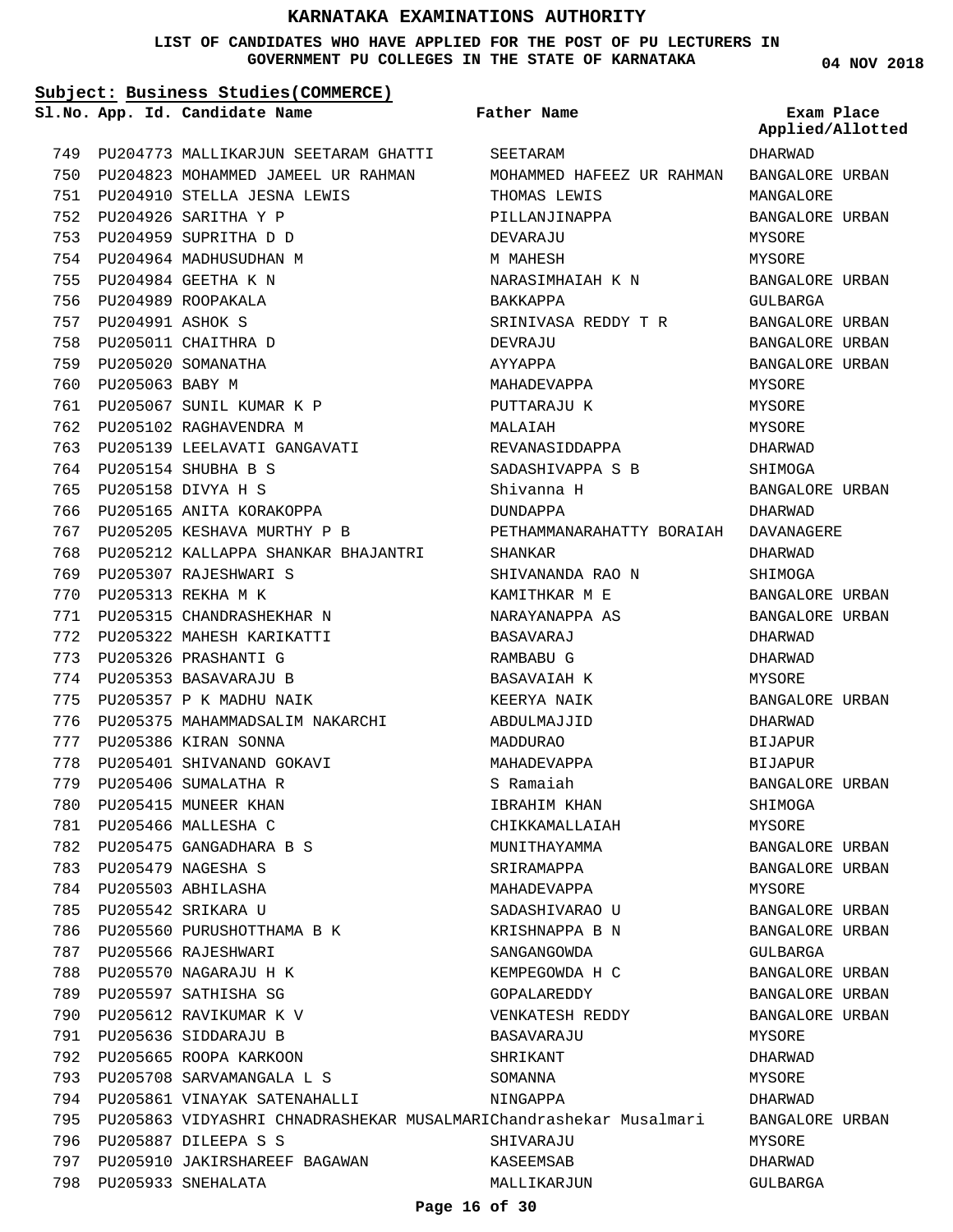#### **LIST OF CANDIDATES WHO HAVE APPLIED FOR THE POST OF PU LECTURERS IN GOVERNMENT PU COLLEGES IN THE STATE OF KARNATAKA**

**Subject: Business Studies(COMMERCE)**

**App. Id. Candidate Name Sl.No. Exam Place Father Name**

PU205958 SHRUTHI T N 799 PU205970 VINOD RAJ M 800 PU205972 ANITA KATAKDHOND 801 PU205975 KAVYA R 802 PU205976 SWATHI B N 803 804 PU205988 SHIVAKUMAR PU206021 POOJASHREE P G 805 806 PU206042 DILIP KUMAR G PU206051 JALALUDDIN JAKATI 807 PU206065 SANDESH V 808 PU206068 MANJUNATHA T M 809 810 PU206112 JAGADEESHA D C PU206121 PRASHANT LAXIMI 811 PU206166 SHRUTHI H S 812 PU206180 SHWETA K 813 814 PU206188 YOGITHA M PU206193 ASHA K V 815 816 PU206205 NANDEESH SHANKRAPPA ACHCHI 817 PU206348 VIDYASHREE C 818 PU206371 DEMAPPA CHALAKOPPA 819 PU206382 JAGADEESHA D M 820 PU206395 RAVI R PU206401 SUBRAMANI S 821 PU206404 MAMATHA S 822 823 PU206408 PUSHPALATHA R PU206409 DEVARAJA K V 824 825 PU206441 ARUNAKUMARI K 826 PU206456 RAVISHANKAR N PU206499 LAKSHMI R 827 PU206517 MANJULA A 828 PU206522 HIDAYATH AHAMAD 829 830 PU206551 KAVITHA K N 831 PU206560 NEELLOLOCHANA 832 PU206568 CHANDRU N KANGURI PU206592 LAKSHMIDEVI N S 833 834 PU206622 NAGAMANI K J 835 PU206631 MOHANKUMARI U M 836 PU206641 BHIMAPPA NEGINAL PU206649 RUBEENA P 837 PU206664 CHANDANA H E 838 839 PU206667 LOHITH C M 840 PU206674 ROOPA M PU206689 ANANDA 841 842 PU206695 JAYARAM HADDAPPANAVAR S 843 PU206701 SUKANYA KUMBAR 844 PU206710 SANTHOSH C M PU206730 MADHUSUDHAN K R 845 846 PU206752 RAJU HALAGI PU206788 ANIL KUMAR V R 847 848 PU206810 PRIYANKA J S

NINGEGOWDA MANJEGOWDA M R SHRIKANT KATAKDHND RAJU M NAGENDRA G HANAMANTARAYA GIRISH P GANGANNA ANWAR HUSSAIN VENKATESHAPPA K M MYLARAPPA CHANDRAPPA MD VISHWANATH SHIVANANDA H K KEMPACHARI S N M S MAHESH VENKATACHALA K N SHANKRAPPA CHIKKAVEERAPPA IRAPPA CHALAKOPPA MADAPPA RAMAKRISHNAPPA C SRINIVAS SRINIVAS D RAMAKRISHNAPPA C VENKATESHAPPA late krishnappa k NAGARAJU P RAJANNA D ASHWATHNARAYAN GOWDA ABDUL RAFIQ NARAYANAPPA K R LINGRAJ NEELAKANTAPPA SANJEEVAPPA JAYACHANDRAPPA MOHANKUAMR SHARANABASAPPA PYAREJOHN ESWAR GOWDA MALLESHAPPA C N CHIKKAMARIYAPPA MALLIKARJUN REVADI SHIVANAGAPPA BASAVANATAPPA CHANDRAIAH S RAJACHARY PAWADEPPA Ravindra T V SIDDAPPASHETTY

**04 NOV 2018**

MYSORE MYSORE DHARWAD MYSORE BANGALORE URBAN GULBARGA SHIMOGA BANGALORE URBAN DHARWAD BANGALORE URBAN SHIMOGA SHIMOGA GULBARGA MYSORE BANGALORE URBAN MYSORE BANGALORE URBAN DHARWAD BANGALORE URBAN DHARWAD **MYSORE** BANGALORE URBAN BANGALORE URBAN BANGALORE URBAN BANGALORE URBAN BANGALORE URBAN BANGALORE URBAN MYSORE BANGALORE URBAN BANGALORE URBAN BANGALORE URBAN BANGALORE URBAN GULBARGA DHARWAD BANGALORE URBAN BANGALORE URBAN SHIMOGA BIJAPUR MYSORE MYSORE SHIMOGA BANGALORE URBAN GULBARGA DHARWAD DHARWAD BANGALORE URBAN MYSORE DHARWAD BANGALORE URBAN SHIMOGA **Applied/Allotted**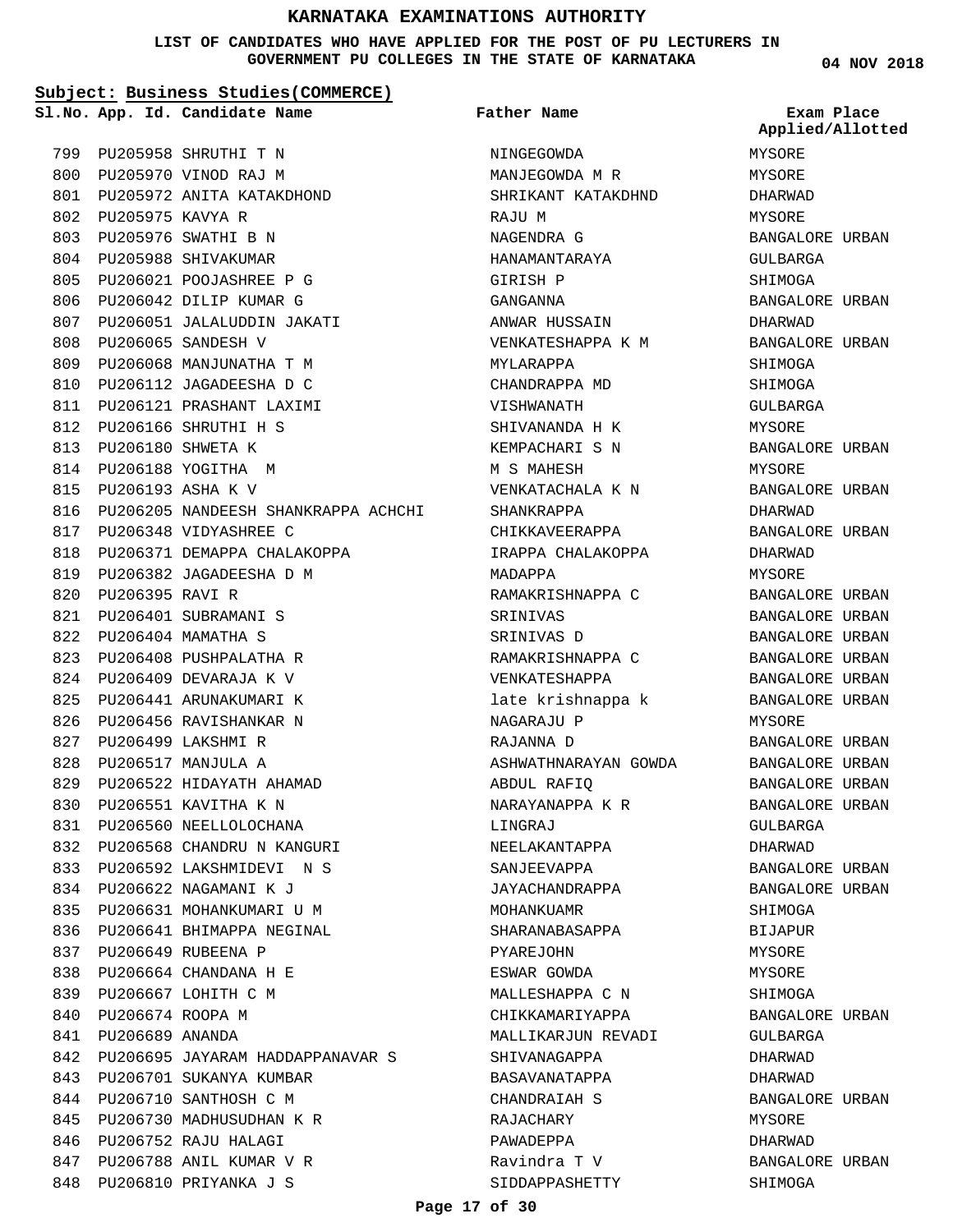**LIST OF CANDIDATES WHO HAVE APPLIED FOR THE POST OF PU LECTURERS IN GOVERNMENT PU COLLEGES IN THE STATE OF KARNATAKA**

#### **Subject: Business Studies(COMMERCE)**

855 PU206985 SHIVANAGENDRAPRASAD M N 856 PU206996 VEDAMURTHY SWAMY N R

864 PU207069 THONTADHARYASWAMY M S

871 PU207218 MALLIKARJUNA SETTY H K

PU207165 VIJAYALAKSHMI T T 867 868 PU207174 ANIL HITTINAHALLI

**App. Id. Candidate Name Sl.No. Exam Place**

PU206826 SOWMYA C S 849 PU206830 MANJUNATHA N S 850 PU206859 DASHARATHA S G 851

PU206874 KIRAN Y J 852 PU206927 ANUSUYA H M 853 854 PU206936 REKHA V

PU206997 SANDHYA G B 857 858 PU207002 ASHWINI PU207011 JAYASHREE Y 859 860 PU207013 THEJASWINI K G 861 PU207016 AKSHATA YEELUR

PU207031 KAVITHA R 862 PU207064 SWATHI R 863

PU207089 BHAVYA K S 865 866 PU207149 SAVITHRI B

869 PU207182 SIDDALINGA 870 PU207187 AYISHA A

872 PU207249 SHARANAPPA

876 PU207273 LOKESHA N 877 PU207286 KALEEL

878 PU207360 JEELANI BANU

PU207394 MANJULA NAIK 881 PU207428 SANDHYA S 882 883 PU207443 SHARAYU KADAM 884 PU207518 KRISHNA K

886 PU207587 SHILPA M

889

890 PU207675 PAVITHRA M 891 PU207686 DIVYASHREE L 892 PU207694 SHIVALEELA PU207753 SHWETHA N 893 894 PU207757 PRADEEP K N 895 PU207799 RENUKA MYAGERI

896 PU207894 RATNAVVA 897 PU207923 PRADEEP K L 898 PU207944 MUTHURAJU HG

879 PU207387 LALITA MATTIKOPPA

885 PU207531 HANUMANTHARAYA H

887 PU207610 ABHILASHA A C 888 PU207656 NAVEENA M

880 PU207393 POOJA SHANKAR MUDAKANAGOUDAR

PU207670 BASAVARAJ MALAGIMANI

873 PU207250 SAVITHA POOJARI 874 PU207260 PRADEEP H P 875 PU207271 MALLIKARJUNA N

**Father Name**

SHIVALINGEGOWDA C K SWAMYGOWDA GANGADHARAIAH JAGADEESHAPPA Y S MUNIREDDY V VINAYAGAM A NAGAMADHU M N ROODENDRASWAMY LATE BYRAREDDY G N RAYAPPA YALAKKAIAH GOVINDARAJU C NAGARAJ LATE RAMANNA GORONTALURANGAREDDY SHIVASWAMY SHESHACHALA K V DODDAPA B THIMMEGOWDA SHRISHAIL GANESH B AMEERJAN VENKATESHA SETTY H K YALLAPPA HALAKERI Raju poojary PARAMESHWARAPPA M N NAGARAJAPPA B NANJUNDAPPA L BABUSAB MUMTAJ AHAMED MADIVALAPPA SHANKAR NARAYANA NAIK AROGYA SWAMY VASANTRAO KADAM KRISHNAPPA HANUMANTHAPPA MARIGOWDA C CHANDRASHEKARA A G MUNIYAPPA DURAGAPPA MAHADEVAPPA LAXMANA D YESHWANTRAO P N NAGENDRA RAO NARAYANASWAMY K V BASAVANTAPPA MYAGERI BASAVANTAPPA HALLI K S LAKSHMINARAYANRAO GANESHA

**04 NOV 2018**

SHIMOGA MYSORE BANGALORE URBAN BANGALORE URBAN BANGALORE URBAN BANGALORE URBAN MYSORE MYSORE BANGALORE URBAN GULBARGA MYSORE. MYSORE DHARWAD MYSORE BANGALORE URBAN MYSORE BANGALORE URBAN DHARWAD MYSORE BIJAPUR GULBARGA BANGALORE URBAN DHARWAD DHARWAD BANGALORE URBAN MYSORE BANGALORE URBAN BANGALORE URBAN GULBARGA BANGALORE URBAN DHARWAD DHARWAD DAVANAGERE MYSORE DHARWAD BANGALORE URBAN DAVANAGERE MYSORE MYSORE BANGALORE URBAN BIJAPUR MYSORE SHIMOGA GULBARGA BANGALORE URBAN BANGALORE URBAN DHARWAD DHARWAD BANGALORE URBAN BANGALORE URBAN **Applied/Allotted**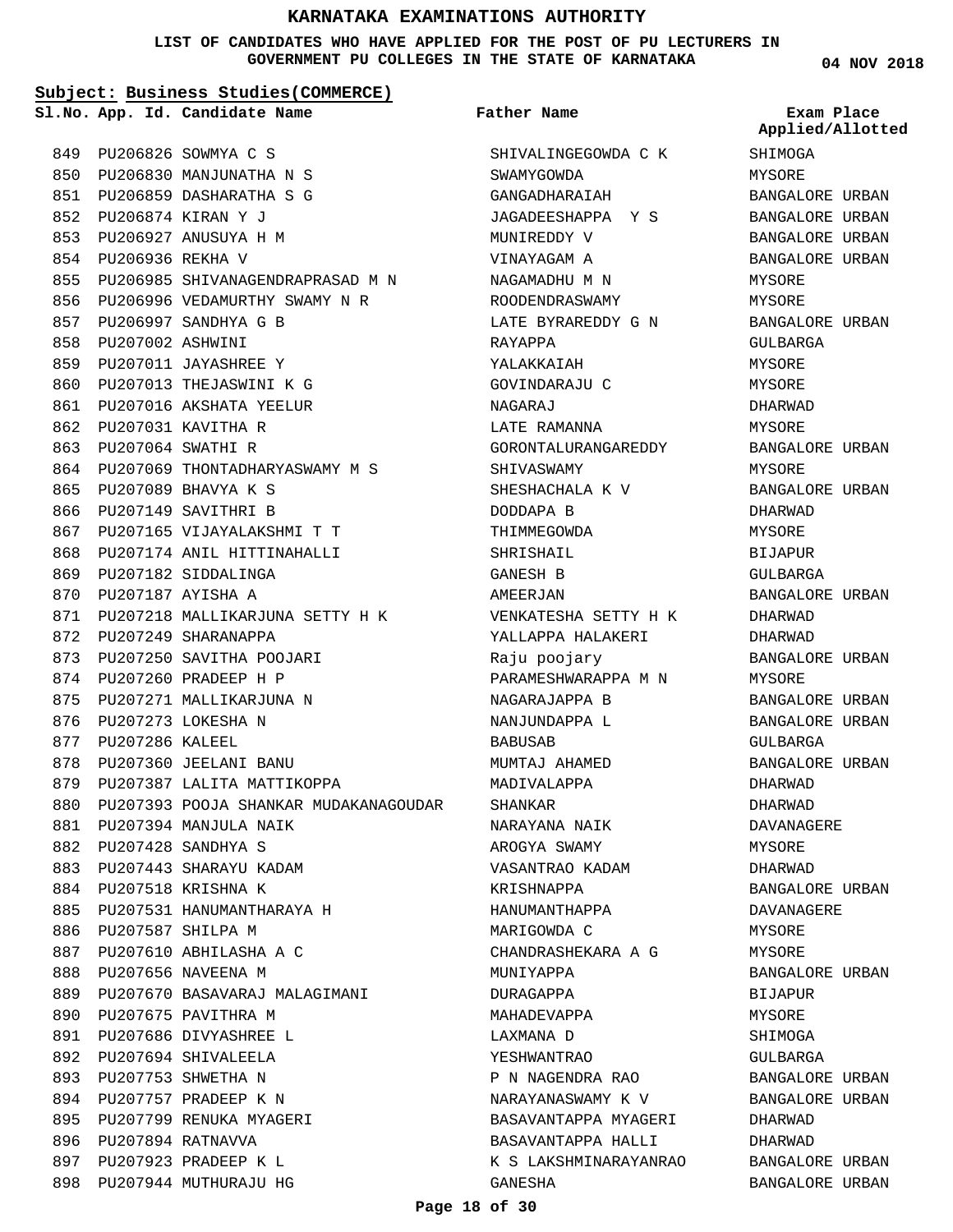#### **LIST OF CANDIDATES WHO HAVE APPLIED FOR THE POST OF PU LECTURERS IN GOVERNMENT PU COLLEGES IN THE STATE OF KARNATAKA**

**04 NOV 2018**

**Applied/Allotted**

MYSORE GULBARGA BIJAPUR GULBARGA

#### **Subject: Business Studies(COMMERCE)**

PU207946 ARPITHA D N 899 900 PU207969 SUNEELKUMAR 901 PU207987 SUNITA MATTI 902 PU207998 JADHAV PRAKASH JAYRAM PU208020 YAMUNA C R 903 904 PU208075 N VINDHYAKUMARI PU208098 AJAYKUMAR 905 906 PU208126 JAHANGEER SULTAN KANYALA 907 PU208181 NAGAMANI K V 908 **PU208203 AMBUBAI** PU208271 SYED MUNEER 909 910 PU208276 NEERAJA K N PU208283 LOKESH G 911 PU208285 SATHISHA K S 912 913 PU208299 RAHILA MULLA 914 PU208318 MADHUSHREE M 915 PU208323 ROOPA VEERANAGOUDA PATIL 916 PU208329 KAVITHA N G PU208374 RESHMA H S 917 918 PU208411 APOORVA M C PU208417 RAMESHA V 919 920 PU208421 MAMATHA B N PU208422 MALLESHA L M 921 PU208445 MALLIKARJUNA H S 922 923 PU208446 SURESHKUMARA M R 924 PU208467 PAVITHRA S PU208495 ANJANEYA R C 925 PU208501 PRASHANT 926 PU208504 SWETHA S G 927 928 PU208535 BI BI HAJIRA 929 PU208583 KAVERI V CHANNASHETTY 930 PU208587 BEENA DEVALAPURA 931 PU208630 LAKSHMAMMA G 932 PU208666 LAXMI 933 PU208682 CHANNAVEERAPPA METRI PU208686 SRINIVASA 934 PU208697 SHRUTHI K G 935 PU208744 SANTHOSH N S 936 937 PU208760 VIDYASHREE NIMBARAGI 938 PU208766 YATHISH KUMAR V R 939 PU208798 VISWANATH H PU208817 R RANJITA 940 941 PU208835 SHOBHA 942 PU208847 PAVITHRA D 943 PU208873 VENKATESH JUMMANNA WALIKAR 944 PU208889 PUNITH K B PU208896 ASWATH REDDY B N 945 946 PU208902 HEMAVATHI N L 947 PU208919 MADHAVI N 948 PU208937 ANIL KUMAR K

**App. Id. Candidate Name Sl.No. Exam Place** Nagendra SHANKAR RAMANNA MATTI JAYRAM RAMAKRISHNA N KUMARASWAMY MAPANNA SULTAN KANYALA VENKATARAMANAPPA K N BHEEMSINGH SYED ANWAR NARASIMHAIAH K V GOPAL M Shekharappa K M SHAIKH ISMAIL LATE MAHADEVAIAH VEERANAGOUDA PATIL GANGADHARAIAH SHIVALINGAIAH L CHANDRASHEKAR R VENKATESHA NAGARAJU K MALLIKARJUNA NO RAMASWAMAIAH M SIDDEGOWDA CHANDRAPPA R BHIMRAO GURUNATHA RAO S mohammed k VEERAPPA H CHANNASHETTY PANDITHARADHYA D S Kanthamma MALLIKARJUN REDDY MANINGAPPA METRI MANJUCHAR GURUSWAMY SHIVAKUMARA N S SHANKREPPA NIMBARAGI RAMAIAH V B SHIVAREDDEPPA HEDAGINAHAL DHARWAD RAJASHEKAR JAYARAMEGOWDA S PUTTATHAYAMMA JUMMANNA WALIKAR BADAPPA NARAYANASWAMY B N LAKKANNA N NARASIMHAPPA KRISHNAPPA **Father Name**

MYSORE BANGALORE URBAN GULBARGA DHARWAD BANGALORE URBAN BIJAPUR BANGALORE URBAN BANGALORE URBAN BANGALORE URBAN SHIMOGA DHARWAD BANGALORE URBAN DHARWAD **MYSORE** MYSORE MYSORE MYSORE BANGALORE URBAN MYSORE GULBARGA MYSORE BANGALORE URBAN DAVANAGERE GULBARGA BANGALORE URBAN SHIMOGA DHARWAD MYSORE BANGALORE URBAN GULBARGA **BIJAPUR** MYSORE MYSORE SHIMOGA BIJAPUR BANGALORE URBAN MYSORE MYSORE MYSORE. DHARWAD SHIMOGA BANGALORE URBAN

BANGALORE URBAN BANGALORE URBAN BANGALORE URBAN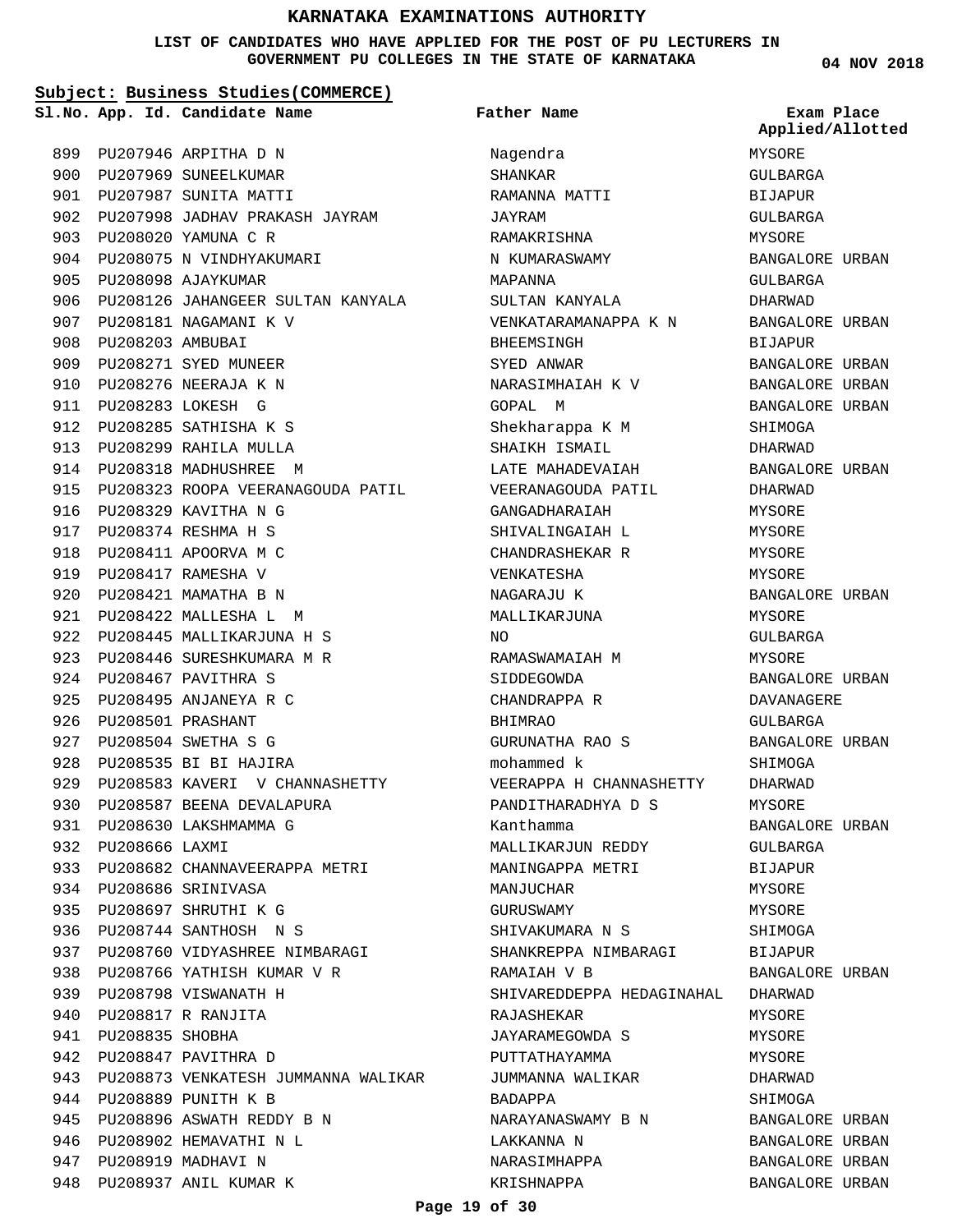**LIST OF CANDIDATES WHO HAVE APPLIED FOR THE POST OF PU LECTURERS IN GOVERNMENT PU COLLEGES IN THE STATE OF KARNATAKA**

#### **Subject: Business Studies(COMMERCE)**

**App. Id. Candidate Name Sl.No. Exam Place**

**Father Name**

PU208987 VANI J N 949 950 PU208992 SUNEEL HAVANUR PU208993 NAINA B S 951 PU209004 ANAND S 952 953 PU209048 CHANABASU NANDUDKAR PU209052 GEETHA S H 954 955 PU209107 IRAYYA JORAPUR 956 PU209146 VIGNESHA T K 957 PU209161 THEJASHREE P 958 PU209165 BASAVARAJ K 959 PU209179 ASRA TAKREEM 960 PU209186 JAYASHRI B 961 PU209220 BHANUPRIYA M 962 PU209279 DEEPTHI 963 PU209387 DIVYALAKSHMI Y N 964 PU209394 RASHMI PU209401 BASAVARAJ C BANAGAR 965 966 PU209404 GOURVVA MULIMANI 967 PU209406 KAVITHA T N 968 PU209430 VIDYA N 969 PU209437 VANI N PU209455 MANJA S R 970 PU209520 RASHMI S T 971 972 PU209522 PRIYA RAMESH CHOUGALE 973 PU209548 SNEHA NAVADAGI 974 PU209559 SHOBHABAI S 975 PU209571 JALDE SHRIDEVI 976 PU209583 SUMA N R 977 PU209591 DILEEPKUMAR D V 978 PU209607 LAKSHMEESHA H N 979 PU209610 SUSHMA S P 980 PU209617 JAGADEESH M J 981 PU209645 ROOPAVATHI B C 982 PU209647 DEVIPRASAD A R 983 PU209657 SARVAMANGALA MURAGOD 984 PU209670 VENU N 985 PU209686 SATHISHA K 986 PU209705 RAMALAKSHMI 987 PU209707 SARASWATI MADAR 988 PU209718 TAYAVVA SHANKRAPPA KOUJALAGI PU209719 VITHAL MAHADEVAPPA PUJER 990 PU209732 VISHWANATHA D R 991 PU209752 MIKAL VINOD 992 PU209762 MAMATHA V 993 PU209774 SRINANDANRAO 994 PU209777 JOSEPHIN LEENA LOBO 995 PU209785 SHABANA KOLUR 996 PU209805 SHOBHA D 997 PU209833 SANTHOSH C 998 PU209848 PARVATI PARASANNAVAR 989

NARAYANASWAMY GANESH SHRIDHAR NAIK LATE SURESH M P SATERI HOOVANAIKS S RACHAYYA KAMALAKARA T M PUTTANANJAJAH B N CHANNABASAPPA K AKMAL AHMED KHAN BALASUBRAMANYAM RAMACHANDRA Hemachandra NAGENDRA Y G JAGADEESH SING CHANDRASHEKHARAPPA CHANNAVEERAPPA NANJUNDAPPA S NAGARAJA S NAGARAJA S RAMESHA THIMMAIAH S M RAMESH ARUN SURESH SINGH S **SUBHASH** RAMACHANDRA VASANTHAKUMAR NAGARAJU PUTTALINGAPPA S M JAYARAMU L CHANNABASAVAIAH RANGASWAMY A K GANGAPPA NARASIMHAPPA KARIYANNA RAMALINGAPPA BHEEMAPPA SHANKRAPPA MAHADEVAPPA PUJAR RAMESH D S SAGAYAMARY VENKATESHA SRIDHAR RAO WILLIAM LOBO KHADIR DOLLEGOWDA CHANNANNA D S SRIKANT

#### **04 NOV 2018**

**Applied/Allotted**

BANGALORE URBAN DAVANAGERE MANGALORE BANGALORE URBAN DHARWAD DAVANAGERE BIJAPUR SHIMOGA MANGALORE DHARWAD MYSORE BANGALORE URBAN GULBARGA MANGALORE MYSORE BANGALORE URBAN DAVANAGERE DHARWAD BANGALORE URBAN BANGALORE URBAN BANGALORE URBAN MYSORE MYSORE DHARWAD DHARWAD BANGALORE URBAN CIILBARGA MYSORE MYSORE MYSORE DAVANAGERE MYSORE BANGALORE URBAN MYSORE DHARWAD BANGALORE URBAN BANGALORE URBAN BANGALORE URBAN BIJAPUR DHARWAD DHARWAD MYSORE DAVANAGERE MYSORE **SHIMOGA** BANGALORE URBAN BIJAPUR MYSORE DAVANAGERE BIJAPUR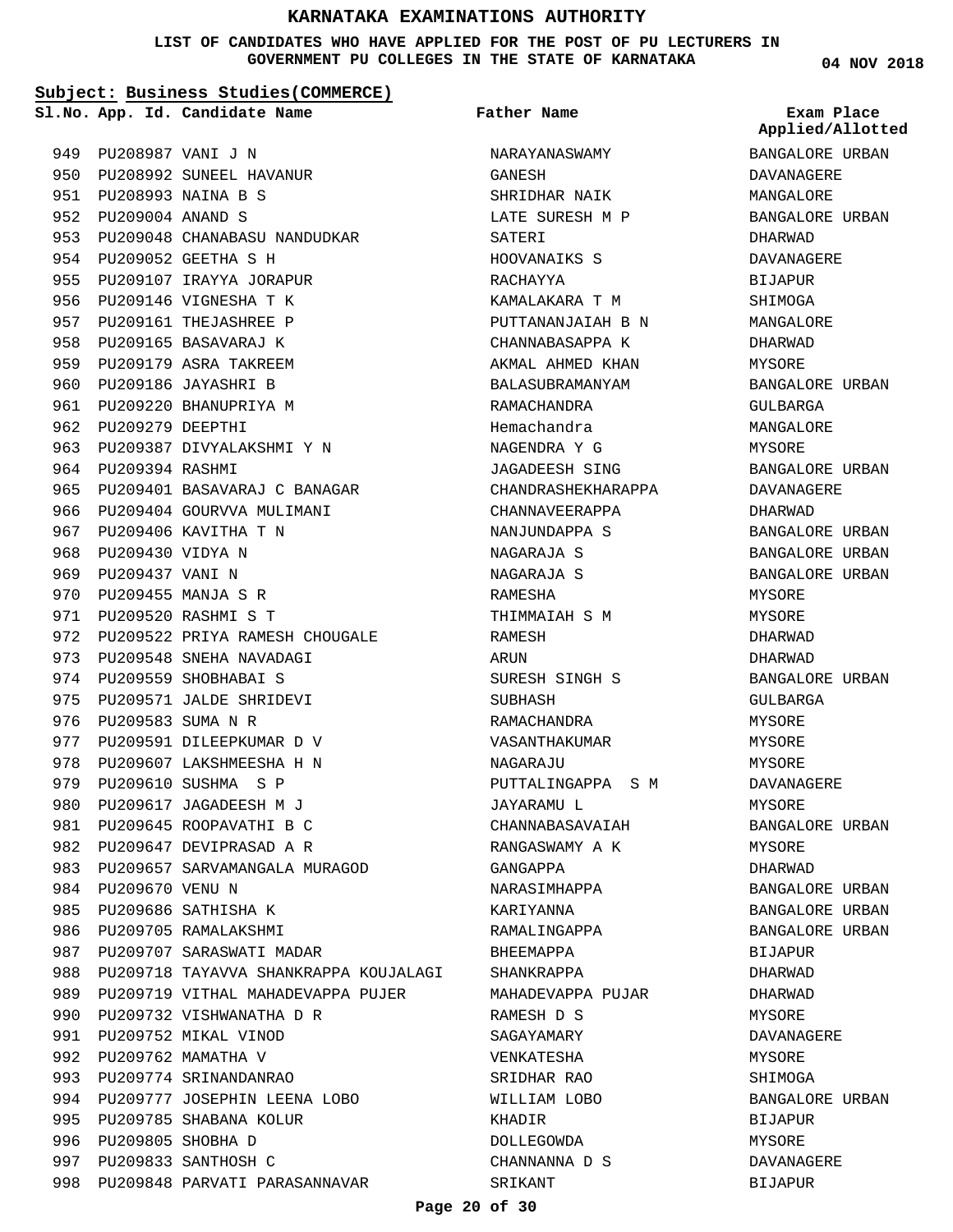#### **LIST OF CANDIDATES WHO HAVE APPLIED FOR THE POST OF PU LECTURERS IN GOVERNMENT PU COLLEGES IN THE STATE OF KARNATAKA**

**Subject: Business Studies(COMMERCE)**

**Father Name**

999 PU209865 SUJATHA S M 1000 PU209890 AMARESH H M PU209892 RAJESH K R 1001 1002 PU209894 NAGESH 1003 PU209896 KRISHNAMOORTHI K 1004 PU209905 VANITA MATTI 1005 PU209915 SARVASHREE M 1006 PU210022 KRISHNA PRASAD M 1007 PU210027 HARISHA B 1008 PU210056 BHARATHI D C 1009 PU210104 CHAITRA N K 1010 PU210125 VAJRAKUMAR UPPAR 1011 PU210126 SANTOSHAKUMAR V MALIPATIL PU210147 RENUKA CHIKKAMETI 1012 1013 PU210152 MANTESH ADRASHAPPA JAGADAL 1014 PU210160 SHRUTHI R 1015 PU210163 RAVI KUMAR C V 1016 PU210199 KUSUMA MALLESH RAMDURG PU210324 LAVANYA S 1017 1018 PU210338 MAHASHARABI CHOUGALA 1019 PU210340 LAXMAN MALI 1020 PU210353 SURESHA C N 1021 PU210354 JALAJAKSHI P S PU210379 ABHILASHA K S 1022 PU210401 ANAND 1023 PU210412 RANJITHA C 1024 PU210423 MANOJ B G 1025 1026 PU210441 VINAY BABU PS PU210470 HEMASHREE M S 1027 1028 PU210485 NARASIMHAMURTHY M R 1029 PU210499 SHILPASHREE T C 1030 PU210515 SAVITHA N L PU210544 K BANDENAWAZ MUJAWAR 1031 1032 PU210559 PUTTASWAMY K T 1033 PU210575 SANTHOSH D 1034 PU210600 ARATI K KULKARANI 1035 PU210609 NISHA RAMESH KAMBLE 1036 PU210611 NANAGOWDA BASAGONDA PU210687 GURUKIRAN T 1037 1038 PU210690 BHUVANESHWARI P PATIL 1039 PU210712 SUDEEP KUMAR M S 1040 PU210729 JAYASHREE 1041 PU210735 ANILAKUMAR TALUGERI PU210736 SHRUTHI N N 1042 1043 PU210744 DHANANJAYA H Y 1044 PU210854 MAHESHA B PU210875 RAMYA G P 1045 1046 PU210889 SOMASHEKHAR KEMBHAVI 1047 PU210941 GAJULA BHARATHI 1048 PU210962 LAXMI BASAPPA SOMANATTI **App. Id. Candidate Name Sl.No. Exam Place**

SHROFF MADAPPA B VISHWANATHA H M RAMANAPPA DURGAPPA VENKATRAMANA BHAT ISHVARAPPA MANJUNATHA MANJUNATH KALKUR BYCHAPPA CHANDRASHEKARAIAH KOTRAPPA N LAXMAN VIRAPANAGOUDA MALIPATIL RAMANNA ADRASHAPPA RENUKARADHYA K S VENKATAKRISHNAPPA C MALLESH SRIDHAR MURTHY M B ABDUL MAJEED RAJARAM NARASIMHAMURTHY C SHIVANNA GOWDA SHANKAREGOWDA K B VAIJINAHT CHANDRA SHEKAR C R GANGADHARIAH B T SRINIVASAIAH P G SHIVASWAMY RAMACHANDRAPPA CHANDRAHASE GOWDA T J LINGANNA N P GUDUSAB THIMMEGOWDA DORI NAIK Kasheenath R Kulkarani RAMESH KAMBLE BASANNA THIMMAIAH L PARAMESHWARAGOUDA SHIVALINGEGOWDA M L GANGANNA SUDI DODDAPPA NANJUNDAIAH YALLAPPA K BOREGOWDA PRABHUSWAMY CHENNAPPA G VENKATARAMA REDDY BASAPPA SOMANATTI

**04 NOV 2018**

BANGALORE URBAN GULBARGA BANGALORE URBAN GULBARGA MANGALORE DHARWAD SHIMOGA MYSORE BANGALORE URBAN BANGALORE URBAN DHARWAD DHARWAD GULBARGA GULBARGA BIJAPUR BANGALORE URBAN BANGALORE URBAN DHARWAD BANGALORE URBAN DHARWAD DHARWAD BANGALORE URBAN MANGALORE MYSORE GULBARGA BANGALORE URBAN MYSORE BANGALORE URBAN MYSORE BANGALORE URBAN MYSORE BANGALORE URBAN BIJAPUR MYSORE **MYSORE** BANGALORE URBAN DHARWAD GULBARGA BANGALORE URBAN DHARWAD MYSORE DHARWAD BIJAPUR MYSORE. DAVANAGERE MYSORE MYSORE DHARWAD GULBARGA DHARWAD **Applied/Allotted**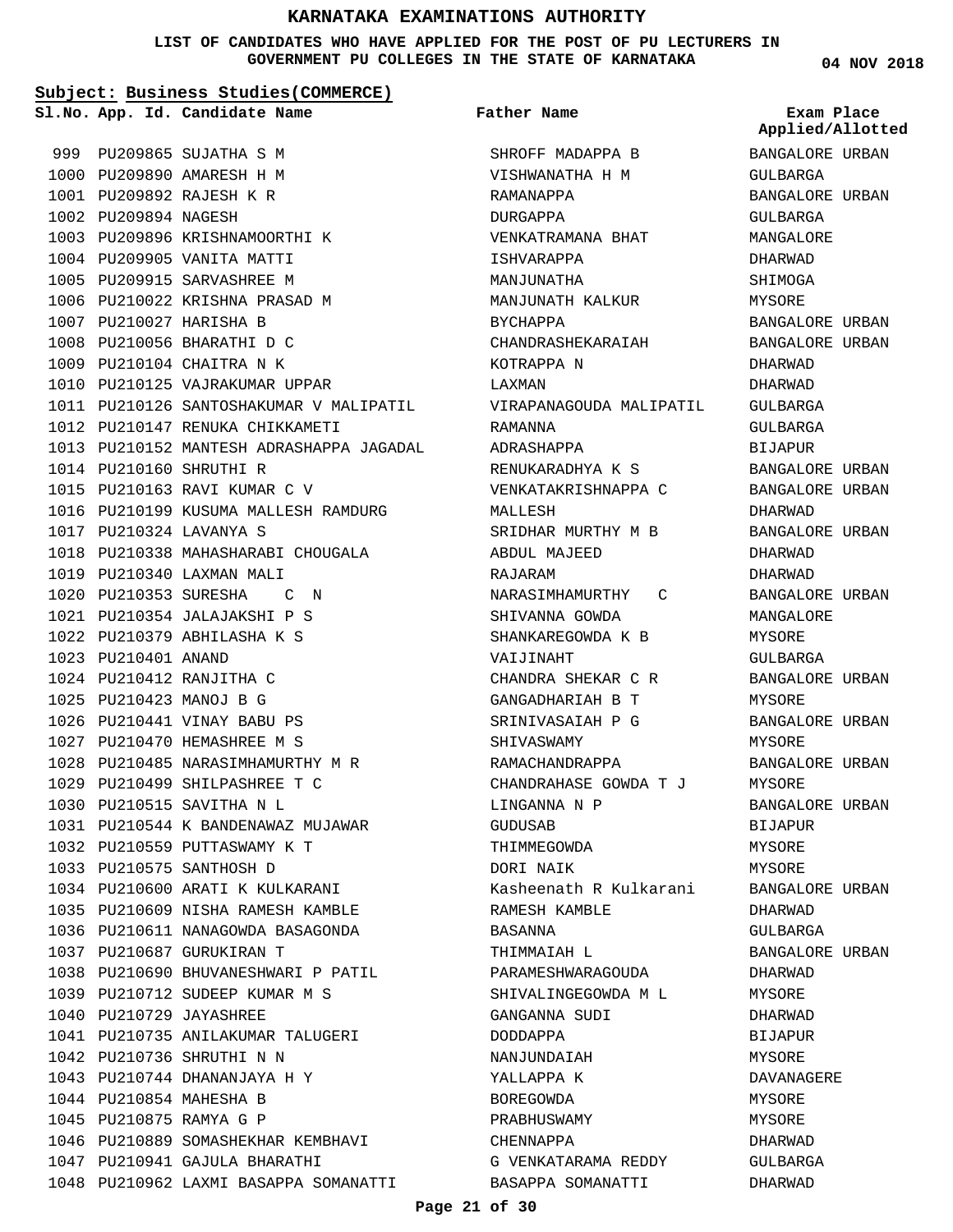#### **LIST OF CANDIDATES WHO HAVE APPLIED FOR THE POST OF PU LECTURERS IN GOVERNMENT PU COLLEGES IN THE STATE OF KARNATAKA**

**Subject: Business Studies(COMMERCE)**

1058 PU211371 SHIWANAND SINHASANMATH

1067 PU211525 PRAKASH BIRADAR PATIL

1073 PU211665 RAJESHWARI CHINNIKATTI

1069 PU211633 KAVITA DYAVA NAIK

PU211833 BIBISAHIRA SHAIKH 1081

1087 PU211972 DHANVANTI BANGANNAVAR

1059 PU211373 RACHANNA SHIROL

1061 PU211403 VANDANA SHETTI

1063 PU211463 ASHWATHAPPA N 1064 PU211481 SHRUTHI S 1065 PU211500 SHILPA A S 1066 PU211517 RUKMANGADA T G

1068 PU211542 JAGADISHA N

1070 PU211640 RAJESHA P 1071 PU211642 VIJAYALAXMI PU211656 JAYARAJU R A 1072

1074 PU211688 MANOHARA K 1075 PU211691 LINGARAJAPPA 1076 PU211707 MANASA D S 1077 PU211756 PRATHIMA N U 1078 PU211780 HEENA KOWSER 1079 PU211789 NANDISHA G B 1080 PU211796 SHRUTHI K S

1082 PU211873 MADHU J 1083 PU211899 ANAND M 1084 PU211902 AMARESH G 1085 PU211925 THEJASWINI M 1086 PU211930 CHANCHALA I

1088 PU212029 JAYANTH B S 1089 PU212034 BHEEMESWARA K M

1090 PU212038 SOWMYA P 1091 PU212045 PARASHURAM 1092 PU212091 GAYITRI KOTAGI

1093 PU212113 MURUGEPPA 1094 PU212129 VENKATESH G

PU212261 SADWINI J 1098

1097 PU212248 PASHUPATHI C H

1095 PU212234 AMBIKA 1096 PU212247 LOKESH

1060 PU211398 RAJKUMAR

1062 PU211438 KAVERI

**App. Id. Candidate Name Sl.No. Exam Place**

1049 PU210967 MARKONDAPPA H J

1050 PU211044 SHOBHA S PU211051 SHRUTHI BM 1051 1052 PU211076 SHWETHA J 1053 PU211168 NIRMALA R 1054 PU211245 SHANTA 1055 PU211246 DEVIKA R 1056 PU211282 POOJA D 1057 PU211369 MEENAKSHI M **Father Name**

JOGAPPA

MADAPPA JAYARAMU K

RAJU P ANNAPPA

HANAMANT

ASHOK

NAGAPPA DYAVA NAIK PARASHIVAMURTHY

MUJEEB BOREGOWDA

YAKUR

YANKAPPA MAHADEVAPPA N RATHNAVATHI

PUTTA RAJU VEERAPPA

GOVINDAIAH SHIVAPUTRAPPA HANAMANTAPPA METRE HONNAPPA D K JAGADEESH B R

SIDDAVEERAPPA K V

BALAPPA BANGANNAVAR SHIVANANAJAPPA B N MALLIKARJUN K M

MAHAKOOTESHWAR KOTAGI

SHIVASHARANAPPA

JAGADEESH S MUNIYAPPA S H

PARAMESHWAR ASWATHAPPA R D SHANTANAGOUDA KODANDARAMA REDDY LINGAPPA H L SOMASHEKAR D R Upendraachar

SRINIVASAPPA

B RUDRASWAMY

CHITAMBAR RAO

MAHARUDRAPPA NARAYANAPPA SUSHILAMMA

SHANAKARALINGAIAH A G GOPALASHETTY T M RAMAGONDAPPA

DAYANANDA SWAMY S S Malleshappa SB MARALASIDDAYYA

**04 NOV 2018**

BANGALORE URBAN BANGALORE URBAN BANGALORE URBAN MYSORE MYSORE GULBARGA DAVANAGERE BANGALORE URBAN BANGALORE URBAN BIJAPUR **BIJAPUR** GULBARGA DHARWAD GULBARGA BANGALORE URBAN BANGALORE URBAN BANGALORE URBAN MYSORE BIJAPUR SHIMOGA BANGALORE URBAN BANGALORE URBAN GULBARGA BANGALORE URBAN DAVANAGERE BANGALORE URBAN MYSORE MYSORE SHIMOGA MYSORE MYSORE SHIMOGA SHIMOGA MYSORE BANGALORE URBAN GULBARGA MYSORE MANGALORE DHARWAD MYSORE DHARWAD MYSORE DHARWAD DHARWAD  $CITIRARCA$ BANGALORE URBAN GULBARGA GULBARGA BANGALORE URBAN **Applied/Allotted**

BANGALORE URBAN

#### **Page 22 of 30**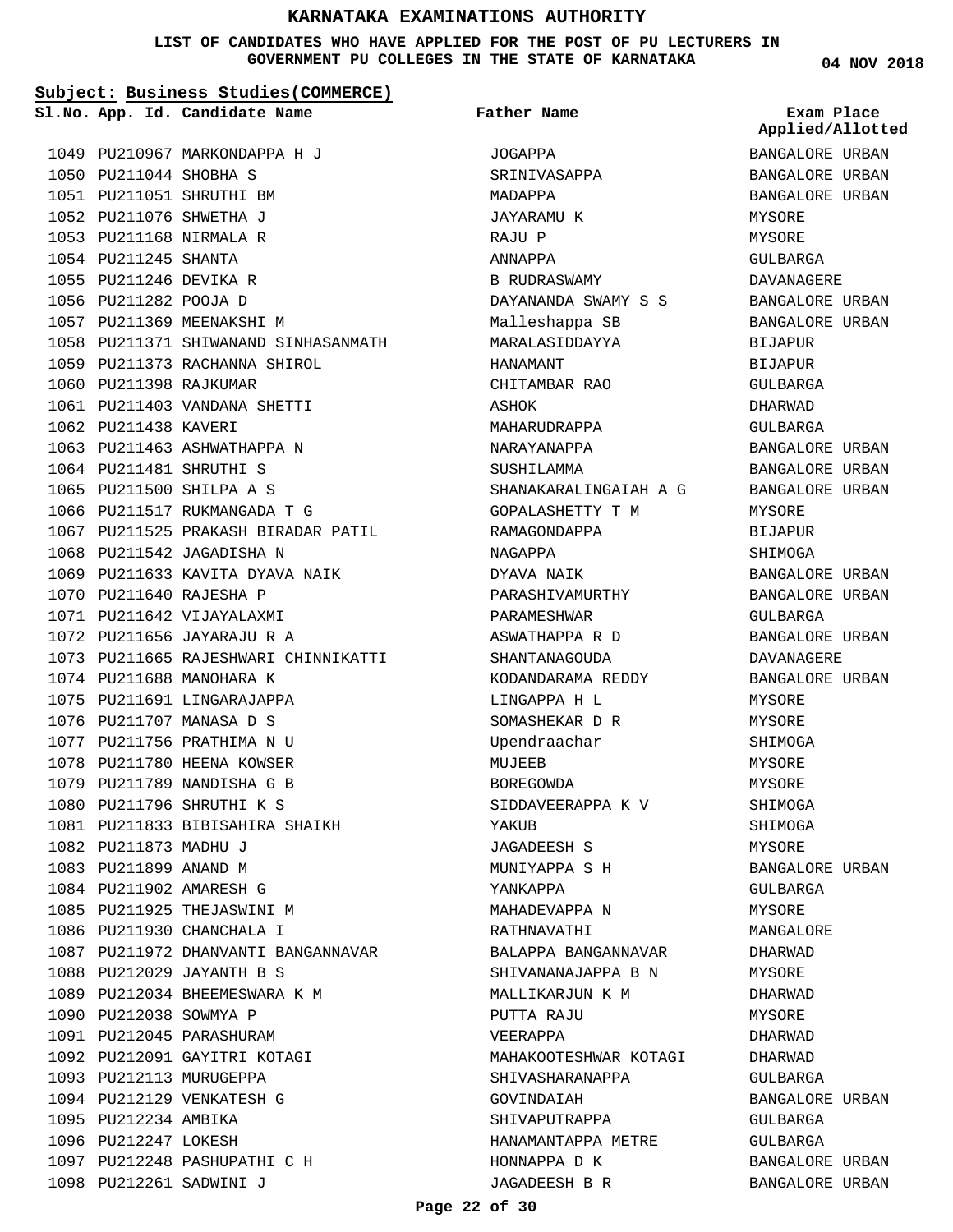### **LIST OF CANDIDATES WHO HAVE APPLIED FOR THE POST OF PU LECTURERS IN GOVERNMENT PU COLLEGES IN THE STATE OF KARNATAKA**

**04 NOV 2018**

| Subject: Business Studies (COMMERCE) |                        |                                          |                                  |                                |
|--------------------------------------|------------------------|------------------------------------------|----------------------------------|--------------------------------|
|                                      |                        | Sl.No. App. Id. Candidate Name           | Father Name                      | Exam Place<br>Applied/Allotted |
|                                      | 1099 PU212266 AMBIKA   |                                          | DATTA                            | GULBARGA                       |
|                                      |                        | 1100 PU212294 MAHESH MAVINAKATTI         | ASHOK                            | DHARWAD                        |
|                                      |                        | 1101 PU212334 SPURTHI S RAO              | SATHYANARAYANA RAO M K           | BANGALORE URBAN                |
|                                      | 1102 PU212366 ASHA G N |                                          | G NARASIMHA MURTHY               | BANGALORE URBAN                |
|                                      |                        | 1103 PU212370 LAVANYA B                  | BYRA REDDY S                     | BANGALORE URBAN                |
|                                      |                        | 1104 PU212377 PRIYANKA C K               | CHANDRAPPA D<br>KARIBASANNANAVAR | SHIMOGA                        |
|                                      |                        | 1105 PU212437 SREEDEVI S V               | VIJAYACHARI                      | BANGALORE URBAN                |
|                                      |                        | 1106 PU212493 SHASHIKUMAR S              | SRINIVASAPPA                     | BANGALORE URBAN                |
|                                      |                        | 1107 PU212502 SHRUTHI G                  | GOPAL R J                        | SHIMOGA                        |
|                                      |                        | 1108 PU212544 PRIYA ARORA                | DHARAMPAL ARORA                  | BANGALORE URBAN                |
|                                      |                        | 1109 PU212569 UDAY KUMAR M               | MUNINARAYANAPPA                  | BANGALORE URBAN                |
|                                      |                        | 1110 PU212581 SAGAR BHOSLE               | GAJANAN BHOSLE                   | DHARWAD                        |
|                                      |                        | 1111 PU212583 YADURAJU M B               | BOMMEGOWDA                       | MYSORE                         |
|                                      | 1112 PU212748 KHAJABI  |                                          | MAHIBOOB PATEL                   | DHARWAD                        |
|                                      |                        | 1113 PU212857 SHRUTHI M P                | PRABHAKARA M G                   | BANGALORE URBAN                |
|                                      | 1114 PU212921 MEENA V  |                                          | R Vijendra Rao                   | MYSORE                         |
|                                      |                        | 1115 PU212952 JADHAV PRANITA BHUJANGRAO  | <b>BHUJANGRAO</b>                | GULBARGA                       |
|                                      |                        | 1116 PU213096 PRAVEEN HAVALAGI           | PANDEET                          | <b>BIJAPUR</b>                 |
|                                      |                        | 1117 PU213102 NARENDRA K C               | CHANDRAMURTHY K L                | BANGALORE URBAN                |
|                                      |                        | 1118 PU213106 SEEMA BARAGADAGI           | SHRISHAIL                        | BIJAPUR                        |
|                                      |                        | 1119 PU213134 M V RAMAKRISHNA PRASAD     | M VENKATESA RAO                  | BANGALORE URBAN                |
|                                      |                        | 1120 PU213135 PRATIBHA MALAGOUDA PATIL   | MALAGOUDA                        | DHARWAD                        |
|                                      |                        | 1121 PU213158 MANJULA HADAPAD            | VEERAPPA                         | DHARWAD                        |
|                                      |                        | 1122 PU213166 MAMATHA S                  | SHIVAKUMARASWAMY G               | MYSORE                         |
|                                      | 1123 PU213178 KAVITA J |                                          | YALLAPPA JAGGLAR                 | GULBARGA                       |
|                                      |                        | 1124 PU213197 POORNIMA N C               | CHINNAPPA N K                    | MYSORE                         |
|                                      |                        | 1125 PU213246 AMOL DANOLE                | <b>DUNDYAPPA</b>                 | DHARWAD                        |
|                                      |                        | 1126 PU213258 ADARSHA NAVALAGANNA        | YANKANNA                         | <b>BIJAPUR</b>                 |
|                                      |                        | 1127 PU213267 ASHA HEGGANNAVAR           | GUDADAPPA                        | DHARWAD                        |
|                                      |                        | 1128 PU213274 MAHESH N B                 | BASAVARAJU N C                   | BANGALORE URBAN                |
|                                      |                        | 1129 PU213326 ROOPA THORAT               | VITHAL THORAT                    | BIJAPUR                        |
|                                      |                        | 1130 PU213367 KAVITHA T                  | THANIKACHALAM C                  | BANGALORE URBAN                |
|                                      |                        | 1131 PU213397 VENKAMMA M                 | NAGAPPA M                        | GULBARGA                       |
|                                      |                        | 1132 PU213398 PRAJWAL G L                | GAJENDRA K                       | MYSORE                         |
|                                      |                        | 1133 PU213405 ROHINI HIPPARAGI           | IRANNA                           | BIJAPUR                        |
|                                      |                        | 1134 PU213406 UMADEVI KONERI             | yallappa                         | BIJAPUR                        |
|                                      |                        | 1135 PU213413 RANGANATHA S R             | RANGASWAMY                       | DAVANAGERE                     |
|                                      |                        | 1136 PU213419 ASHA NAIKAR                | HANUMANTAPPA                     | DHARWAD                        |
|                                      |                        | 1137 PU213466 MALLAPPA HALOLLI           | FAKEERAPPA                       | DHARWAD                        |
|                                      |                        | 1138 PU213493 MANJULA R                  | RACHAPPA                         | MYSORE                         |
|                                      |                        | 1139 PU213541 SHAIKH ARIFA BEGUM MANSOOR | MANSOOR                          | GULBARGA                       |
|                                      | 1140 PU213560 GEETHA J |                                          | D V JAYASIMHA                    | BANGALORE URBAN                |
|                                      |                        | 1141 PU213564 JAGADISHA M                | MALLESHAPPA                      | BANGALORE URBAN                |
|                                      |                        | 1142 PU213583 RANGASWAMY S B             | BASAVE GOWDA                     | MYSORE                         |
|                                      |                        | 1143 PU213587 SHIRISH N                  | NARASIMHA REDDY                  | BANGALORE URBAN                |
|                                      |                        | 1144 PU213688 SAVITA KUNTOJI             | MAHADEVAPPA                      | BIJAPUR                        |
|                                      |                        | 1145 PU213706 HARISH KUMAR               | AVALA KONDAPPA                   | BANGALORE URBAN                |
|                                      |                        | 1146 PU213736 KAVITHA M N                | NINGAIAH                         | BANGALORE URBAN                |
|                                      |                        |                                          |                                  |                                |

ACHUTHA S

MANGALORE

1147 PU213747 SHREEDEVI S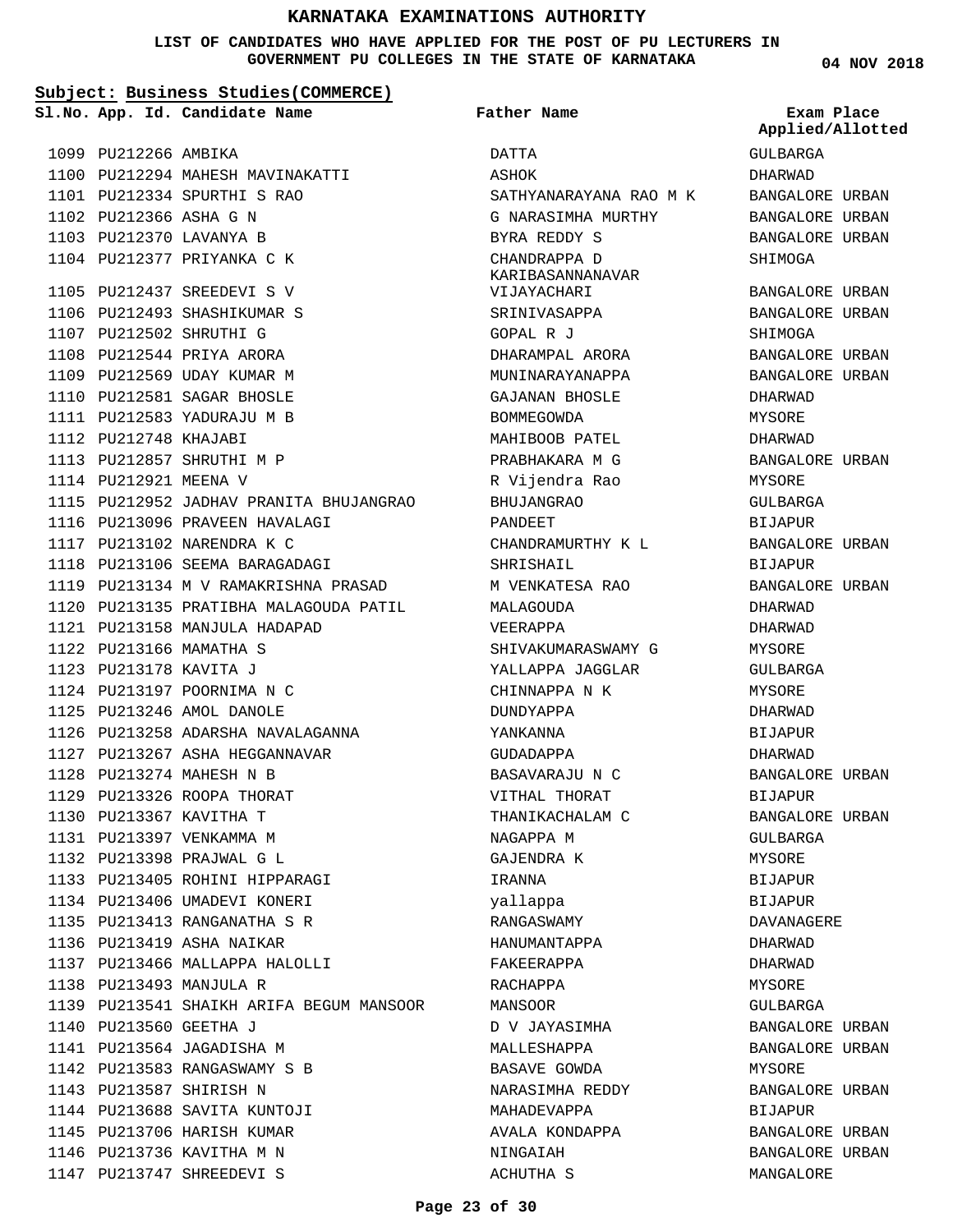#### **LIST OF CANDIDATES WHO HAVE APPLIED FOR THE POST OF PU LECTURERS IN GOVERNMENT PU COLLEGES IN THE STATE OF KARNATAKA**

**Subject: Business Studies(COMMERCE)**

**App. Id. Candidate Name Sl.No. Exam Place**

1148 PU213761 PAVANKUMAR H

**Father Name**

MANJUNATHA H SHIVARUDRAPPA

RAMESH KALYANASHETTI SHEKHAPPA MATTIHALLI

DAVANAGERE MYSORE **Applied/Allotted**

| 1149 |                        | PU213789 VEERABHADRAPPA M S               |
|------|------------------------|-------------------------------------------|
|      |                        | 1150 PU213819 KIRAN RAMESH KALYANASHETTI  |
|      |                        | 1151 PU213831 ERAPPA SHEKHAPPA MATTIHALLI |
|      |                        | 1152 PU213913 APOORVA A PATTAR            |
|      |                        | 1153 PU213956 NIRMALA K P                 |
|      |                        | 1154 PU213961 KUMARA H B                  |
|      |                        | 1155 PU213971 PALLAVI M                   |
|      |                        | 1156 PU213987 MANJUNATHA A S              |
|      |                        | 1157 PU213995 MADHU H M                   |
|      |                        | 1158 PU214010 SHIVAKUMARA B               |
|      |                        | 1159 PU214011 SONALI GANE                 |
|      |                        | 1160 PU214015 DHARANESH KUAMAR S P        |
|      |                        | 1161 PU214024 JYOTI KOUDISHETTAR          |
|      |                        | 1162 PU214066 SUSHMA HOMBALI              |
|      |                        | 1163 PU214106 BASAVARAJ RAMARADDI         |
|      | 1164 PU214143 ROOPA V  |                                           |
|      |                        | 1165 PU214190 LOHITH M U                  |
|      |                        | 1166 PU214233 ASHWINI P                   |
|      | 1167 PU214248 SMITHA S |                                           |
|      |                        | 1168 PU214251 PADMANABHA M                |
|      |                        | 1169 PU214294 RENUKA PATIL                |
|      |                        | 1170 PU214362 PUNITH RAJ                  |
|      |                        | 1171 PU214417 LAKSHMIDEVI L P             |
|      | 1172 PU214486 MANU M S |                                           |
|      |                        | 1173 PU214501 MANJUNATHA E S              |
|      |                        | 1174 PU214525 NAGARATHNA K                |
|      |                        | 1175 PU214577 CHANNANAGOUDA               |
|      |                        | 1176 PU214583 RANJITHA A Y                |
|      |                        | 1177 PU214593 SATHEESHA H K               |
|      |                        | 1178 PU214605 SERESHA CS                  |
|      |                        | 1179 PU214617 GEETHA CR                   |
|      |                        | 1180 PU214640 SHIVAKUMARA N               |
|      | 1181 PU214693 JYOTHI N |                                           |
|      |                        | 1182 PU214703 SANTHOSH KUMAR P K          |
|      |                        | 1183 PU214744 VARALAKSHMI G               |
|      | 1184 PU214755          | JAYALATHA B S                             |
|      | 1185 PU214760          | SARASWATHI S                              |
| 1186 | PU214761               | M V MALATHI                               |
|      | 1187 PU214779          | LATHA M N                                 |
|      | 1188 PU214788          | ANNE SARAH                                |
|      | 1189 PU214802 AJEY N S |                                           |
|      | 1190 PU214836 ASHA H M |                                           |
| 1191 | PU214844               | BINDIYA B C                               |
| 1192 | PU214924               | SHRUTHI S V                               |
| 1193 | PU214937               | SRIDEVI                                   |
|      |                        | 1194 PU214942 RAMESHA K A                 |
|      |                        | 1195 PU214944 BHARATHI V                  |
|      |                        | 1196 PU214945 VIJAY KUMAR K               |
|      | 1197 PU214949 GOPI H N |                                           |

AKHANDAPPA PUTTASWAMY GOWDA BELURAIAH MURTHY Srinivasa D MAHADEVASWAMY BASAVEGOWDA SHRIPAL PUTTARAJU T B MALAKAPPA SHREEKRISHNA PAMPANAGOUDA VENKATESHAPPA UMESHA M K Perumal V Shivananda S R ANJANAPPA SHIVAJI PATIL DEVARAJENDRA KUMAR LAKSHMIPATHI N SHIVANANDA M S SINGARIGOWDA K KENCHAPPA MALLANAGOUDA YOGENDRA K KENCHAIAH SURYA PRAKASH CG RAMAKRISHNEGOWDA NINGAIAH NEELAKANTANA GOUDA N KRISHNAPPA P GANGARAMAIAH SHIVALINGAIAH SHIVAPPA H G VENKATANARAYANA M V NARAYANAREDDY M H AMRUTH SADASHIVANNA N K MANCHEGOWDA H B CHANDREGOWDA B M VENKATARAMANACHAR SHIVAPUTRAPPA ARKESHA P VENKATESHAPPA ERANNA K S NAGARAJU H N

BANGALORE URBAN DHARWAD GULBARGA MYSORE MYSORE MYSORE **MYSORE** MYSORE **MYSORE** BIJAPUR MYSORE DHARWAD DHARWAD GULBARGA BANGALORE URBAN DHARWAD BANGALORE URBAN BANGALORE URBAN BANGALORE URBAN DHARWAD MYSORE BANGALORE URBAN MYSORE MYSORE MYSORE GULBARGA MYSORE BANGALORE URBAN BANGALORE URBAN MYSORE BANGALORE URBAN DAVANAGERE DAVANAGERE BANGALORE URBAN BANGALORE URBAN DAVANAGERE BANGALORE URBAN BANGALORE URBAN GULBARGA DAVANAGERE MYSORE SHIMOGA MYSORE GULBARGA MYSORE BANGALORE URBAN MYSORE

MYSORE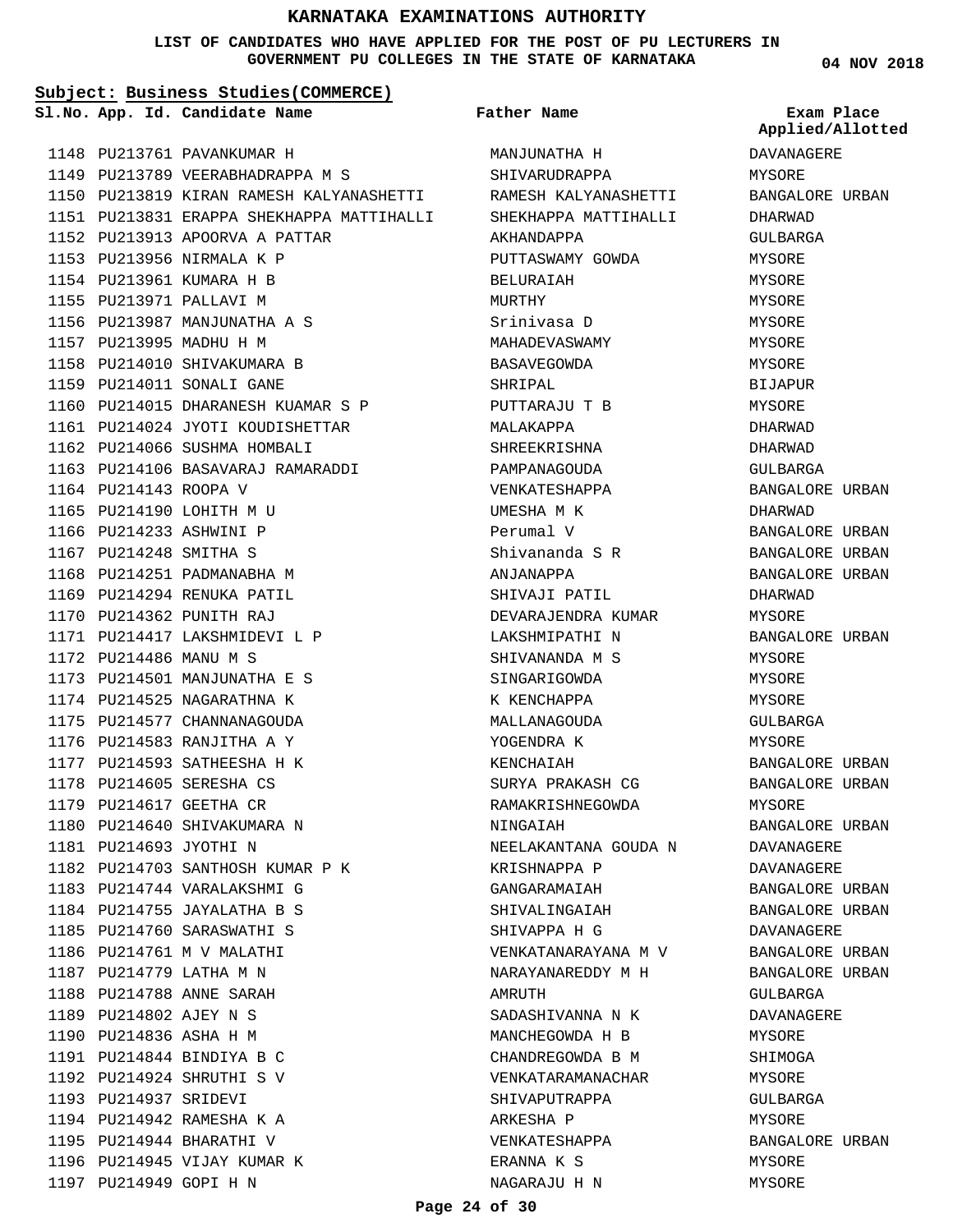#### **LIST OF CANDIDATES WHO HAVE APPLIED FOR THE POST OF PU LECTURERS IN GOVERNMENT PU COLLEGES IN THE STATE OF KARNATAKA**

**Subject: Business Studies(COMMERCE)**

**App. Id. Candidate Name Sl.No. Exam Place**

1198 PU214970 PRAVEENA N 1199 PU215005 TANUJA K P 1200 PU215054 AINAPURE RAHUL 1201 PU215079 VIJAYALAKSHMI N

1202 PU215083 MALANI S K 1203 PU215110 PRASHANTA H 1204 PU215113 GIRIJA K

PU215316 G PREETI 1208

1211 PU215436 NAMRATHA D B 1212 PU215472 SUNIL KUMAR S 1213 PU215554 SHRUTHY S K 1214 PU215557 SUNILKUMAR C 1215 PU215558 RAGHU KM 1216 PU215577 GEETHA A 1217 PU215613 SMITA NAIK 1218 PU215616 POORNIMA N 1219 PU215666 GAYATHRI V

1205 PU215117 RANJITHA N G 1206 PU215141 MALLAVVA SOMANATTI

1209 PU215383 FAIYAZ M MAKANDAR 1210 PU215431 MANJUNATHA REDDY N M

1220 PU215670 KUMARSWAMY HIREMATH 1221 PU215671 MURUGENDRA WALI PU215672 IRANNA JABA 1222 PU215687 DEEPA H L 1223 1224 PU215725 KARTHICK S

1225 PU215767 MUNIKRISHNAPPA C M

1226 PU215810 KASHINATHA B 1227 PU216048 HARISH A 1228 PU216056 VENU V PU216081 SHRIDEVI 1229

1230 PU216119 SHASHIKALA S M 1231 PU216127 SOWMYALATHA C S

PU216131 SANDYA N 1232 PU216137 PALLAVI S 1233 1234 PU216147 MAHESHA J S 1235 PU216169 PAVITHRA K M 1236 PU216184 SOMASHEKAR H S 1237 PU216228 MAHESH KUMAR 1238 PU216255 CHANDRAKALA M B

1239 PU216284 GEETHA P 1240 PU216285 SHRUTHI E B PU216323 VEERESH B M 1241 1242 PU216340 RADHIKA PC 1243 PU216346 SHILPA V

1245 PU216405 SHARANAPPA 1246 PU216458 DEVARAJU C M

1247 PU216464 SUMA S

1244 PU216381 NARASIMHAMURTHY P

1207 PU215281 KAVITA SHARANAPPA SANKANOOR

**Father Name**

NARAYANASWAMY PUTTASWAMY D K BABASAB NAGARAJAIAH J N KRISHNAPPA S R HANUMANTHAPPA M KRISHNAMURTHY GURUCHANNABASAPPA ULAVAPPA SHARANAPPA G CHANDRASHEKAR MAHAMMED GOUSE MAKANDAR MUNISWAMY REDDY BRAHMARAYAPPA D V SHIVANNA C KESHAVA SHETTY CHOWDAPPA LATE MALLEGOWDA K ANJINAPPA CHANDRASHEKHAR NANJUNDAIAH M VENKATARAMA REDDY C IRAYYA HIREMATH BALACHANDRA WALI BHIMASHANKAR LINGAPPA G N SUBRAMANI P CHIKKAMUNIYAPPA BANGARAPPA ANJANAPPA VENKATESHAPPA AMARAPPA MANOHAR S R SUBRAHMANYA BHAT NAGASUNDARAPPA M SHIVAMALLU M SIDDAPPA MAHADEVAPPA SEENAPPA V BASAVARAJU BASAVARAJU PUTTATHAYAMMA BOREGOWDA MAHADEVAPRASAD B S CHANDRA GUPTA VENKATESHU M K POOJANARASAIAH HANUMANTHAPPA MUDDE GOWDA Somappa

**04 NOV 2018**

| Exam Place<br>Applied/Allotted   |       |
|----------------------------------|-------|
|                                  |       |
| BANGALORE URBAN                  |       |
| MYSORE                           |       |
| DHARWAD                          |       |
| BANGALORE URBAN                  |       |
| BANGALORE URBAN                  |       |
| DAVANAGERE                       |       |
| BANGALORE URBAN                  |       |
| BANGALORE URBAN                  |       |
| DHARWAD                          |       |
| DHARWAD                          |       |
| GULBARGA                         |       |
| BIJAPUR                          |       |
| <b>BANGALORE URBAN</b>           |       |
| BANGALORE URBAN                  |       |
| <b>BANGALORE URBAN</b>           |       |
| BANGALORE URBAN                  |       |
| BANGALORE                        | URBAN |
| MYSORE<br><b>BANGALORE URBAN</b> |       |
| DHARWAD                          |       |
| <b>BANGALORE URBAN</b>           |       |
| BANGALORE URBAN                  |       |
| BIJAPUR                          |       |
| <b>BIJAPUR</b>                   |       |
| BIJAPUR                          |       |
| MYSORE                           |       |
| BANGALORE URBAN                  |       |
| BANGALORE URBAN                  |       |
| SHIMOGA                          |       |
| BANGALORE URBAN                  |       |
| <b>BANGALORE URBAN</b>           |       |
| BANGALORE URBAN                  |       |
| MYSORE                           |       |
| MANGALORE                        |       |
| MYSORE                           |       |
| MYSORE                           |       |
| MYSORE                           |       |
| MYSORE                           |       |
| BANGALORE URBAN                  |       |
| MYSORE                           |       |
| MYSORE                           |       |
| MYSORE                           |       |
| MYSORE                           |       |
| MYSORE                           |       |
| BANGALORE URBAN                  |       |
| MYSORE                           |       |
| BANGALORE URBAN                  |       |
| GULBARGA                         |       |
| MYSORE                           |       |
| BANGALORE URBAN                  |       |

**Page 25 of 30**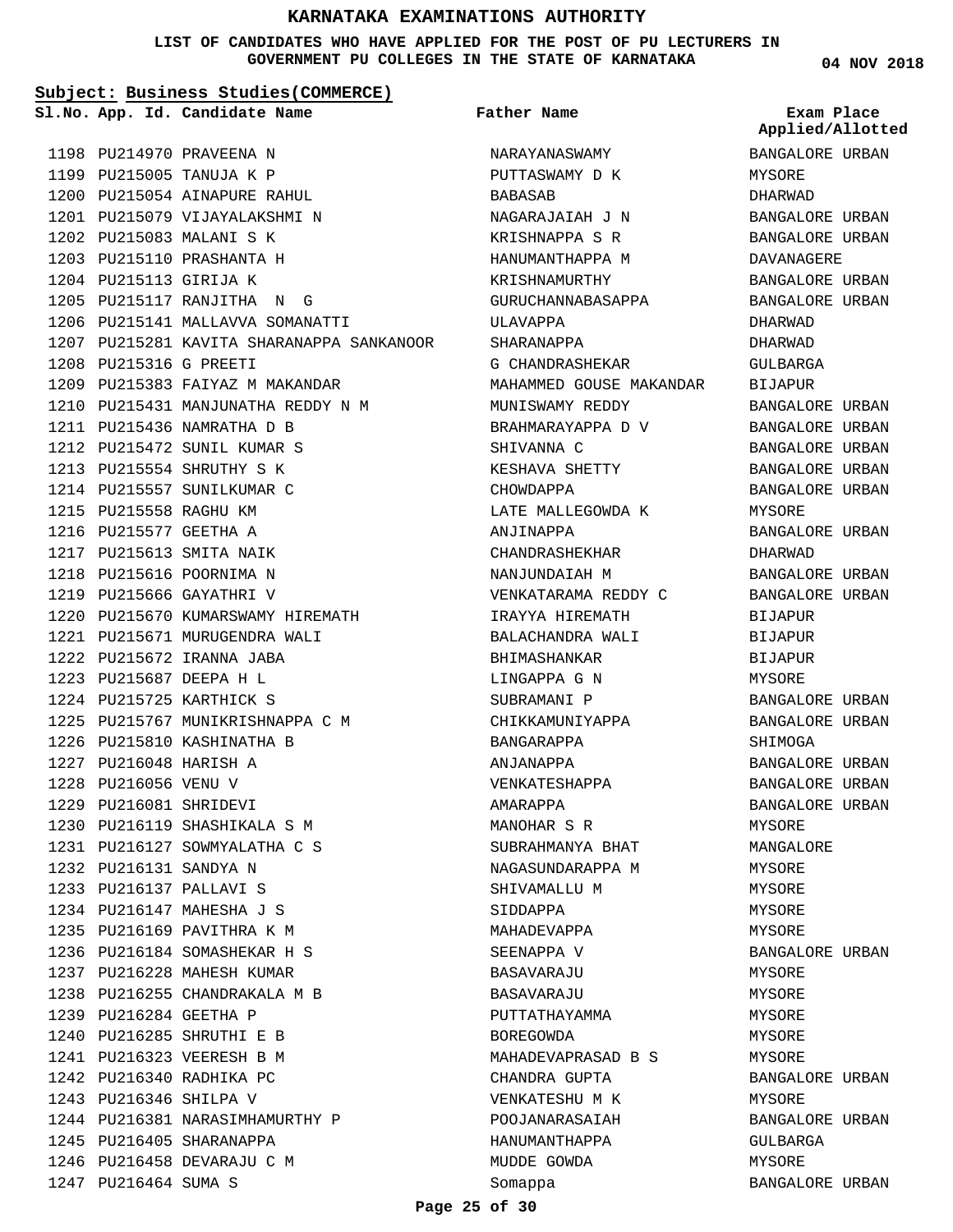#### **LIST OF CANDIDATES WHO HAVE APPLIED FOR THE POST OF PU LECTURERS IN GOVERNMENT PU COLLEGES IN THE STATE OF KARNATAKA**

**Subject: Business Studies(COMMERCE)**

**App. Id. Candidate Name Sl.No. Exam Place**

1249 PU216576 RAGHAVENDRA B N 1250 PU216594 YESHASWINI N

1251 PU216625 KAVERI KAPALAPURE

1260 PU216782 SUREKHA AMRUTHRAO 1261 PU216791 CHANGAPPA C T

1264 PU216864 PRIYADARSHINI A

1266 PU216935 SYED TANVEER PASHA

PU217282 CHANDRAKANTHA R H 1273

1282 PU217529 SANTHOSH MALLAPPA SANNAKKI

1274 PU217315 PRAVEENA S 1275 PU217350 MANJUNATHA T S

1276 PU217436 MAMATHA N 1277 PU217462 MAHESHA M C 1278 PU217477 JAGADHEESH K C

1279 PU217511 SHANKARA 1280 PU217521 MOHANA G PU217523 NAGARJUNA A 1281

1283 PU217567 SHIVAKUMARA T 1284 PU217581 POOJA PATIL

1286 PU217675 SUDHA M Y

1285 PU217627 SHWETHA KUMARI A

1287 PU217710 HARSHA POOJARY 1288 PU217737 SUNANDA SHEREVAD 1289 PU217784 NAGABHUSHANA N 1290 PU217822 HAJIRA BANO PU217837 PALLAVI B R 1291 1292 PU217883 VINODA G V PU217975 RANGARAJU S R 1293 1294 PU217989 MANJUNATHA G 1295 PU218003 SHAISTA KHANUM 1296 PU218013 HEMAVATHI P 1297 PU218028 DEVARAJU K T

1252 PU216635 KUMARSWAMI IRABASAYYA PURANIK

1248 PU216558 MAHESH C S

1253 PU216649 RASHMI V PU216697 DEEPA N J 1254 1255 PU216708 HAREESHA C 1256 PU216715 KUMARAGOWDA R 1257 PU216739 MAHESHA V 1258 PU216745 RAJESHA KM PU216773 SANDYA B R 1259

1262 PU216812 SAJJI V 1263 PU216839 NAGENDRA T

1265 PU216896 SATISH T

1267 PU216969 SOWMYA R 1268 PU217032 NAGESH CL 1269 PU217085 JAGANNATHA 1270 PU217183 CHETHANA B G 1271 PU217232 SHANTHKUMAR 1272 PU217240 RAVIKUMAR

**Father Name**

SIDDALINGARADHYA Nagojappa Narayana RAMESH KAPALAPURE IRABASAYYA PURANIK VENKATESH B CHANDRAPPA N J CHANNAPPA KATANNANAVAR RAMANNA VEERABHADRAPPA MALLESHAIAH KM RAJANNA B N AMRUTHRAO C DTHAMMAIAH VASU SEGARAN V TADAPPA ASHWATH N THAMMATAH B V SYED SHUKOOR RAJU M LINGANNA KAMAPPA GURUVAIAH B S MANOHAR KASHINATH HEMANNA SITAPPA SUBBA SETTY M Narayanaswamy H A CHIKKATHIMMASHETTY CHIKKANNA K S ANANDA NAIK GOPAL G AKKALAPPA MALLAPPA SANNAKKI THOTAPPA SHIVAGOUDA SHRIDHAR KUNJATHAYA YELLAPPA VENKATA POOJARY SOMAPPA NINGAPPA ABDUL KHADER RAMEGOWDA B R VENKATASHIVAREDDY RANGAPPA GIRIYAPPA ABDUL JABBAR PATHAN PUTTASWAMY THOTE GOWDA

**04 NOV 2018**

BANGALORE URBAN BANGALORE URBAN BANGALORE URBAN GULBARGA BANGALORE URBAN BANGALORE URBAN SHIMOGA SHIMOGA BANGALORE URBAN DAVANAGERE MYSORE MYSORE BIJAPUR BANGALORE URBAN BANGALORE URBAN BANGALORE URBAN BANGALORE URBAN MYSORE BANGALORE URBAN BANGALORE URBAN BANGALORE URBAN BANGALORE URBAN BANGALORE URBAN GULBARGA GULBARGA BANGALORE URBAN BANGALORE URBAN BANGALORE URBAN BANGALORE URBAN MYSORE BANGALORE URBAN MYSORE BANGALORE URBAN BANGALORE URBAN DHARWAD BANGALORE URBAN BIJAPUR MANGALORE BANGALORE URBAN MYSORE DHARWAD BANGALORE URBAN BANGALORE URBAN **MYSORE** BANGALORE URBAN BANGALORE URBAN BANGALORE URBAN BIJAPUR MYSORE MYSORE **Applied/Allotted**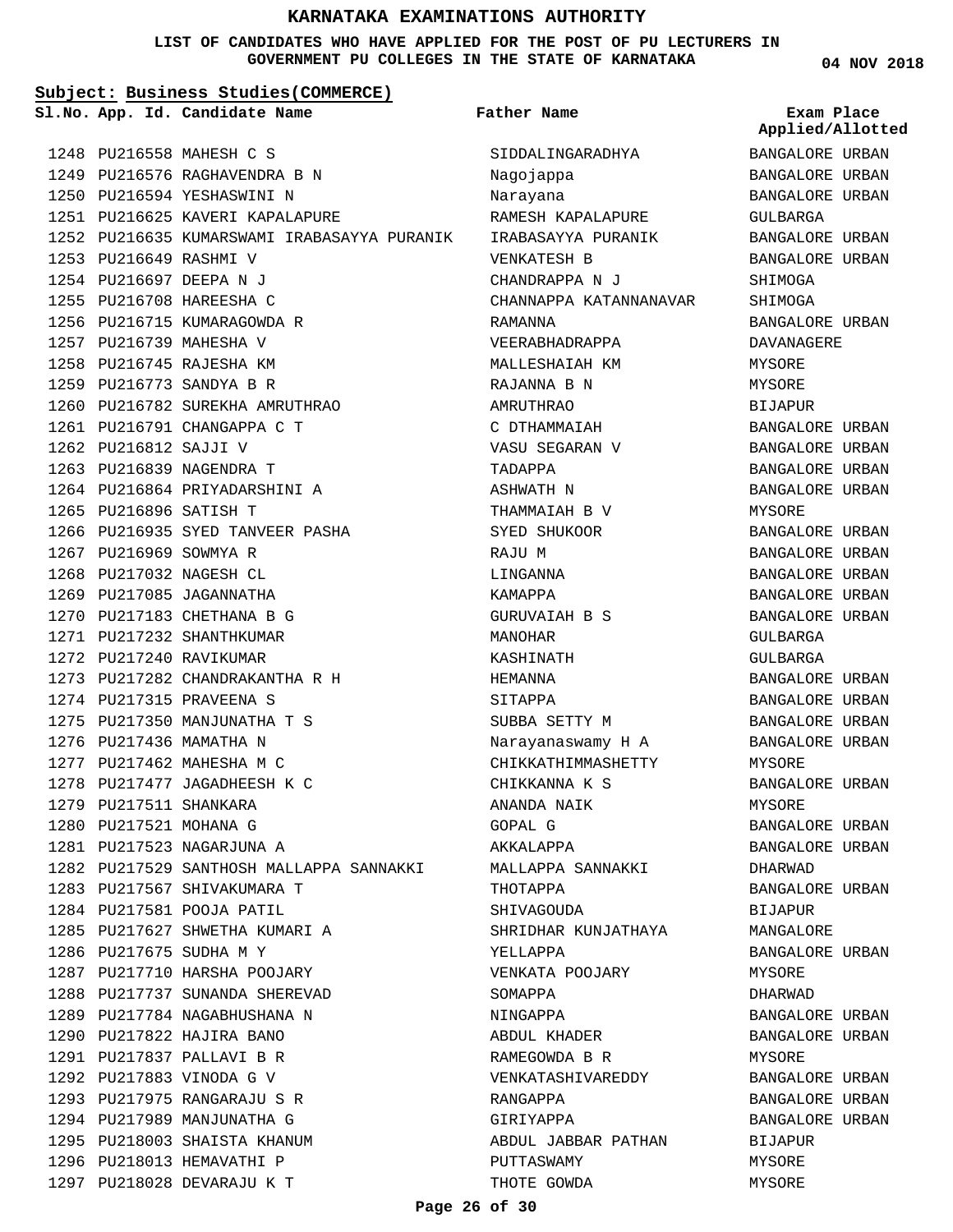#### **LIST OF CANDIDATES WHO HAVE APPLIED FOR THE POST OF PU LECTURERS IN GOVERNMENT PU COLLEGES IN THE STATE OF KARNATAKA**

**Subject: Business Studies(COMMERCE)**

PU218169 MAHANTESH RUDALABANDI 1305

**App. Id. Candidate Name Sl.No. Exam Place**

1298 PU218093 HAMSA H J 1299 PU218117 MAGLINA CRUZ 1300 PU218124 VINAYAK DODAMANI

PU218128 VEDASHREE N 1301 1302 PU218134 SAVITHA D 1303 PU218143 DHARMARAJA 1304 PU218165 VINOD KUMAR S

1306 PU218189 SOWBHAGYA C N 1307 PU218203 KUMARA SWAMY C 1308 PU218258 NANDEESH V R 1309 PU218266 NAGARAJU H P 1310 PU218273 SANGEETA SANGAL 1311 PU218356 GURUSWAMY S 1312 PU218417 RAVICHANDRA N V

PU218448 JAYAKANT NARAGUND 1314

PU218476 NANDEESHA HR 1315 1316 PU218501 MALLIKARJUNA K 1317 PU218502 VEDAMURTHY B M 1318 PU218521 SUSHMA B R 1319 PU218600 VIDHYASHREE M

1313 PU218421 RAJU J

1320 PU218620 SAHANA PU218654 AKASH D S 1321 PU218659 RAJESHWARI 1322 1323 PU218663 MURALI KN 1324 PU218715 SUMALATHA V PU218730 MUJAHID PASHA 1325 1326 PU218735 SANTHOSHKUMAR D S

PU218762 PRADEEPA N 1327 PU218783 JAGADISHA H A 1328 PU218787 KITTU R S 1329 1330 PU218788 GIRISHA P R PU218801 CHALUVARAJU 1331

1333 PU218849 RAMYA N

1332 PU218825 ASWATHY K GANGADHARAN

1337 PU218966 SANTHOSH BHIMASHIRATHOD

1342 PU219513 SUNADARESH DEVAPRIYM M

1345 PU219590 SHIVAKUMAR BANNIHATTI 1346 PU219735 SWETA SOMANAKOPPA 1347 PU219770 KRISHNAPPA MADAR

1334 PU218877 PALLAVI R PATIL PU218916 BASAVASHREE S 1335 1336 PU218960 VIJITHA T

1338 PU218980 B BALAKRISHNA 1339 PU219123 KARIYAPPA 1340 PU219158 SHIVARAMA G T 1341 PU219351 SUPRIYA U

1343 PU219534 PRADEEPA S N 1344 PU219585 LOHITH R

**Father Name**

JAGADEESAPPA STEVEN ANTHONY CRUZ NAMADEV NARASIMHAIAH N DURGAPPA THAMME GOWDA SHIVASHANKARA V SHANKRAYYA NARAYANASWAMY CHANNAPPA B RAMEGOWDA PANDURANGAPPA RAMESH SRIKANTAPPA VENKATARAVANAPPA JOSEPH VEERAPPA NARAGUND RAMALINGEGOWDA PARAMESHWARAPPA K MUNIYA NAIKA N BABU BANGERA MAHADEVASETTY T M VITTALA ACHARYA SHIVARAJA D M SIDRAMAPPA NARAYANASWAMY VEERANNA N SHAJAN SRINIVASACHARY NAGAPPA JAYAMMA SHIVALINGAIAH RANGANNA P T LATE DODDA GOPALAIAH K P GANGADHARAN NANJAIAH B RUDRAGOWDA PATIL I SHANKAR C HARIDASAN T BHEEMASHIRATHOD B RAJENDRUDU DUGGAPPA THAMMEGOWDA Umapathi MOHAN MANORAJ NAGANNA S M RAMALINGA S SHEKHAR NAGARAJ NINGAPPA

**04 NOV 2018**

DHARWAD DHARWAD BIJAPUR BANGALORE URBAN SHIMOGA MYSORE BANGALORE URBAN BIJAPUR BANGALORE URBAN BANGALORE URBAN MYSORE BANGALORE URBAN DHARWAD MYSORE BANGALORE URBAN BANGALORE URBAN DHARWAD MYSORE DAVANAGERE **SHIMOGA** MANGALORE MYSORE MANGALORE DAVANAGERE GULBARGA BANGALORE URBAN DAVANAGERE MYSORE MYSORE MYSORE MYSORE BANGALORE URBAN BANGALORE URBAN MYSORE BANGALORE URBAN BANGALORE URBAN BANGALORE URBAN BANGALORE URBAN MYSORE BIJAPUR BANGALORE URBAN GULBARGA MYSORE BANGALORE URBAN MYSORE **MYSORE** BANGALORE URBAN DHARWAD DHARWAD DHARWAD **Applied/Allotted**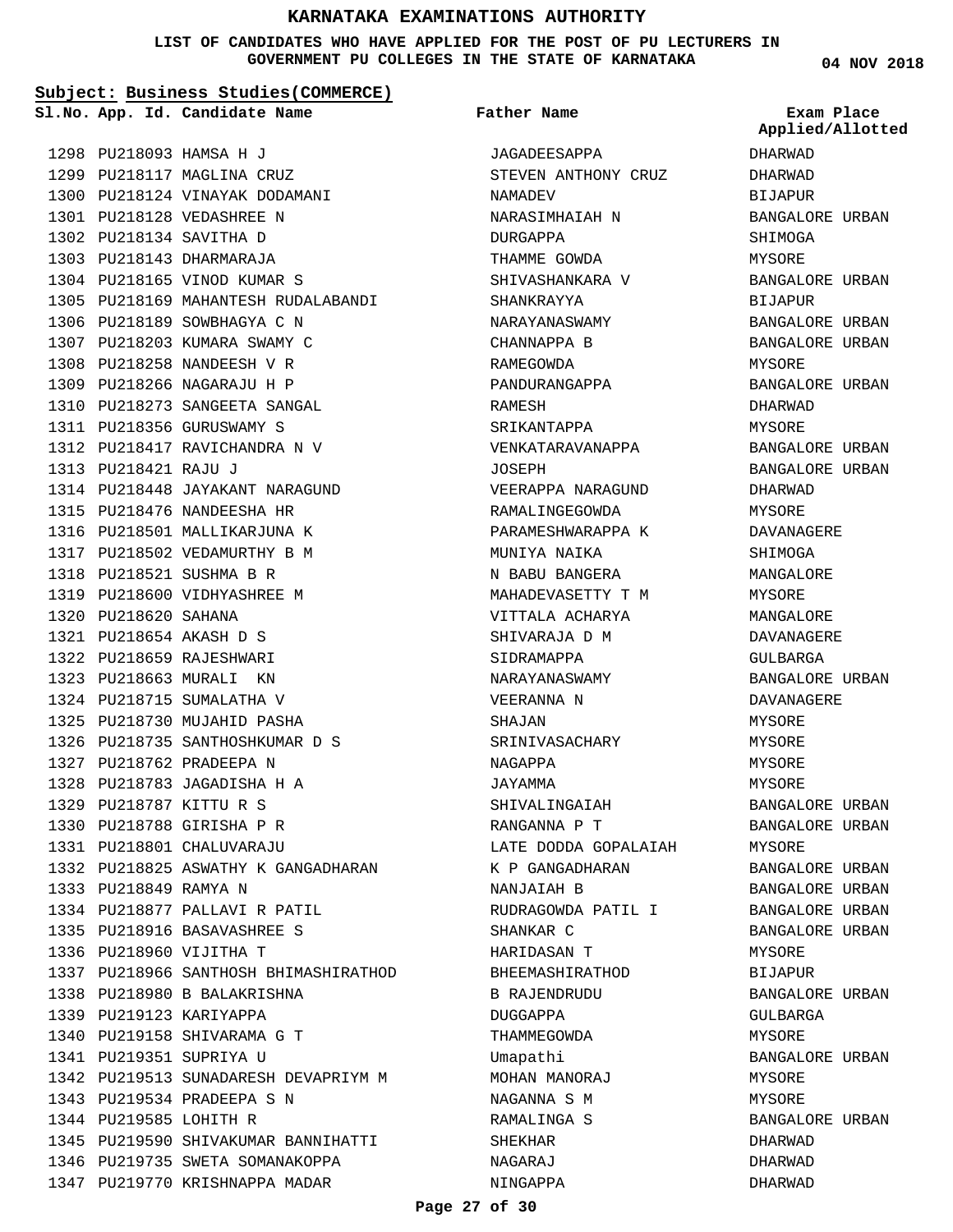#### **LIST OF CANDIDATES WHO HAVE APPLIED FOR THE POST OF PU LECTURERS IN GOVERNMENT PU COLLEGES IN THE STATE OF KARNATAKA**

**Subject: Business Studies(COMMERCE)**

**App. Id. Candidate Name Sl.No. Exam Place**

**Father Name**

1348 PU219785 SATHISHA E 1349 PU219891 SANTOSHAGOUDA KHANAGOUDRA 1350 PU219938 SAIBABA 1351 PU219955 PRAVEEN KUMAR R 1352 PU219958 LAKSHMI M S 1353 PU219971 RAVIKUMAR G N PU220059 KAVYA SHREE S L 1354 1355 PU220090 RASHMI SMITHA D SILVA 1356 PU220130 BHAVANA P 1357 PU220183 NAGARAJ K 1358 PU220193 BALAKRISHNA A V 1359 PU220225 ANUPAMA H S 1360 PU220279 ANANDU SOMU GOUDA 1361 PU220313 VIRESH 1362 PU220361 NAGESHA V 1363 PU220400 JAGADISH G S 1364 PU220402 SAVITHA D N 1365 PU220520 BHAVYA P S 1366 PU220567 SAHANA N 1367 PU220673 GANESH KALAL 1368 PU220743 ROHINI L 1369 PU220864 RAJESWARI 1370 PU221027 PAVITHRA K B PU221095 ASHA SUDHA S 1371 1372 PU221183 AKSHATA SAPTALKAR 1373 PU221236 RAJESHA N 1374 PU221246 KUMAR SHARNABASAVA HM 1375 PU221247 KUMARI REKHA 1376 PU221302 AYYANNA G 1377 PU221383 BHEEMAPPA MADIVALAR PU221386 NARESH BABU 1378 1379 PU221389 LINGAREDDY K 1380 PU221550 POORNIMA K P PU221554 DHANALAKSHMI C G 1381 1382 PU221663 BABAJAN 1383 PU221664 LOKESWARI K S 1384 PU221710 SOUMYA K SAJJAN PU221720 LAVANYA K S 1385 1386 PU221802 BHARATHIKM 1387 PU221803 JAGADEESHA M R 1388 PU221844 SUPRITH S E 1389 PU221851 MANJUNATHA C 1390 PU221886 SIDDAPPAJI S 1391 PU221988 CHATRAPPA 1392 PU222086 SUDHARANI 1393 PU222111 CHIRANJEEVI D B 1394 PU222159 VIJAYA Y S 1395 PU222175 B JYOTHI 1396 PU222228 GAJENDRA A 1397 PU222249 BHAGYALAKSHMI P R

EERAPPA K VEERANAGOUDA BABURAO RAMAPPA S D SIDHEGOWDA M D NARANASWAMY LAKSHMINARAYANA S V Raymond D Silva PRADEEPKUMAR AMBRAPPA KANDGAL VENKATALAKSHMAPPA SRIRAMAIAH H K SOMU LINGA GOUDA Naganna VENKATESH SONNAPPA NAGARAJAPPA SREENIVASA T L NARASIMHAMURTHY N S GOVINDAPPA LOKESHAIAH T V ponniah BASAVEGOWDA H SURYANARAYANA GUPTA S YALLAPPA SAPTALAKR Ningegowda VEERAYYA SWAMY SHIVAPPA K YAMUNAPPA G YALLAPPA NARAYANAPPA KRISHNAPPA PUTTASWAMY GANGAIAH C N EKBAL AHMED SANNA SWAMY K T KARBASAPPA V SAJJAN SHETTER BANGALORE URBAN SANNA SWAMY K T Munivenkatappa RAMEGOWDA M K ERAPPA S P CHINNAPPA SHIVARAME GOWDA YANKAPPA SHIVAMMA BASAVARAJAIAH SIDDA REDDY G M B Dhanraj ANJAPPA RAGHU P BANGALORE URBAN DHARWAD DHARWAD BANGALORE URBAN MYSORE BANGALORE URBAN BANGALORE URBAN BANGALORE URBAN BANGALORE URBAN DHARWAD BANGALORE URBAN BANGALORE URBAN DHARWAD GULBARGA BANGALORE URBAN BANGALORE URBAN BANGALORE URBAN BANGALORE URBAN BANGALORE URBAN BIJAPUR SHIMOGA BANGALORE URBAN BANGALORE URBAN BANGALORE URBAN BIJAPUR MYSORE DHARWAD DHARWAD DHARWAD BIJAPUR BANGALORE URBAN BANGALORE URBAN MYSORE BANGALORE URBAN BANGALORE URBAN MYSORE MYSORE BANGALORE URBAN MYSORE MYSORE BANGALORE URBAN MYSORE GULBARGA MYSORE BANGALORE URBAN BANGALORE URBAN GULBARGA BANGALORE URBAN MYSORE **Applied/Allotted**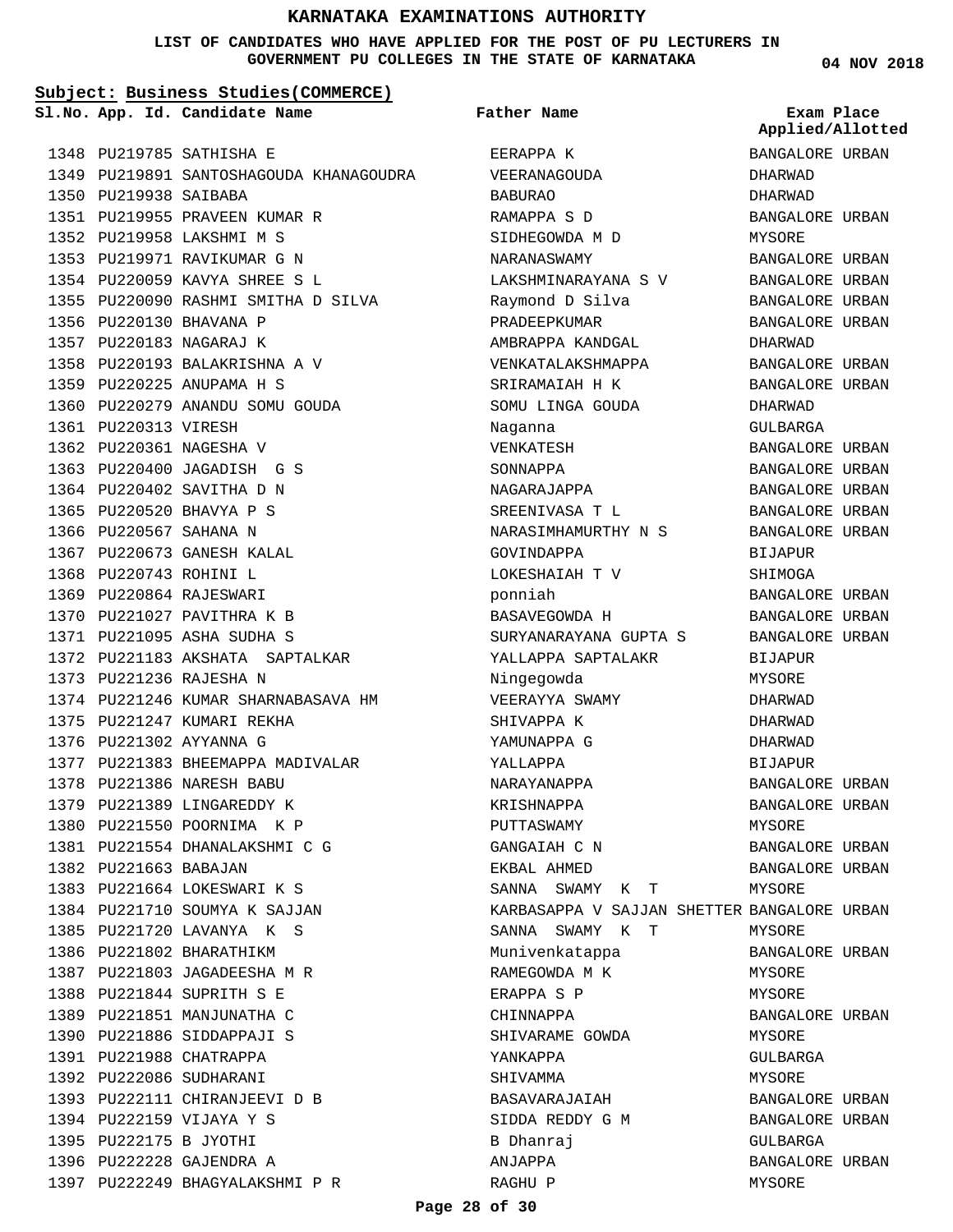#### **LIST OF CANDIDATES WHO HAVE APPLIED FOR THE POST OF PU LECTURERS IN GOVERNMENT PU COLLEGES IN THE STATE OF KARNATAKA**

**Subject: Business Studies(COMMERCE)**

**App. Id. Candidate Name Sl.No. Exam Place**

**Father Name**

1398 PU222274 ZAMEER AHMED 1399 PU222404 IMRAN PASHA 1400 PU222453 RAGHAVENDRA GOLLAR PU222547 BINDU S 1401 1402 PU222594 PRAPHULLA CHANDRA N 1403 PU222642 IMTHYAS PASHA 1404 PU222744 ASHWINI N 1405 PU222897 DHANALAKSHMI R 1406 PU222910 NARAYANA MURTHY N 1407 PU222932 BHAGYALAKSHMI 1408 PU222943 CHANDRASHEKAR R S PU222974 BASWARAJ 1409 1410 PU223059 PRATIBHA HADAGALI 1411 PU223136 SUVARNA 1412 PU223168 RANGASWAMY D 1413 PU223214 PREMA A 1414 PU223291 SHILPAVATHI G 1415 PU223367 YATHEESHA C E 1416 PU223503 SANGEETHA 1417 PU223570 SUDHA T J 1418 PU223577 MANASA K L 1419 PU223582 MUBASHIRA FATHIMA 1420 PU223600 JYOTI GUDDIN 1421 PU223612 SOWMYA SUVARNA PU223621 R NITHYA DEVI 1422 1423 PU223675 PUNEETH B K 1424 PU223721 MANJUNATHA HS 1425 PU223750 SHRAVANI DHAGE 1426 PU223789 VIJAYAKUMAR GANJIHAL 1427 PU223811 PRIYANKA PU223886 MANJULA N 1428 1429 PU224031 MANJUNATHA A 1430 PU224105 MUHEEBE AJMI 1431 PU224122 MALLINATH PU224133 ASHOKA D S 1432 1433 PU224178 SANDEEP C M 1434 PU224191 VASANTLAKSHMI HEGDE 1435 PU224291 SUNEETHA P 1436 PU224301 PRASAD B G 1437 PU224584 RASHMI SRIRAM 1438 PU224598 CHANDRAPPA M 1439 PU224708 GOPALA M 1440 PU224720 SUNITHA S Y 1441 PU224729 MUKTHA K S 1442 PU224829 HANUMANTHU 1443 PU224830 VENKATESH 1444 PU225020 SUBRAMANYA M B 1445 PU225023 PAVITHRA B 1446 PU225108 PUSHPALATHA M P 1447 PU225139 SANDHYARANI K

JAMEEL AHMED abdul mujeeb SHEKHAPPA SANJEEV NAYAKA D N NARASIMHA MURTHY G MAQBUL AHMED SUBBAPPA GATTY N RACHAPPA NAGARAJA N Eswar SUBBANNA SIDDANNA BASAVAKUMAR Subhash DASEGOWDA ANANDHARAJ SHIVANGOWDA G ESWARAPPA C S B M PRASAD T K JANARDHAN ACHAR Lakshmikanthaiah ABDUL GAFOOR BASAVARAJ Bhoja Kotian RAMASWAMY K Kariyappa SHESHAPPA H M VITHAL RAO D ANDANEPPA S GANJIHAL SHIVAPUTRAPPA NAGAPPA ADINARAYANAPPA SANAULLA BANDEPPA SRINIVASA MAHESHWARAPPA GANESH ISHWAR HEGDE PRABHUSWAMY N GAVIGOWDA SREERAM BASHA MANJAPPA M K MUDLAPPA YALLAPPA Somashekar SIDDI NAYAK Mariyappa beerappa m BASAPPA PUTTANNA M R KEMPANNA B

**04 NOV 2018**

BANGALORE URBAN BANGALORE URBAN DAVANAGERE BANGALORE URBAN BANGALORE URBAN MYSORE MANGALORE MYSORE BANGALORE URBAN GULBARGA BANGALORE URBAN BANGALORE URBAN DAVANAGERE GULBARGA MYSORE BANGALORE URBAN BANGALORE URBAN BANGALORE URBAN DHARWAD DHARWAD BANGALORE URBAN BANGALORE URBAN DHARWAD BANGALORE URBAN MANGALORE MYSORE **SHIMOGA** GULBARGA DHARWAD DHARWAD BANGALORE URBAN BANGALORE URBAN BANGALORE URBAN GULBARGA BANGALORE URBAN DAVANAGERE MANGALORE MYSORE BANGALORE URBAN DHARWAD DAVANAGERE DHARWAD BANGALORE URBAN SHIMOGA DHARWAD DHARWAD BANGALORE URBAN BANGALORE URBAN BANGALORE URBAN BANGALORE URBAN **Applied/Allotted**